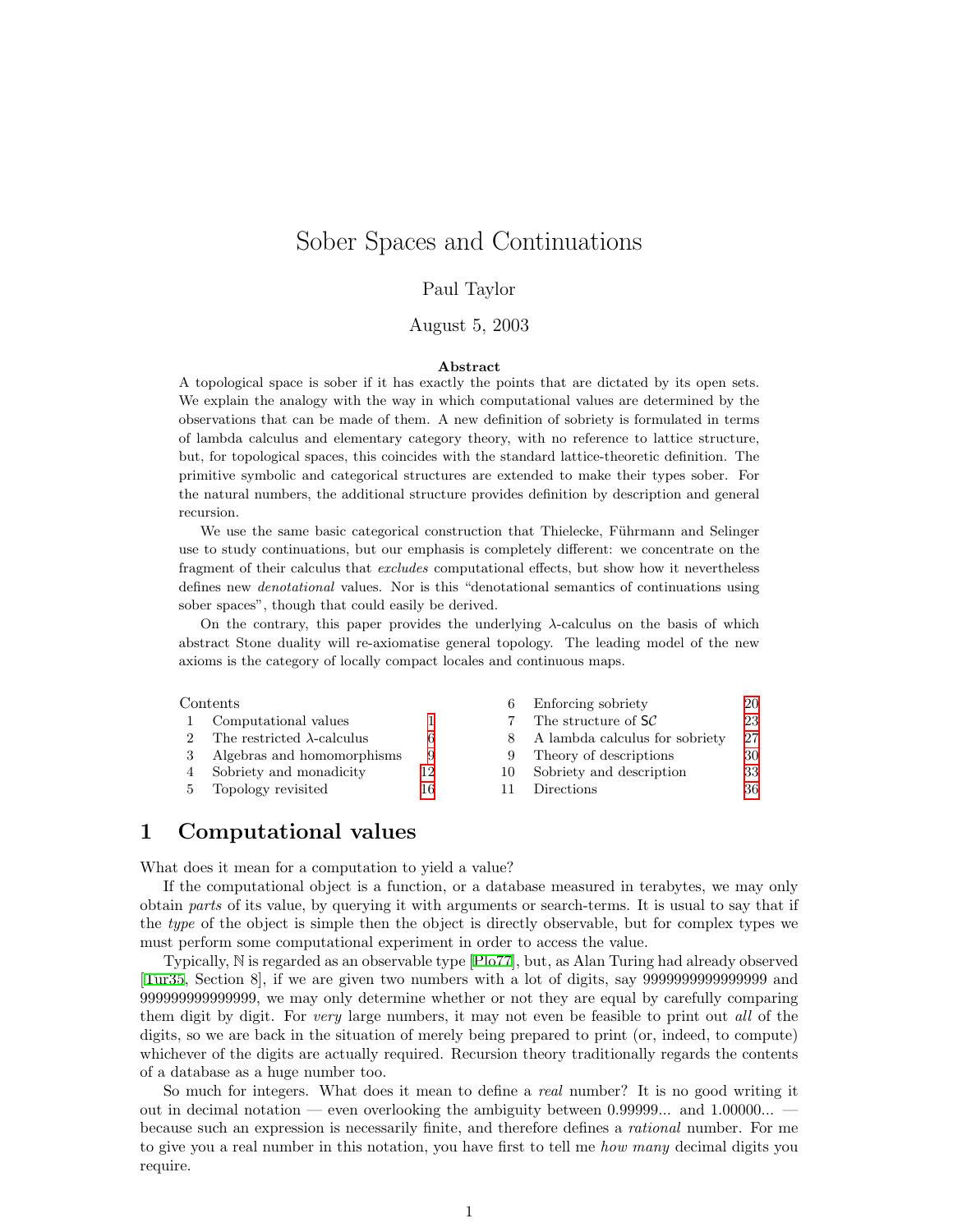This interactive manner of obtaining mathematical values goes back to Weierstrass's definition of continuity of  $f : \mathbb{R} \to \mathbb{R}$  at  $u$ ,

$$
\forall \epsilon > 0. \ \exists \delta > 0. \ \forall u'. \ |u' - u| < \delta \Rightarrow |f(u') - f(u)| < \epsilon.
$$

We ask the *consumer* of  $f(u)$  how much accuracy  $(\epsilon)$  is required, and pass this information back to the *producer* of u as our own demand  $(\delta)$  on the input.

**Remark 1.1** In all of these examples, the value can only be elucidated by being ready to use it in situations that ultimately result in an observable value. In general, the best I can do is to be prepared (with a program) to provide as much information as you actually require.

The theme of this paper is that, once we have loosened our control over computational values to this extent, we open the floodgates to many more of them.

As N is too big a type to be observable, maybe we should use 2, the type of bits? But no, this assumes that all computations terminate, so we need a type that's simpler still. The type  $\Sigma$ of **semi-bits** is the only observable type that we need: such a value may be present ("yes"), or may never appear ("wait").  $\Sigma$  is like the type that is called unit in ML, but void in C and JAVA. A program of this type returns no useful information besides the fact that it has terminated, but it need not even do that. The results of many such programs may be used in parallel to light up a dot-matrix display, and thereby give an answer that is intelligible to humans.

<span id="page-1-0"></span>**Remark 1.2** Abstractly, it is therefore enough to consider a *single* program of type  $\Sigma$ , so long as we allow processing to go on in parallel.

A computation  $\phi[x]$  of type  $\Sigma$  is an *affirmative* property of x, that is, a property that will (eventually) announce its truth, if it is true. Steven Vickers has given a nice account of properties that are affirmative but false, refutative but true, etc., showing how the algebra of affirmative properties has finite conjunctions and infinitary disjunctions, just like the lattice of open subsets of a topological space[[Vic88](#page-40-1), Chapter 2].

Indeed, by running two processes in parallel and waiting for one or both of them to terminate, this algebra admits binary conjunction and disjunction, whilst there are trivial programs that denote  $\perp$  and  $\perp$ . The other possibility is to start off (one at a time) a lot of copies of the same program, giving them each the input 0, 1, 2, ..., and wait to see if one of them terminates. If the nth program terminates after N steps, we ignore (silently kill off) the  $n + N - 1$  other processes that we have started, and don't bother to start process number  $n + N + 1$  that's next in the queue to go. This **existential quantifier** is similar to the *search* or *minimalisation* operator in general recursion, though in fact it is simpler, and general recursion can be defined from it.

<span id="page-1-1"></span>**Definition 1.3** Mathematically, these constructions make  $\Sigma$  into a lattice with infinitary joins, over which meets  $(\top, \wedge)$  distribute. It is convenient to consider finite  $(\bot, \vee)$  and directed  $(\bigvee)$  joins separately. Allowing joins of arbitrary families, as is required in traditional point-set topology, such a lattice is called a *frame*.

For computation, the joins must be recursively defined, and in particular countable. It is one of the objectives of the programme (Abstract Stone Duality) to which this paper is an introduction to re-formulate topology to agree with computation.

Because of the halting problem, there is no negation or implication. Nor is a predicate of the form  $\forall n:\mathbb{N}$ .  $\phi[n]$  affirmative, as we never finish testing  $\phi[n]$ s. Whilst we can use proof theory to investigate stronger logics, we can only talk about them: the connectives  $\wedge$  and  $\vee$ , and the quantifier  $\exists n$ , constitute the logic that we can do. In particular, we can do the pattern-matching and searching that proof theory needs by using  $\land$ ,  $\lor$  and  $\exists$ .

We write  $\Sigma^X$  for the type (lattice) of observations that can be made about values of type X, because λ-abstraction and application conveniently express the formal and actual roles of the value in the process of observation. Observations, being computational objects, are themselves values that we can access only by making observations of them. The type of meta-observations is called  $\Sigma^{\Sigma^{X}}$ , and of course there are towers of any height you please.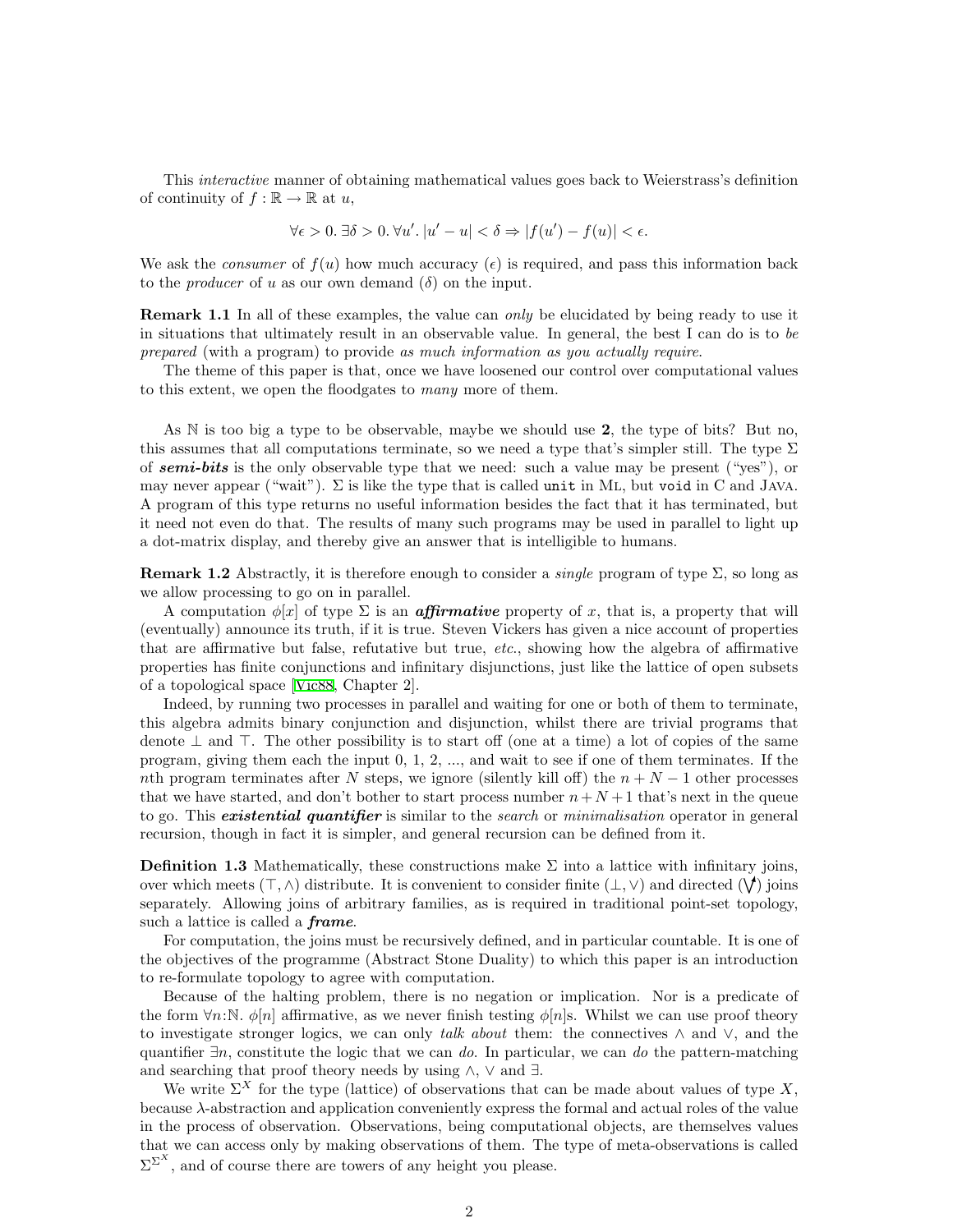There is a *duality* between values and observations.

<span id="page-2-1"></span>**Remark 1.4** One special way of making a meta-observation  $P : \Sigma^{\Sigma^X}$  about an observation  $\phi : \Sigma^X$ is to apply it to a particular value  $p: X$ . We write

$$
P = \eta_X(p)
$$
 for the meta-observation with  $P(\phi) = \phi(p)$ .

Thus P is a summary of the results  $\phi(p)$  of all of the (possible) observations  $\phi$  that we could make about p. (Being itself a computational object, the value of P can only be accessed by making observations ...)

If someone gives us a  $P$ , they are allegedly telling us the results of all of the observations that we might make about some value  $p$ , but to which they are giving us no direct access. Must we accept their word that there really is some value  $p$  behind  $P$ ?

First,there are certain "healthiness" conditions that  $P$  must satisfy [[Dij76](#page-38-0), Chapter 3]. These are rather like testing the plausibility of someone's alibis: was it really possible for someone to have been in these places at these times?

<span id="page-2-0"></span>**Remark 1.5** The application of observations to a value p respects the lattice operations on the algebra of observations:

- truth: If the observation  $(\lambda x.\top)$  applied to the value p were not to terminate, this would mean that the computation of  $p$  did not terminate.
- falsity: If  $(\lambda x. \perp)$  were to terminate, this would mean that the code to make the observation  $(\lambda x.\perp)$  had never been executed: somehow the computation of p has hijacked the output channel of the observation. This is indeed done in various programming languages, with a command abort, halt, etc., or by throwing an exception that is not caught. This raises the question of the scope of the exception: how far out of the execution environment is it actually caught, given that it doesn't bring the World to an end? Hayo Thielecke calls values that respect these constant observations **discardable**, though the point is that it is safe to calculate them, even when we may not need to use them.
- binary conjunction: If we can observe both  $\phi(p)$  and  $\psi(p)$  separately, then we can also observe  $\phi(p) \wedge \psi(p)$ . A computation p that changes the state or consumes some resource can fail this property by using *angelic* non-determinism: in the execution of  $\phi(p)$ , it so makes its internal choices as to make  $\phi(p)$  more likely to succeed, but as it might want to make different choices for  $\psi(p)$ , it may not be able to win twice.
- binary disjunction: If we can observe  $\phi(p) \vee \psi(p)$ , then we could instead observe either  $\phi(p)$ or  $\psi(p)$ . A program p can fail this property by using *demonic* non-determinism. Suppose that  $\phi(p)$  and  $\psi(p)$ , run individually, are unsuccessful, *i.e.* they don't terminate. However, if instead we run them in parallel, the way in which each of them changes the state amounts to communication between them, with the effect that the combined computation  $\phi(p) \vee \psi(p)$ may follow a different and successful computation path.
- directed joins: If we can observe  $\bigvee_i \phi_i(p)$  then we can already observe some  $\phi_i(p)$ . This argument about finiteness of computation is familiar from the Rice–Shapiro theorem and 1970s domain theory.

See also[[Smy94](#page-39-1), Section 4.4] for further discussion of the relationship between non-determinism and the preservation of lattice structure.

Examples 1.6 Here are some programs that violate the properties above, *i.e.* which respectively fail to preserve the logical connectives on the left, although we are mis-using "the" here (Section [9](#page-29-1)).

> $\top$  force $(\lambda \phi. \perp)$  the  $n. \perp$  $\perp$  force( $\lambda \phi$ . T)  $\wedge$  force( $\lambda \phi$ .  $\phi[0] \vee \phi[1]$ ) the n.  $(n = 0 \vee n = 1)$  $∨$  force( $λφ$ .  $φ[0] ∧ φ[1])$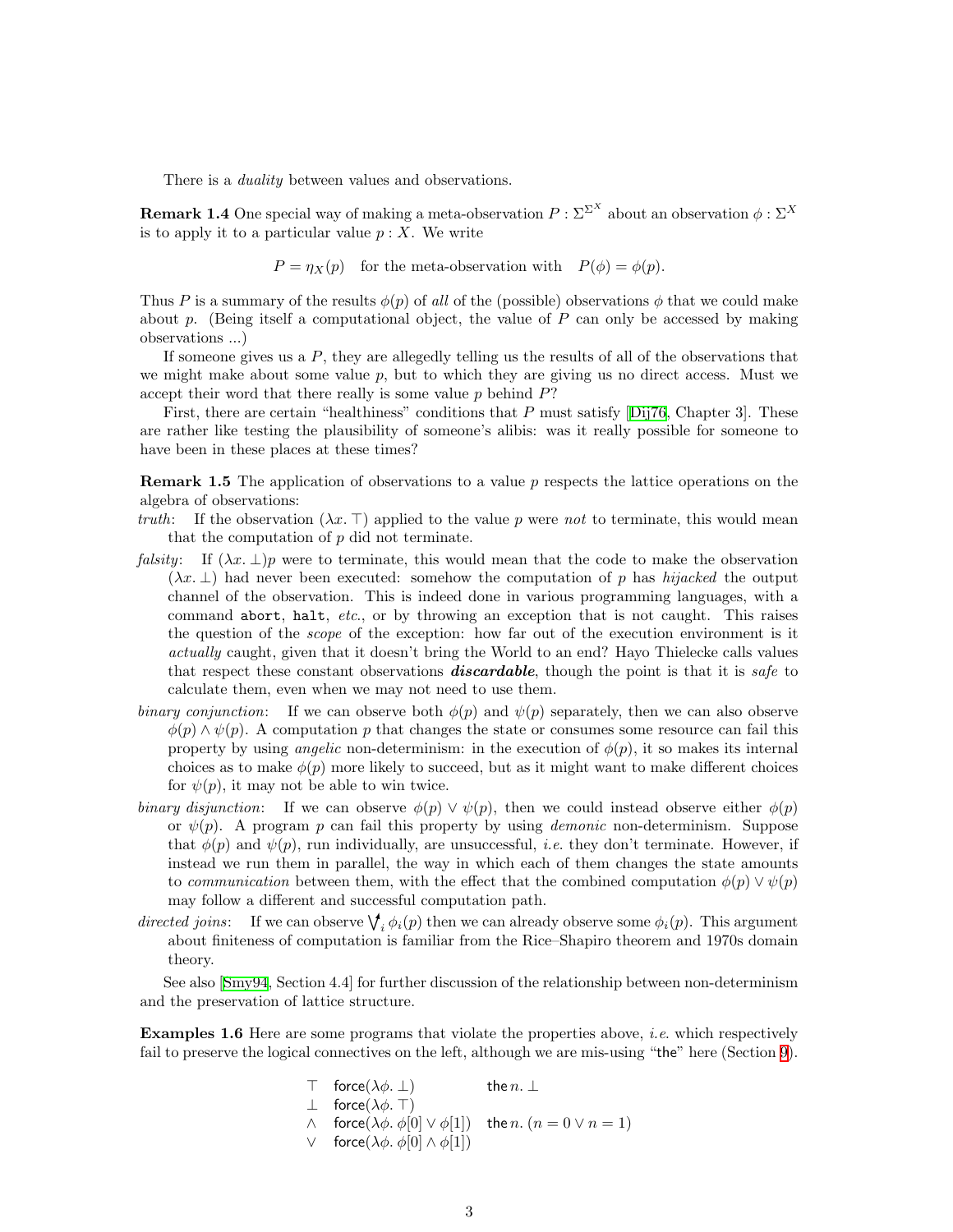<span id="page-3-0"></span>**Definition 1.7** A subset P of a frame is called a *filter* if it contains  $\top$ , it is closed upwards, and also under finite meets ( $\wedge$ ). A completely coprime filter is one such that, if  $\forall U \in P$ , then already  $u \in P$  for some  $u \in U$ . Classically, the complement of such a filter is a **prime ideal**, I, which is closed downwards and under infinitary joins,  $\top \notin I$ , and if  $u \wedge v \in I$  then either  $u \in I$  or  $v \in I$ .

<span id="page-3-2"></span>Remark 1.8 The motivations that we have given were translated from topology, using the dictionary

> point value open subset observation open neighbourhood observation of a value.

This view of general topology is more akin to Felix Hausdorff's approach [\[Hau14](#page-38-1)] in terms of the family of open neighbourhoods of each point than to the better known Bourbaki axiomatisation of the lattice of all open subsets of the space[[Bou66](#page-38-2)]. Beware that we only consider open neighbourhoods, whereas for Bourbaki any subset is a neighbourhood so long as it contains an open subset around the point. Bourbaki writes  $\mathfrak{B}(x)$  for the collection of such neighbourhoods of x.

**Remark 1.9** The family  $P = \eta_X(p)$  of open neighbourhoods of a point  $p \in X$  is also a completely coprime filter in the frame  $\Sigma^X$  of open subsets of X:

(a) it is closed upwards, *i.e.* if  $\phi \in P$  and  $\phi \leq \psi$  then  $\psi \in P$ ;

(b)  $\top \in P$ ;

(c) it is closed under intersection: if  $\phi, \psi \in P$  then  $\phi \wedge \psi \in P$ ;

(d) it is coprime:  $\perp \notin P$ , and if  $\phi \vee \psi \in P$  then either  $\phi \in P$  or  $\psi \in P$ ;

(e) it is Scott-open: if  $\bigvee_i \phi_i \in P$  then  $\phi_i \in P$  for some *i*.

<span id="page-3-3"></span>Remark 1.10 In Theorem [5.12](#page-18-0) we make use of something that fails some of these conditions, namely the collection  $\{U \mid K \subset U\}$  of open neighbourhoods of a *compact* subspace  $K \subset X$ . This is still a Scott-open filter (it respects  $\top$ ,  $\wedge$  and  $\forall$ ), but is only coprime if K is a singleton. (At least, that is the situation for  $T_1$ -spaces: the characterisation is more complicated in general. When we use this idea in Theorem [5.12](#page-18-0), K must also be an upper subset in the specialisation order.)

<span id="page-3-1"></span>**Remark 1.11** So far we have only discussed computations that run on their own, without any input. In general, a program will take inputs  $u_1 : U_1, ..., u_k : U_k$  over certain types, and we conventionally use  $\Gamma$  to name this list of typed variables. For the moment, we take  $k = 1$ .

Suppose that  $P(u): \Sigma^{\Sigma^{X}}$  is a meta-observation of type X that satisfies the conditions that we have described, for each input value  $u \in U$ . If  $\phi : \Sigma^X$  is an observation of the output type X then  $P(u)(\phi)$  is an observation of the input u, which we call  $\psi(u) \equiv H(\phi)(u)$ . Then the lattice-theoretic properties of  $P(u)$  transfer to H:

$$
H(\top_{\Sigma} x) = \top_{\Sigma} v
$$
  
\n
$$
H(\phi_1 \wedge \phi_2) = H(\phi_1) \wedge H(\phi_2)
$$
  
\n
$$
H(\bot_{\Sigma} x) = \bot_{\Sigma} v
$$
  
\n
$$
H(\phi_1 \vee \phi_2) = H(\phi_1) \vee H(\phi_2)
$$

together with the infinitary version,  $H(\mathbf{\nabla} \phi_i) = \mathbf{\nabla} H(\phi_i)$ .

#### Remarks 1.12

- (a) Such an  $H : \Sigma^X \to \Sigma^U$  is called a *frame homomorphism*, and any continuous function  $f: U \to X$  defines such a homomorphism by  $\Sigma^f: \phi \mapsto \lambda u$ .  $\phi(fu)$ .
- (b) This is the Bourbaki definition of continuity: for every open subset  $\phi \subset X$  of the output, the inverse image,  $\psi \equiv \Sigma^f \phi \equiv f^{-1}(\phi) \equiv \{u \mid fu \in \phi\} \subset U$ , is an open subset of the input.
- (c) In particular, for  $f : \mathbb{R} \to \mathbb{R}$ ,  $u \in \mathbb{R}$  and  $\epsilon > 0$ , let  $\phi \equiv \{x \mid |x fu| < \epsilon\}$  be an open interval around  $fu$ , then  $\psi$  is an open neighbourhood of u iff it contains the open interval  $\{u' \mid |u'-u| < \delta\}$  for some  $\delta > 0$ . This is Weierstrass's definition.
- (d) Computationally, if you tell me what you're going to do with my output (your **continuation**  $\phi$  from my procedure), I can tell you what  $(\psi)$  we're going to do with your input.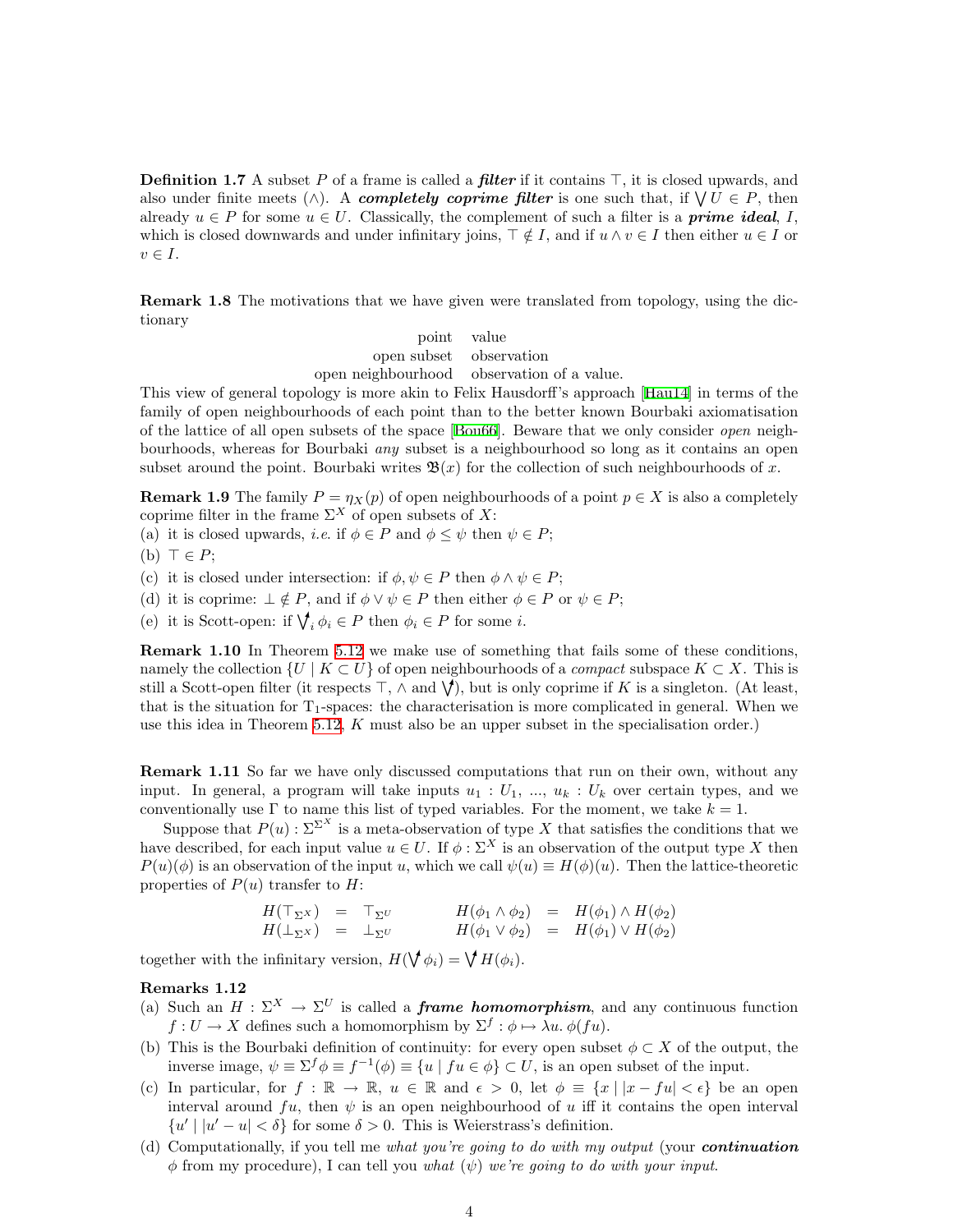So computations are given in the same contravariant way as continuous functions are defined in general topology.

<span id="page-4-0"></span>**Remark 1.13** Since we *only* access values *via* their observations,

if  $\phi[a] = \phi[b]$  for all observations  $\phi : \Sigma^X$  then  $a = b : X$ .

This is a *Leibniz principle for values*. The corresponding property for points and open subsets of a topological space is known as the  $T_0$  separation axiom. An equality such as  $\phi[a] = \phi[b]$ of two terms of type  $\Sigma$  means that one program terminates if and only if the other does. This equality is not itself an observable computation, as we cannot see the programs (both) failing to terminate.

**Remark 1.14** Now suppose that the system  $P$  of observations does satisfy the consistency conditions that we have stated, *i.e.* it is a completely coprime filter. Must there now be some point  $p \in X$  such that  $P = \eta_X(p)$ ?

Sobriety says that there is — and then  $T_0$  says that it's unique.

In the parametric version, every frame homomorphism  $H : \Sigma^X \to \Sigma^U$  is given by  $\Sigma^f$  for some unique continuous function  $f: U \to X$ .

We shall show in this paper that the lattice-theoretic way in which we have introduced sobriety is equivalent to an equational one in the  $\lambda$ -calculus. In Section [9](#page-29-1) we return to a lattice-theoretic view of  $\mathbb{N}$ , where the corresponding notion is that of a **description**, *i.e.* a predicate that provably has exactly one witness. Then sobriety *produces* that witness, *i.e.* the number that is defined by the description. Taking the same idea a little further, we obtain the search operation in *general* recursion.

In topology, sobriety says that spaces are determined (up to isomorphism) by their frames of open subsets, just as points are determined (up to equality) by their neighbourhoods. Sobriety is therefore a Leibniz principle for spaces. The next step is to say that not only the spaces but the entire category of spaces and continuous functions is determined by the category of frames and homomorphisms — a Leibniz principle for categories. This is developed in  $[B]$ , for which we set up the preliminaries here.

Another idea, called *repleteness*, was investigated in synthetic domain theory [\[Hyl91,](#page-39-2) [Tay91](#page-40-3)]. This played the same role in the theory as sobriety  $(cf.$  Remark [10.9](#page-34-0)), but it is technically weaker in some concrete categories.

**Remark 1.15** We have stressed that a meta-observation  $P : \Sigma^{\Sigma^X}$  only defines a value of type X when certain conditions are satisfied. Indeed, we justified those conditions by excluding certain kinds of programs that have non-trivial *computational effects*.

Since fire burns, we adopt precautions for avoiding it or putting it out  $-$  that is the point of view of this paper. On the other hand, fire is useful for cooking and heating, so we also learn how to use it safely.

The mathematical techniques discussed in this paper are closely related to those that have beenused by Hayo Thielecke [[Thi97a](#page-40-4), [Thi97b](#page-40-5)], Carsten Führmann [Füh99] and Peter Selinger [[Sel01](#page-39-3)] to study computational effects. More practically, Guy Steele [\[Ste78](#page-40-6)] and Andrew Appel [[App92](#page-38-4)] showed how an ordinary functional program  $f: U \to X$  (without jumps, etc.) may be compiled very efficiently by regarding it as a continuation-transformer  $\Sigma^X \to \Sigma^U$ . This is called the **continuation-passing style**. It may be extended to handle imperative idioms such as jumps, exceptions and co-routines by *breaking* the rules that we lay down. As in Remark [1.5](#page-2-0), programs may  $hijack$  their continuations — altering them, not running them at all, or even calling them twice! We discuss this briefly in Remark [11.4](#page-37-0).

Theoretical computer science often displays this ambiguity of purpose — are we applying mathematics to computation or *vice versa*? It is important to understand, of this and each other study, which it is trying to do.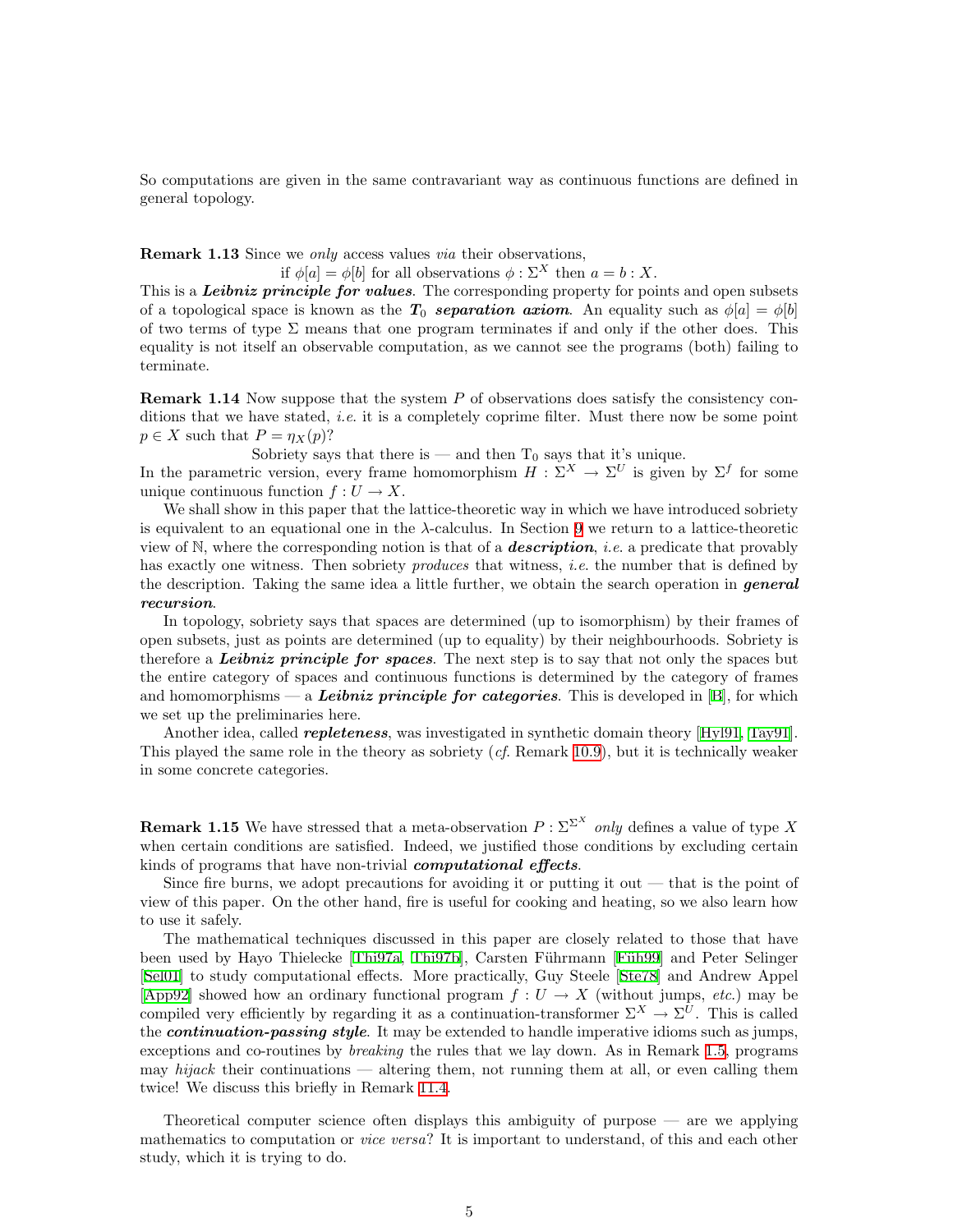<span id="page-5-0"></span>The development of mathematics before Georg Cantor was almost entirely about the employment of computation in the service of mathematical ideas, but in an age of networks mathematics must now also be the servant of the science of complex systems, with non-determinism and computational effects. This paper and the programme that it introduces seek to use computational ideas as a foundation for conceptual mathematics. The science of systems is a travelling companion, but our destinations are different. This does not mean that our objectives conflict, because the new mathematics so obtained will be better suited than Cantor's to the denotational foundations of high-level computation.

# <span id="page-5-3"></span>2 The restricted lambda-calculus

Although we have used completely coprime filters to introduce sobriety, we shall not use lattice theory in the core development in this paper, except to show in Section [5](#page-15-1) that various categories of topological spaces and continuous functions provide models of the abstract structure.

We shall show instead that sobriety has a new characterisation in terms of the exponential  $\Sigma^{(-)}$  and its associated λ-calculus. The abstract construction in Sections [3,](#page-8-1) [4,](#page-11-1) [6](#page-19-1), [7](#page-22-1) and [8](#page-26-1) will be based on some category  $\mathcal C$  about which we assume *only* that it has finite products, and powers  $\Sigma^{(-)}$  of some special object Σ. In most of the applications, especially to topology, this category is not cartesian closed: it is only the object  $\Sigma$  that we require to be *exponentiating*.

This structure on the category C may alternatively be described in the notation of the  $\lambda$ calculus. When  $\mathcal C$  is an already given concrete category (maybe of topological spaces, domains, sets or posets), this calculus has an *interpretation* or *denotational semantics* in  $C$ . Equally, on the other hand,  $\mathcal C$  may be an abstract category that is manufactured from the symbols of the calculus. The advantage of a categorical treatment is, as always, that it serves both the abstract and concrete purposes equally well.

<span id="page-5-1"></span>**Definition 2.1** The **restricted**  $\lambda$ -calculus has just the type-formation rules

1 type 
$$
\frac{X_1 \text{ type } \dots X_k \text{ type}}{\sum_{X_1 \times \dots \times X_k} \text{ type }} \sum_{i=1}^{N} F_i
$$

but with the normal rules for  $\lambda$ -abstraction and application,

$$
\frac{\Gamma, x: X \vdash \sigma : \Sigma^{Y}}{\Gamma \vdash \lambda x: X. \ \sigma : \Sigma^{X \times Y}} \Sigma^{(-)}I \qquad \frac{\Gamma \vdash \phi : \Sigma^{X \times Y} \quad \Gamma \vdash a: X}{\Gamma \vdash \phi[a] : \Sigma^{Y}} \Sigma^{(-)}E
$$

together with the usual  $\alpha$ ,  $\beta$  and  $\eta$  rules.

The turnstile  $(\vdash)$  signifies a sequent presentation in which there are all of the familiar structural rules: identity, weakening, exchange, contraction and cut.

**Remark 2.2** As this is a fragment of the simply typed  $\lambda$ -calculus, it strongly normalises. We shall take a *denotational* view of the calculus, in which the  $\beta$ - and  $\eta$ -rules are *equations* between different notations for the same value, and are applicable at any depth within a  $\lambda$ -expression. (This is in contrast to the way in which λ-calculi are made to agree with the execution of programming languages, by restricting the applicability of the  $\beta$ -rule [\[Plo75\]](#page-39-4). Besides defining call by name and call by value reduction strategies, this paper used continuations to interpret one dually within the other.)

<span id="page-5-2"></span>Notation 2.3 We take account of the restriction on type-formation by adopting a convention for variable names: lower case Greek letters and capital italics denote terms whose type is (a retract of) some  $\Sigma^X$ . These are the terms that can be the bodies of  $\lambda$ -abstractions. Since they are also the terms to which the lattice operations and  $\exists$  below may be applied, we call them **logical terms**. Lower case italic letters denote terms of arbitrary type.

As we have already seen, towers of  $\Sigma$ s like  $\Sigma^{\Sigma^{X}}$  tend to arise in this subject. We shall often write  $\Sigma^2 X$ , and more generally  $\Sigma^n X$ , for these. (Fortunately, we do not often use finite discrete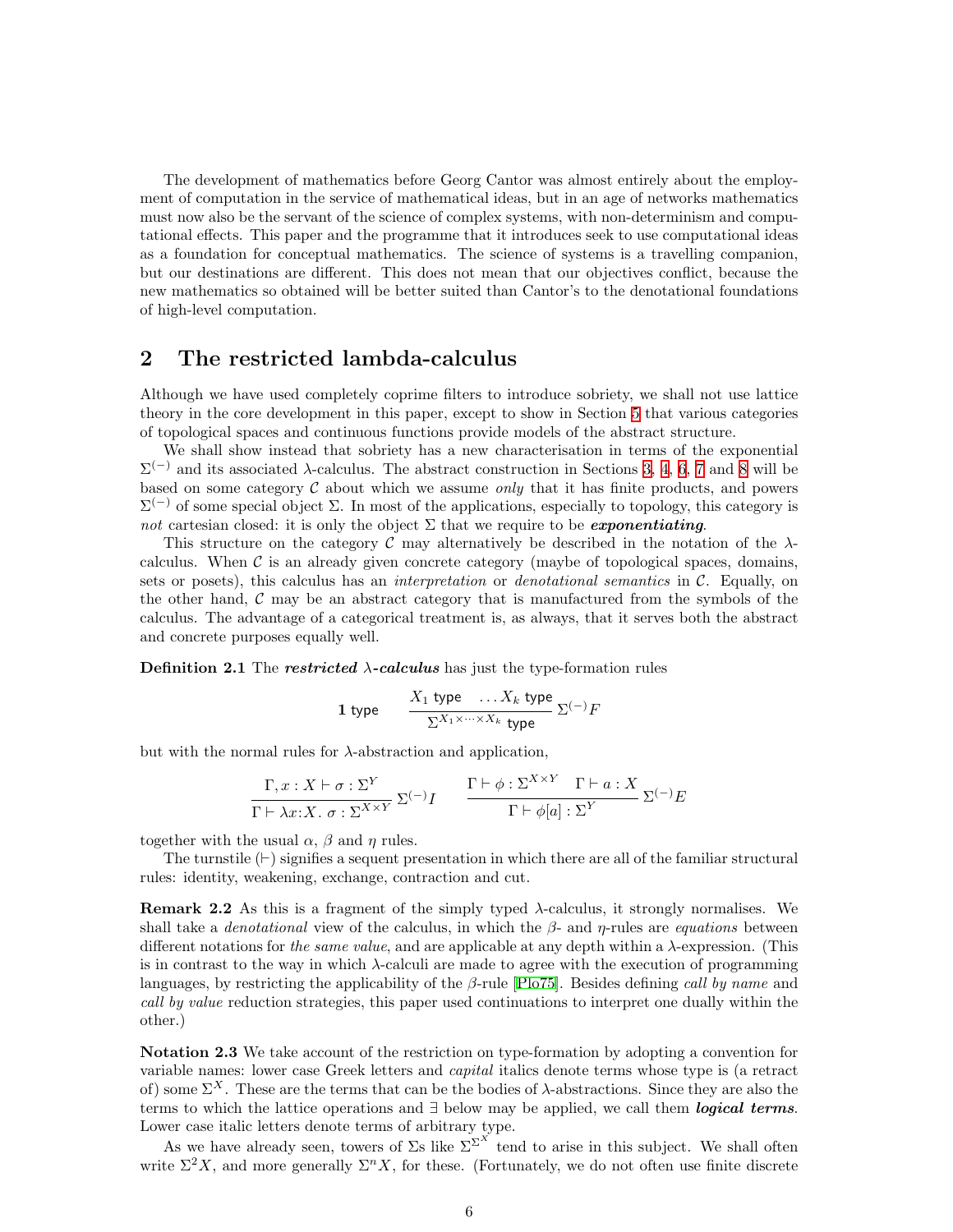types, but when we do we write them in **bold:**  $0, 1, 2, 3$ .) Increasingly exotic alphabets will be used for terms of these types, including

$$
a, b, x, y: X
$$
  $\phi, \psi: \Sigma^X$   $F, G: \Sigma^{\Sigma^X}$   $F, \mathcal{G}: \Sigma^3 X$ .

<span id="page-6-0"></span>Remark 2.4 In order to model general topology (Section [5](#page-15-1)) we must add the lattice operations  $\top$ ,  $\bot$ ,  $\wedge$  and  $\vee$ , with axioms to say that  $\Sigma$  is a distributive lattice. In fact, we need a bit more than this. The *Euclidean principle*,

$$
\phi: \Sigma, F: \Sigma^{\Sigma} \vdash \phi \wedge F(\phi) = \phi \wedge F(\top),
$$

captures the extensional way in which  $\Sigma^X$  is a set of subsets [\[C\]](#page-40-7). It will be used for computational reasons in Proposition [10.6,](#page-33-0) and Remark [4.11](#page-14-0) explains why this is necessary.

<span id="page-6-3"></span>**Remark 2.5** We shall also consider the type  $\mathbb N$  of natural numbers, with primitive recursion at all types, in Sections [9](#page-29-1)[–10](#page-32-1) (where the lattice structure is also needed). Terms of this type are, of course, called *numerical*. Note that N is a discrete set, not a domain with  $\perp$ . Strong normalisation is now lost.

The notation that we use for primitive recursion at type  $X$  is

$$
\frac{\Gamma\vdash n:\mathbb{N}\qquad \Gamma\vdash z:X\qquad \Gamma,\ m:\mathbb{N},\ u:X\ \vdash\ s(m,u):X}{\Gamma\ \vdash\ \mathsf{rec}\big(n,z,\lambda mu.\ s(m,u)\big):X}
$$

where  $\Gamma$  and  $m : \mathbb{N}$  are static and dynamic parameters, and u denotes the "recursive call". The  $\beta$ -rules are

$$
\mathsf{rec}(0, z, \lambda mu, s) = z \qquad \mathsf{rec}(n+1, z, \lambda mu, s) = s(n, \mathsf{rec}(n, z, \lambda mu, s)).
$$

Uniqueness of the rec term is enforced by the rule

$$
\frac{\Gamma \vdash z = r(0)}{\Gamma, n : \mathbb{N} \vdash \mathsf{rec}(n, z, \lambda m u. s(m, u)) = r(m + 1)}{\Gamma, n : \mathbb{N} \vdash \mathsf{rec}(n, z, \lambda m u. s(m, u)) = r(n),}
$$

whose ingredients are exactly the base case and induction step in a traditional proof by induction.

Countable joins in  $\Sigma^{\Gamma}$  may be seen logically in terms of the existential quantifier

$$
\frac{\Gamma, n : \mathbb{N} \vdash \phi[n] : \Sigma}{\Gamma \vdash \exists n. \phi[n] : \Sigma}
$$

<span id="page-6-1"></span>for which distributivity is known as the Frobenius law.

**Remark 2.6** For both topology and recursion, a further axiom (called the **Scott principle** in [[Tay91](#page-40-3)]) is also needed to force all maps to preserve directed joins:

$$
\Gamma, F: \Sigma^2 \mathbb{N} \vdash F(\lambda n. \top) = \exists n. F(\lambda m. m < n).
$$

For any  $\Gamma \vdash G : \Sigma^X \to \Sigma^X$ , let  $\Gamma \vdash YG = \exists n.\text{rec}(n, \lambda x. \bot, \lambda m\phi. G\phi) : \Sigma^X$  and

$$
\Gamma, x: X \vdash F = \lambda \phi. G(\exists n. \phi n \land \text{rec}(n, \lambda x. \bot, \lambda m \phi. G\phi))x.
$$

<span id="page-6-2"></span>Then  $F(\lambda n. \top) = G(YG)x$  and  $\exists n. F(\lambda m. m < n) = YGx$ , so YG is a fixed point of G, indeed the least one. However, this axiom is not needed in this paper, or indeed until we get rather a long way into the abstract Stone duality programme[[E–,](#page-40-8) [F](#page-40-9)].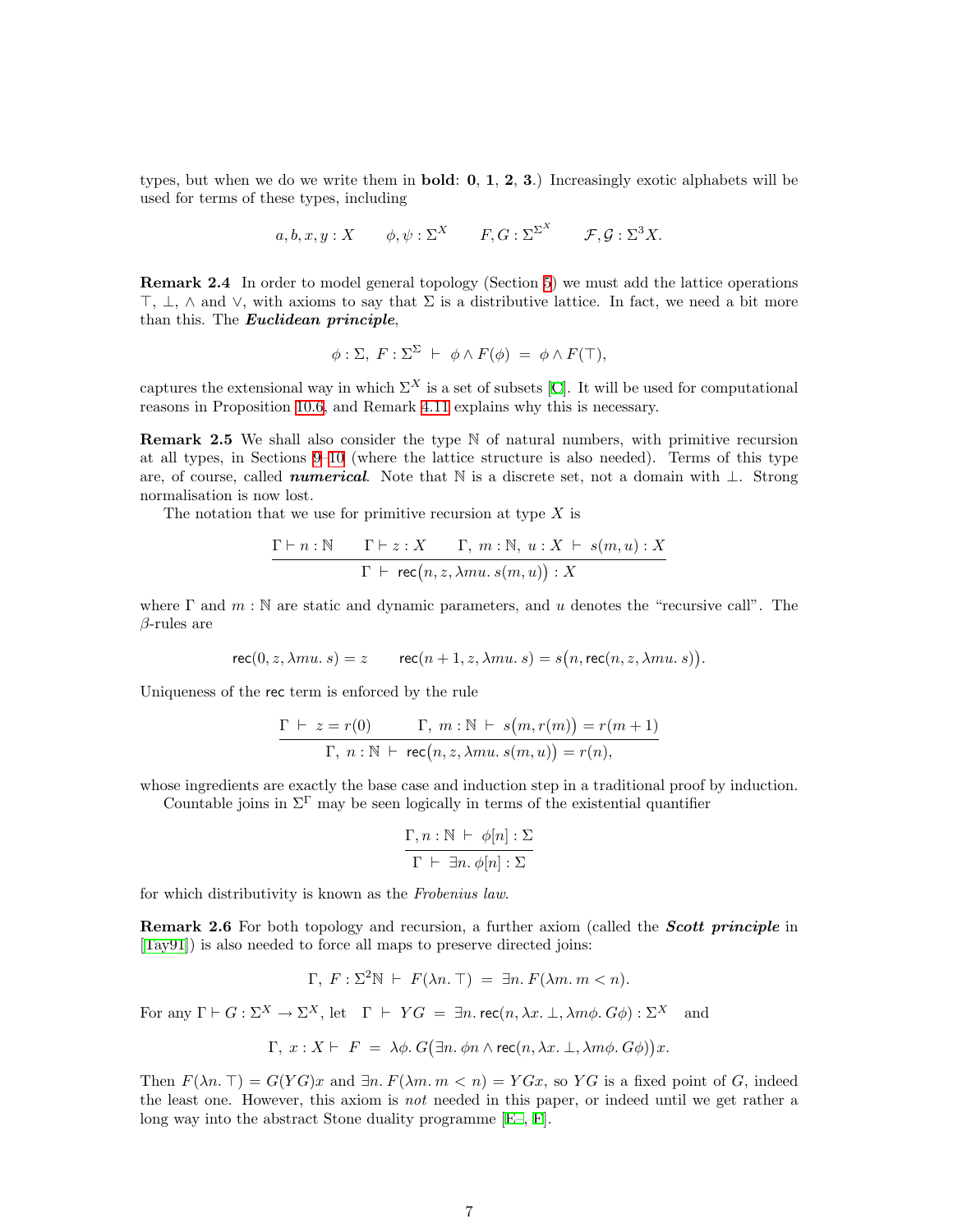Remark 2.7 We shall want to pass back and forth between the restricted  $\lambda$ -calculus and the correspondingcategory  $\mathcal C$ . The technique for doing this fluently is a major theme of  $[Tay99]$  $[Tay99]$  $[Tay99]$ ; see Sections 4.3 and 4.7 in particular.

When a sequent presentation such as ours has all of the usual structural rules (in particular weakening and contraction), there is a category with products

- whose *objects* are the contexts (lists of typed variables), and
- whose *morphisms* are generated by
	- $-$  weakenings  $\hat{x}$  :  $[\Gamma, x : X] \longrightarrow \Gamma$  for each type X in context  $\Gamma$ , and
	- $-{\rm cuts}~[a/x]:\Gamma\to [\Gamma, x:X]$  for each term  $\Gamma\vdash a:X;$
- composites of these generating morphisms obey the (extended) substitution lemma.
- In the case of the (restricted)  $\lambda$ -calculus, the terms a that appear in the cut morphisms are λ-expressions modulo the  $\alpha$ ,  $\beta$  and  $\eta$  rules, and
- the language of these terms is extended for the extra structure in Remarks [2.4ff](#page-6-0) by the lattice connectives and laws, primitive recursion and the existential quantifier.

We shall not need the notation  $\hat{x}$  in this paper, but we shall re-use the  $\hat{c}$  for a different purpose in Section [6.](#page-19-1) (There we also introduce a category  $H\mathcal{C}$  that does not have products, but, unlike other authors, we shy away from using a syntactic calculus to work in it, because such a calculus would have to specify an order of evaluation.)

<span id="page-7-1"></span>**Proposition 2.8** The category  $\mathcal{C}$  so described is the free category with finite products and an exponentiating object  $\Sigma$ , together with the additional lattice and recursive structure according to the context of the discussion.

PROOF. The mediating functor  $\llbracket - \rrbracket : C \to \mathcal{D}$  from this syntactic category C to another ("semantic") category  $\mathcal D$  equipped with the relevant structure is defined by structural recursion.

The exponentiating object  $\Sigma$  immediately induces certain structure in the category.

**Lemma 2.9**  $\Sigma^{(-)}$  is a contravariant functor. In particular, for  $f: X \to Y$ ,  $\psi: \Sigma^{Y}$  and  $F: \Sigma^{2} X$ , we have

$$
\Sigma^{f}(\psi) = \lambda x.\ \psi[fx] \qquad \text{and} \qquad \Sigma^{2}f(F) = \lambda \psi.\ F(\lambda x.\ \psi[fx]).
$$

PROOF. You can check that  $\Sigma^{\text{id}} = \text{id}$  and  $\Sigma^{f,g} = \Sigma^g$ ;  $\Sigma^f$ .

In general topology and locale theory it is customary to write  $f^*\psi \subset X$  for the inverse image of  $\psi \subset Y$  under f, but we use  $\Sigma^f \psi$  instead for this, considered as a  $\lambda$ -term, saving  $f^*$  for the meta-operation of substitution (in Lemmas [8.7](#page-27-0) and [9.2](#page-29-2)).

 $\blacksquare$ 

Now we can describe the all-important neighbourhood-family  $\eta_X(x)$  (Remark [1.4](#page-2-1)) in purely categorical terms. As observed in  $[Tay99,$  Remark 7.2.4(c), it is most unfortunate that the letter  $\eta$  has well established meanings for two different parts of the anatomy of an adjunction.

<span id="page-7-0"></span>**Lemma 2.10** The family of maps  $\eta_X : X \to \Sigma^{\Sigma^X}$ , defined by  $x \mapsto (\lambda \phi, \phi x)$ , is natural and satisfies  $\eta_{\Sigma X}$ ;  $\Sigma^{\eta_X}$  = id (which we call the *unit equation*).

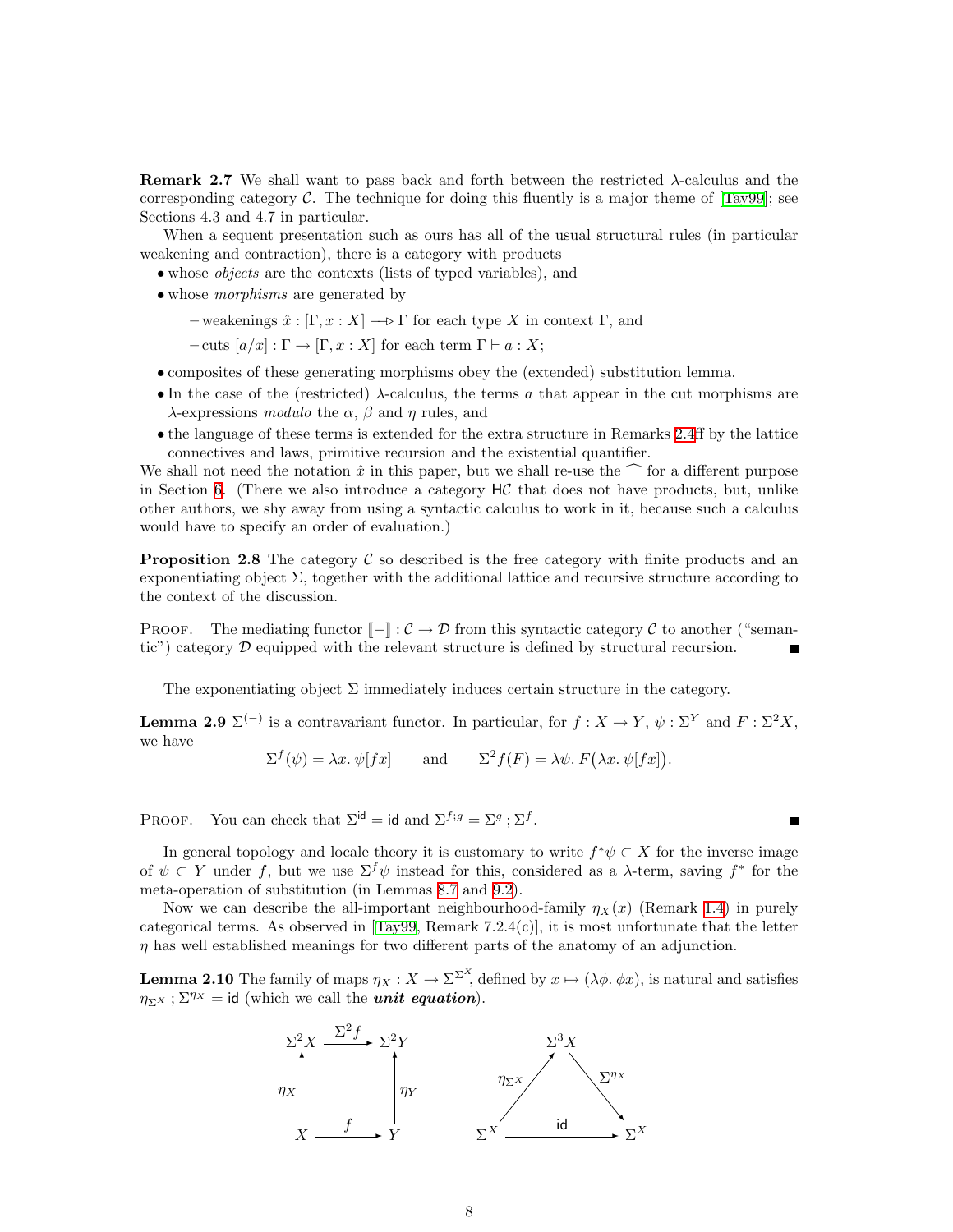<span id="page-8-0"></span>PROOF. As this Lemma is used extremely frequently, we spell out its proof in the  $\lambda$ -calculus in detail. Using the formulae that we have just given,

$$
\Sigma^2 f(\eta_X x) = \lambda \psi. \ (\lambda \phi. \ \phi x) (\lambda x'. \ \psi(fx')) = \lambda \psi. \ (\lambda x'. \ \psi(fx'))(x) = \lambda \psi. \ \psi(fx) = \eta_Y(fx).
$$
  
Also,  $\Sigma \eta_X(\mathcal{F}) = \lambda x. \ \mathcal{F}(\eta_X x) = \lambda x. \ \mathcal{F}(\lambda \phi. \ \phi x)$  for  $\mathcal{F} : \Sigma^3(X)$ , so

$$
\Sigma \eta_X(\eta_{\Sigma X} \phi) = \lambda x. \ (\lambda F. \ F\phi)(\lambda \phi'. \ \phi' x) = \lambda x. \ (\lambda \phi'. \ \phi' x)(\phi) = \lambda x. \ \phi x = \phi.
$$

<span id="page-8-2"></span>**Proposition 2.11** The contravariant functor  $\Sigma^{(-)}$  is symmetrically adjoint to itself on the right, the unit and counit both being  $\eta$ . The natural bijection

$$
\frac{H:X\longrightarrow\Sigma^{\Gamma}}{P:\Gamma\longrightarrow\Sigma^{\overline{X}}}
$$

defined by  $P = \eta_{\Gamma}$ ;  $\Sigma^H$  and  $H = \eta_X$ ;  $\Sigma^P$  is called *double exponential transposition.* 

<span id="page-8-3"></span>PROOF. The triangular identities are both  $\eta_{\Sigma} x$ ;  $\Sigma^{\eta x} = id$ .

Remark 2.12 The task for the next three sections is to characterise, in terms of category theory, lambda calculus and lattice theory, those  $P : \Sigma^{\Sigma^X}$  that (should) arise as  $\eta_X(a)$  for some  $a : X$ .

The actual condition will be stated in Corollary [4.12](#page-14-1), but, whatever it is, suppose that the morphism or term

$$
\Gamma \xrightarrow{P} \Sigma^{\Sigma^X} \qquad \text{or} \qquad \Gamma \vdash P : \Sigma^{\Sigma^X}
$$

does satisfy it. Then the intuitions of the previous section suggest that we have defined a new value, which we shall call

$$
\Gamma \vdash \mathsf{focus}\, P : X,
$$

such that the result of the observation  $\phi : \Sigma^X$  is

$$
\Gamma \ \vdash \ \phi(\text{focus } P) \ = \ P\phi : \Sigma.
$$

In particular, when  $P = \eta_X(a)$  we recover  $a =$  focus P and  $\phi a = P\phi$ . These are the  $\beta$ - and  $\eta$ -rules for a new constructor focus that we shall add to our λ-calculus in Section [8.](#page-26-1)

Remark 2.13 In the traditional terminology of point-set topology, a completely coprime filter converges to its limit point, but the word "limit" is now so well established with a completely different meaning in category theory that we need a new word.

PeterSelinger [[Sel01](#page-39-3)] has used the word "focus" for a category that is essentially our SC. The two uses of this word may be understood as *singular* and *collective* respectively: Selinger's focal subcategory consists of the legitimate results of our focus operator.

We now turn from the type X of values to the corresponding algebra  $\Sigma^X$  of observations, in order to characterise the homomorphisms  $\Sigma^Y \to \Sigma^X$  that correspond to functions  $X \to Y$ , and also which terms  $P : \Sigma^{\Sigma^X}$  correspond to virtual values in X.

# <span id="page-8-1"></span>3 Algebras and homomorphisms

Notation 3.1 The adjunction in Proposition [2.11](#page-8-2) gives rise to a strong monad with

(a) multiplication  $\mu_X = \Sigma^{\eta_{\Sigma^X}} : \Sigma^4 X \to \Sigma^2 X$  given by  $\mathcal{F} \mapsto \lambda \phi$ .  $\mathcal{F}(\lambda F. F \phi)$ , and

(b) strength  $\sigma_{\Gamma,X} : \Gamma \times \Sigma^2 X \to \Sigma^2(\Gamma \times X)$  given by  $\gamma, F \mapsto \lambda \psi \cdot F(\lambda x. \psi(\gamma, x)),$ 

satisfying six equations. Eugenio Moggi[[Mog91\]](#page-39-5) demonstrated how strong monads can be seen as notions of computation, giving a ("let") calculus in which  $\mu$  is used to interpret composition and  $\sigma$  to substitute for parameters. Constructions similar to ours can be performed in this generality.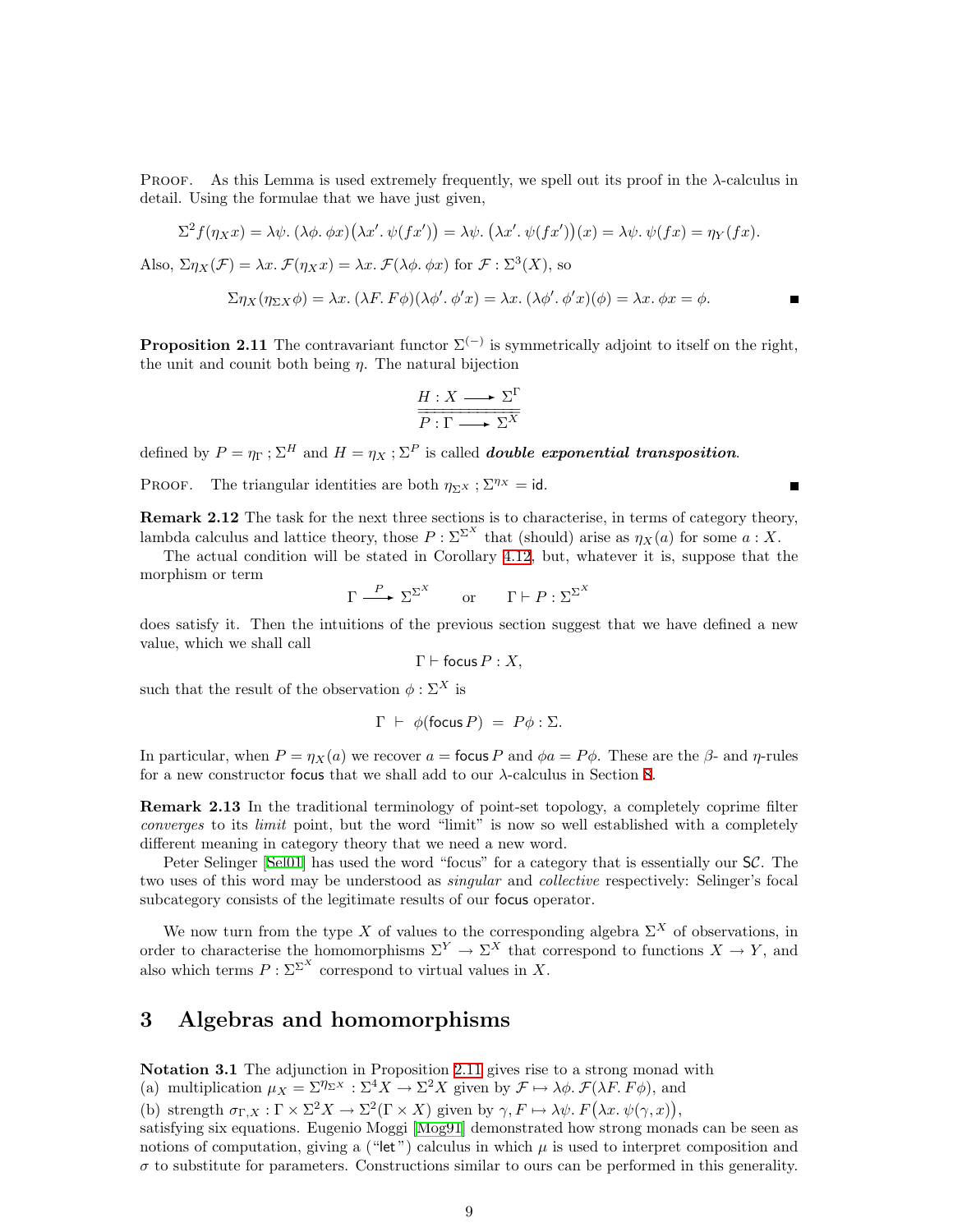However, rather than develop an abstract theory of monads, our purpose is to demonstrate the relevance of one *particular* monad and show how *it* accounts for the intuitions in Section [1](#page-0-1). The associativity law for  $\mu$  involves  $\Sigma^6 X$ , but we certainly don't want to compute with such  $\lambda$ -terms unless it is absolutely necessary! In fact we can largely avoid using  $\sigma$  and  $\mu$  in this work.

<span id="page-9-5"></span>**Definition 3.2** An *Eilenberg–Moore algebra* for the monad is an object A of C together with a morphism  $\alpha : \Sigma^2 A \to A$  such that  $\eta_A$ ;  $\alpha = id_A$  and  $\mu_A$ ;  $\alpha = \Sigma^2 \alpha$ ;  $\alpha$ .



<span id="page-9-0"></span>**Lemma 3.3** For any object X,  $(\Sigma^X, \Sigma^{\eta_X})$  is an algebra.

PROOF. The equations are just those in Lemma [2.10,](#page-7-0) although the one involving  $\mu$  is  $\Sigma^{(-)}$ applied to the naturality equation for  $\eta$  with respect to  $\eta_X$ .

These are the *only* algebras that will be used in *this* paper, but [\[B\]](#page-40-2) shows how general algebras may be regarded as the topologies on subspaces that are defined by an axiom of comprehension. In other words, all algebras are of this form, but with a generalised definition of the type  $X$ .

<span id="page-9-4"></span>**Definition 3.4** We shall show that the following are equivalent (when  $A = \sum^{X} etc.$ ):

<span id="page-9-2"></span>(a) For any two algebras  $(A, \alpha)$  and  $(B, \beta)$ , a C-morphism  $H : B \to A$  is called an (**Eilenberg– Moore)** homomorphism if  $\beta$ ;  $H = \Sigma^2 H$ ;  $\alpha$ , as in the square on the left.



<span id="page-9-3"></span>(b) A morphism  $H : \Sigma^Y \to \Sigma^X$  is called *central* if for every morphism  $J : \Sigma^U \to \Sigma^V$ , the equation  $J^Y$ ;  $H^V = H^U$ ;  $J^X$  holds, as in the square on the right.

We must be careful with the notation  $J^X$ , as it is ambiguous which way round the product is in the exponent.

<span id="page-9-6"></span>**Proposition 3.5** If  $H$  is a homomorphism or central, and invertible in  $C$ , then its inverse is also a homomorphism or central, respectively.

<span id="page-9-1"></span>**Lemma 3.6** For any map  $f: X \to Y$  in C, the map  $\Sigma^f: \Sigma^Y \to \Sigma^X$  is both a homomorphism and central.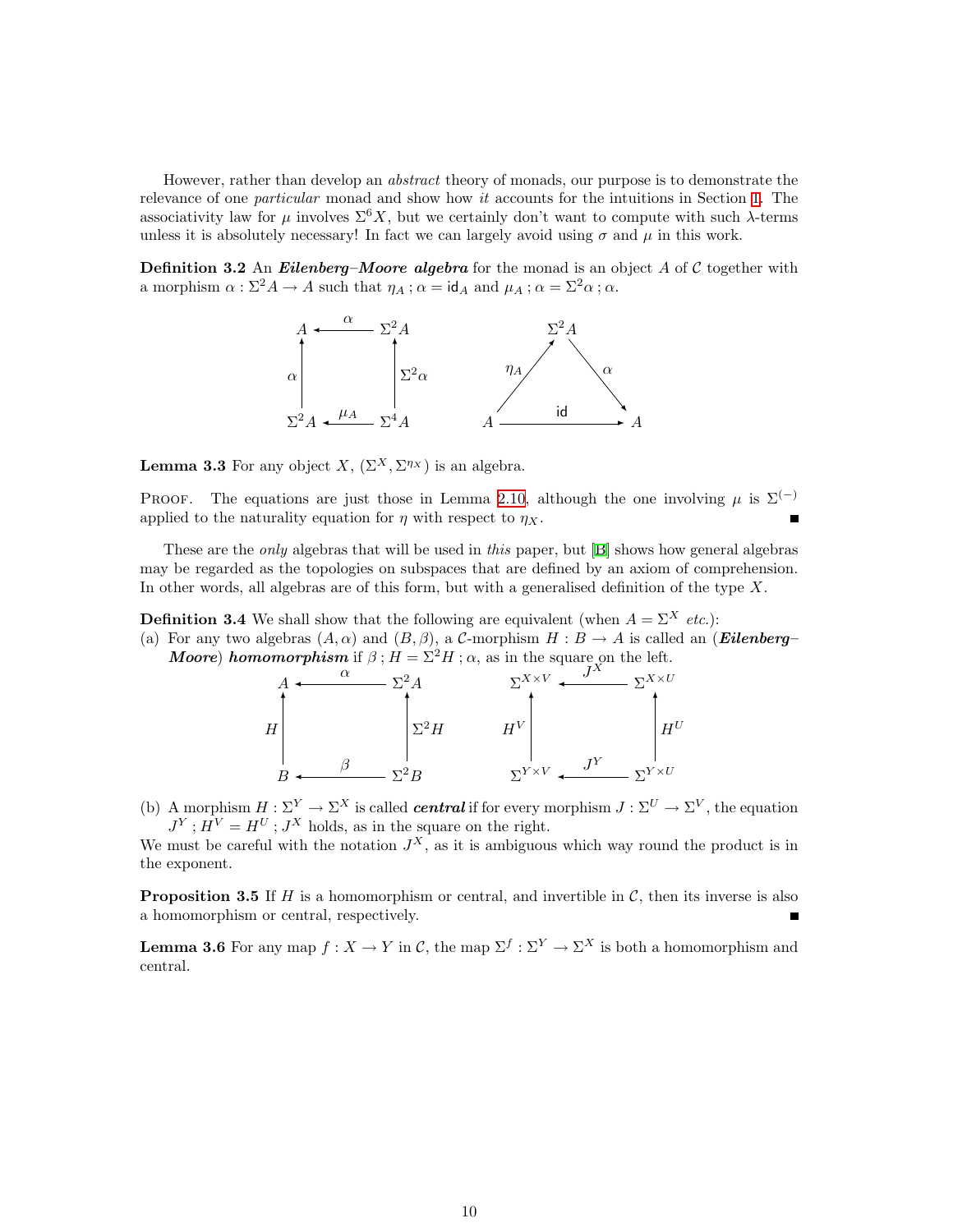**PROOF.** It is a homomorphism by naturality of  $\eta$ , and central by naturality of  $J^{(-)}$ , with respect to  $f$ .

<span id="page-10-0"></span>**Lemma 3.7** Every homomorphism  $H : \Sigma^Y \to \Sigma^X$  is central.



**PROOF.** The front and back faces commute since  $H$  is a homomorphism. The left, bottom and top faces commute by naturality of  $J^{(-)}$  with respect to  $\Sigma^H$ ,  $\eta_X$  and  $\eta_Y$ . Using the split epi, the right face commutes, but this expresses centrality.

**Remark 3.8** To obtain the converse, we ought first to understand how monads provide a "higher" order" account of infinitary algebraic theories[[Lin69](#page-39-6)]. The infinitary theory corresponding to our monad has an operation-symbol J of arity U for each morphism  $J : \Sigma^U \to \Sigma$  (for example, the additional lattice structure consists of morphisms  $\wedge$  :  $\Sigma^2 \to \Sigma$  and  $\bigvee$  :  $\Sigma^{\mathbb{N}} \to \Sigma$ ). Then the centrality square is the familiar rule for a homomorphism  $H$  to commute with the symbol  $J$ .

More generally, H commutes with  $J: \Sigma^U \to \Sigma^V$  iff it is a homomorphism parametrically with respect to a V-indexed family of U-ary operation-symbols. (So, for example, a map  $J : \Sigma^3 \to \Sigma^2$ denotes a pair of ternary operations.) The next two results are examples of this idea, and we apply it to the lattice structure in the topological interpretation in Proposition [5.5.](#page-16-0)

<span id="page-10-1"></span>**Lemma 3.9**  $H : \Sigma^Y \to \Sigma^X$  is a homomorphism with respect to all constants  $\sigma \in \Sigma$ , *i.e.*  $\sigma : \Sigma \vdash H(\lambda y. \sigma) = \lambda x. \sigma$ , iff  $\Sigma^{!_{Y}}$ ;  $H = \Sigma^{!_{X}}$ .



PROOF.  $J = \tilde{d} : 1 \to \Sigma^{\Sigma}$  denotes a  $\Sigma$ -indexed family of constants, for which the centrality square is as shown.

The following proof is based on the idea that each  $r \in TB$  corresponds to an operation-symbol of arity B that acts on A as  $r_A : A^B \to A$  by  $f \mapsto \alpha(Tfr)$ . The rectangle says that K is a homomorphism for this operation-symbol, but it does so for all  $r \in TB$  simultaneously by using the exponential  $(-)^{TB}$ .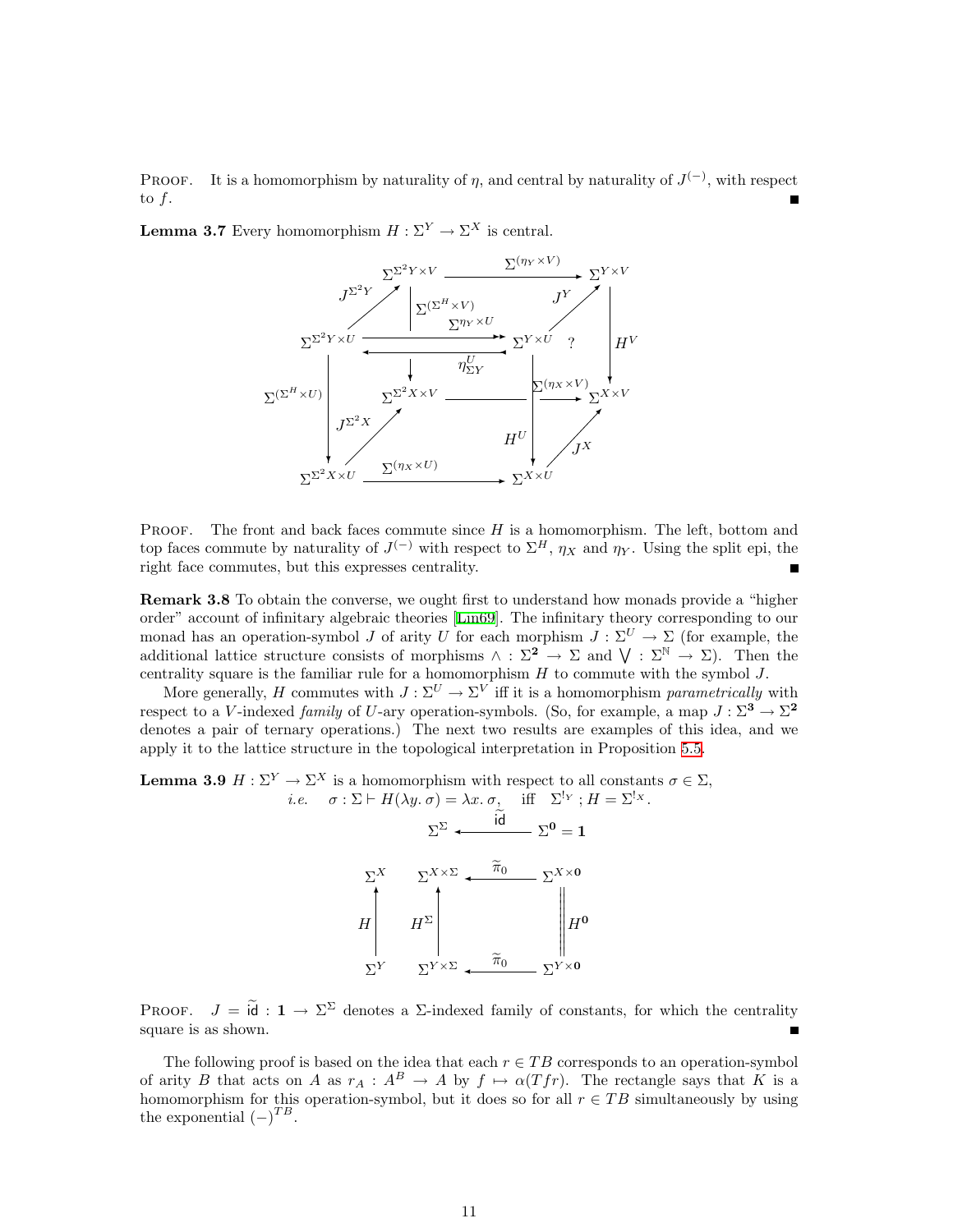<span id="page-11-0"></span>Thielecke [\[Thi97a,](#page-40-4) Lemma 5.2.5] proves this result using his CPS λ-calculus, whilst Selinger [[Sel01](#page-39-3), Lemma 2.10] gives another categorical proof. They do so with surprisingly little comment, given that it is the Completeness Theorem corresponding to the easy Soundness Lemma [3.7.](#page-10-0)

<span id="page-11-4"></span>Theorem 3.10 All central maps are homomorphisms.

PROOF. Let  $H : B = \Sigma^Y \to A = \Sigma^X$ . Writing T for both the functor  $\Sigma^{\Sigma^{(-)}}$  and its effect on internal hom-sets, consider the rectangle below, in which the left-hand square says that  $T$ preserves composition and the right-hand square that  $H$  is an Eilenberg–Moore homomorphism. To deduce the latter, it suffices to show that the rectangle commutes at  $id \in B^B$  (which T takes to id  $\in TB^{TB}$ ).

$$
H^{B} \xrightarrow{T} T B^{TB} \xrightarrow{\beta^{TB}} B^{TB}
$$
  
\n
$$
H^{B} \xrightarrow{\text{functor}} T H^{TB} ? \xrightarrow{\beta^{TB}} H^{TB}
$$
  
\n
$$
A^{B} \xrightarrow{T} T A^{TB} \xrightarrow{\alpha^{TB}} A^{TB}
$$

Re-expanding, the map along the bottom is  $\Sigma^{X \times B} \to \Sigma^{S^2 X \times \Sigma^2 B} \to \Sigma^{X \times \Sigma^2 B}$  by

$$
\theta \mapsto \lambda F\mathcal{G}. \mathcal{G}(\lambda b. F(\theta b)) \mapsto \lambda x \mathcal{G}. \mathcal{G}(\lambda b. \eta_X x(\theta b)) = \lambda x \mathcal{G}. \mathcal{G}(\lambda b. \theta bx),
$$

which is  $\eta_{\Sigma^B}^X$ , and similarly the top map is  $\eta_{\Sigma^B}^Y$ . Thus the rectangle says that  $H : \Sigma^Y \to \Sigma^X$  is central with respect to  $\eta_{\Sigma^B}$ , which was the hypothesis.

**Notation 3.11** We write Alg (or sometimes  $\text{Alg}_{\mathcal{C}}$ ) for the category of Eilenberg–Moore algebras and homomorphisms.

<span id="page-11-5"></span>**Lemma 3.12** For any object  $X$ ,  $(\Sigma^{\Sigma^X}, \mu_X)$  is the free algebra on X. In particular,  $(\Sigma, \Sigma^{\eta_1})$  is the initial algebra.

<span id="page-11-3"></span>**Definition 3.13** The full subcategory of Alg consisting of free algebras is known as the **Kleisli** category for the monad.

As  $\Sigma^{\Sigma^{X}}$  is free on X, the name of this object in the traditional presentation of the Kleisli category is abbreviated to X, and the homomorphism  $X \to_K Y$  (*i.e.*  $\Sigma^{\Sigma^X} \to \Sigma^{\Sigma^Y}$ ) is named by the ordinary map  $f: X \to \Sigma^{\Sigma^Y}$ . This presentation is complicated by the fact that the identity on X is named by  $\eta_X$  and the composite of  $f: X \to_K Y$  and  $g: Y \to_K Z$  by  $f: \Sigma^2 g: \mu_Z$ .

Using the double exponential transpose (Proposition [2.11](#page-8-2)), this homomorphism is more simply written as an arbitrary map  $F: \Sigma^Y \to \Sigma^X$ , with the usual identity and composition.

The (opposites of the) categories composed of morphisms  $F: \Sigma^Y \to \Sigma^{\overline{X}}$ , in the cases where  $F$  is an arbitrary  $C$ -map (as for the Kleisli category), or required to be a homomorphism, will be developed in Section [6.](#page-19-1)

#### <span id="page-11-1"></span>4 Sobriety and monadicity

<span id="page-11-2"></span>Our new notion of sobriety, expressed in terms of the  $\lambda$ -calculus rather than lattice theory, is a weaker form of the fundamental idea of the abstract Stone duality programme.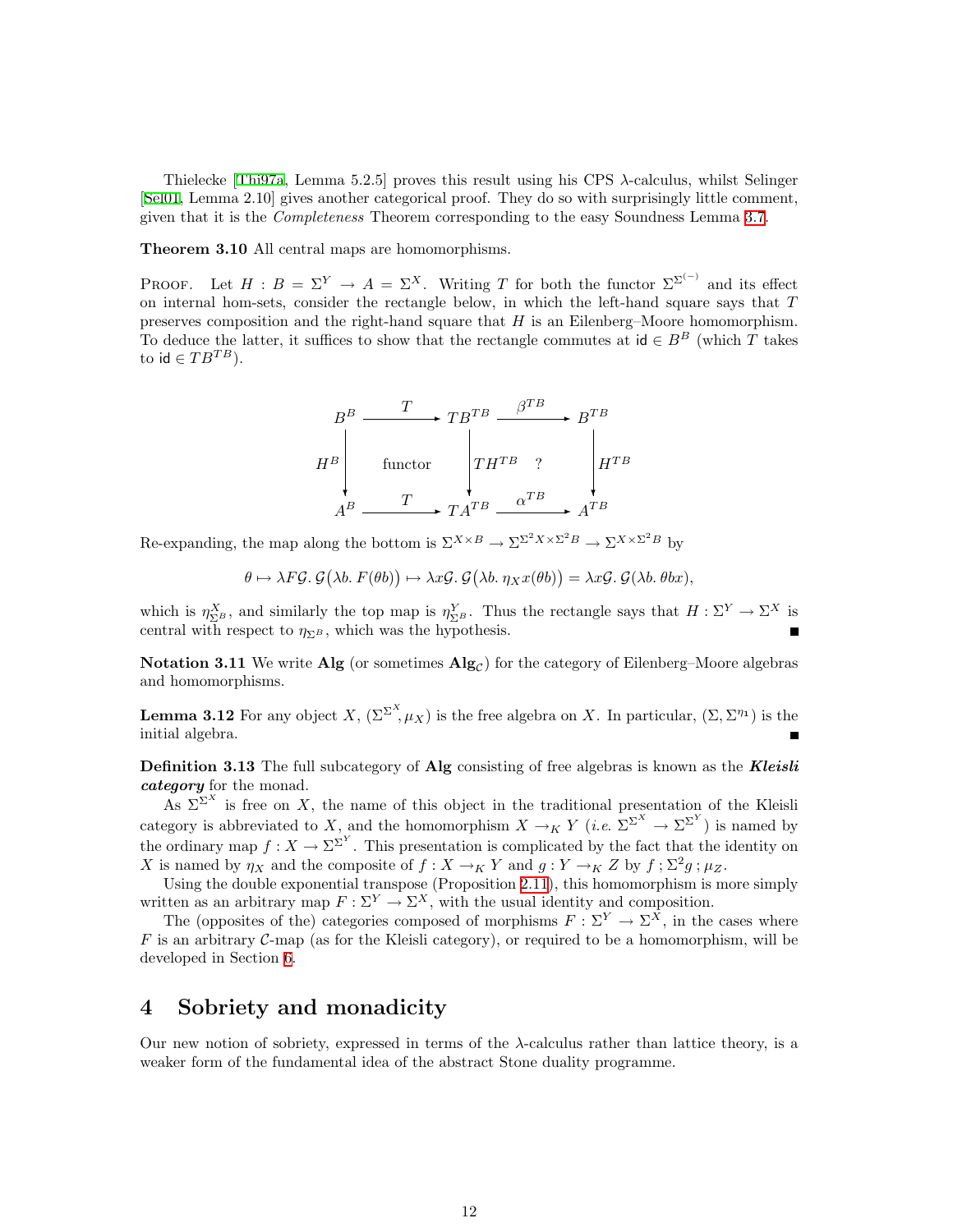**Definition 4.1** When the category  $\mathcal{C}$  of types of values is dual to its category Alg of algebras of observations, we say that  $(C, \Sigma)$  is **monadic**. More precisely, the comparison functor  $C^{op} \to \mathbf{Alg}$ defined by Lemmas [3.3](#page-9-0) and [3.6,](#page-9-1)



(which commutes both with the left adjoints and with the right adjoints) is to be an equivalence of categories, i.e. full, faithful and essentially surjective.

<span id="page-12-1"></span>Remark 4.2 It is possible to characterise several weaker conditions than categorical equivalence, both in terms of properties of the objects of C, and using generalised "mono" requirements on  $\eta_X$ . In particular, the functor  $C^{op} \to \mathcal{A}$  is faithful iff all objects are "T<sub>0</sub>" (*cf.* Remark [1.13\)](#page-4-0), and also reflectsinvertibility iff they are replete [[Hyl91](#page-39-2), [Tay91\]](#page-40-3). Another way to say this is that each  $\eta_X$  is mono or extremal mono, and a third is that  $\Sigma$  is a weak or strong cogenerator.

For example, N with primitive recursion is  $T_0$  so long as the calculus is consistent, but repleteness and sobriety are equivalent to general recursion (Sections [9](#page-29-1)[–10](#page-32-1)).

In this paper we are interested in the situation where the functor is full and faithful, *i.e.* that all homomorphisms are given uniquely by Lemma [3.6](#page-9-1). We shall show that the corresponding property of the objects is sobriety, and that of  $\eta_X$  is that it be the equaliser of a certain diagram.

<span id="page-12-0"></span>**Lemma 4.3** Let  $(A, \alpha)$  be an algebra,  $\Gamma$  any object and  $H : A \to \Sigma^{\Gamma}$  any map in C. Then H is a homomorphism iff its double exponential transpose  $P : \Gamma \to \Sigma^A$  (Proposition [2.11\)](#page-8-2) has equal composites

$$
\Gamma \xrightarrow{\qquad P} \Sigma^A \xrightarrow{\sum^{\alpha}} \Sigma^3 A.
$$

PROOF. We have  $H = \eta_A$ ;  $\Sigma^P$  and  $P = \eta_\Gamma$ ;  $\Sigma^H$ .  $[\Rightarrow]$   $P$ ;  $\Sigma^\alpha = \eta_\Gamma$ ;  $\Sigma^H$ ;  $\Sigma^\alpha = \eta_\Gamma$ ;  $\Sigma^2 \eta_\Gamma$ ;  $\Sigma^3 H =$  $\eta_{\Gamma};\eta_{\Sigma^2\Gamma};\Sigma^3H=\eta_{\Gamma};\Sigma^H;\eta_{\Sigma A}=P;\eta_{\Sigma A}.\ \ [\Leftarrow]\ \alpha;H=\alpha;\eta_A;\Sigma^P=\eta_{\Sigma^2A};\Sigma^2\alpha;\Sigma^P=\eta_{\Sigma^2A};\Sigma\eta_{\Sigma A};\Sigma^P=P)$  $\Sigma^P = \Sigma^2 \eta_A$ ;  $\Sigma \eta_{\Sigma A}$ ;  $\Sigma^P = \Sigma^2 \eta_A$ ;  $\Sigma^3 P$ ;  $\Sigma \eta_{\Gamma} = \Sigma^2 H$ ;  $\Sigma \eta_{\Gamma}$ .

**Corollary 4.4** The (global) elements of the equaliser are the those functions  $A \to \Sigma$  that are homomorphisms.

**Definition 4.5** Such a map P is called *prime.* (We strike through the history of uses of this word, such as in Definition [1.7](#page-3-0) and Corollary [5.8.](#page-17-0) In particular, although the case  $X = \mathbb{N}$  will turn out to be the most important one, we are not just talking about the numbers 2, 3, 5, 7, 11, ...!) As we always have  $A = \Sigma^X$  in this paper, we usually write P as a term  $\Gamma \vdash P : \Sigma^{\Sigma^X}$ .

<span id="page-12-3"></span><span id="page-12-2"></span>**Lemma 4.6** In Lemma [4.3](#page-12-0),  $\eta_X$  is the prime corresponding to the homomorphism id:  $\Sigma^X \to \Sigma^X$ . If  $P: \Gamma \to \Sigma^A$  is prime and  $J: B \to A$  a homomorphism then  $P: \Sigma^J$  is also prime. In particular, composition with  $\Sigma^2 f$  preserves primes.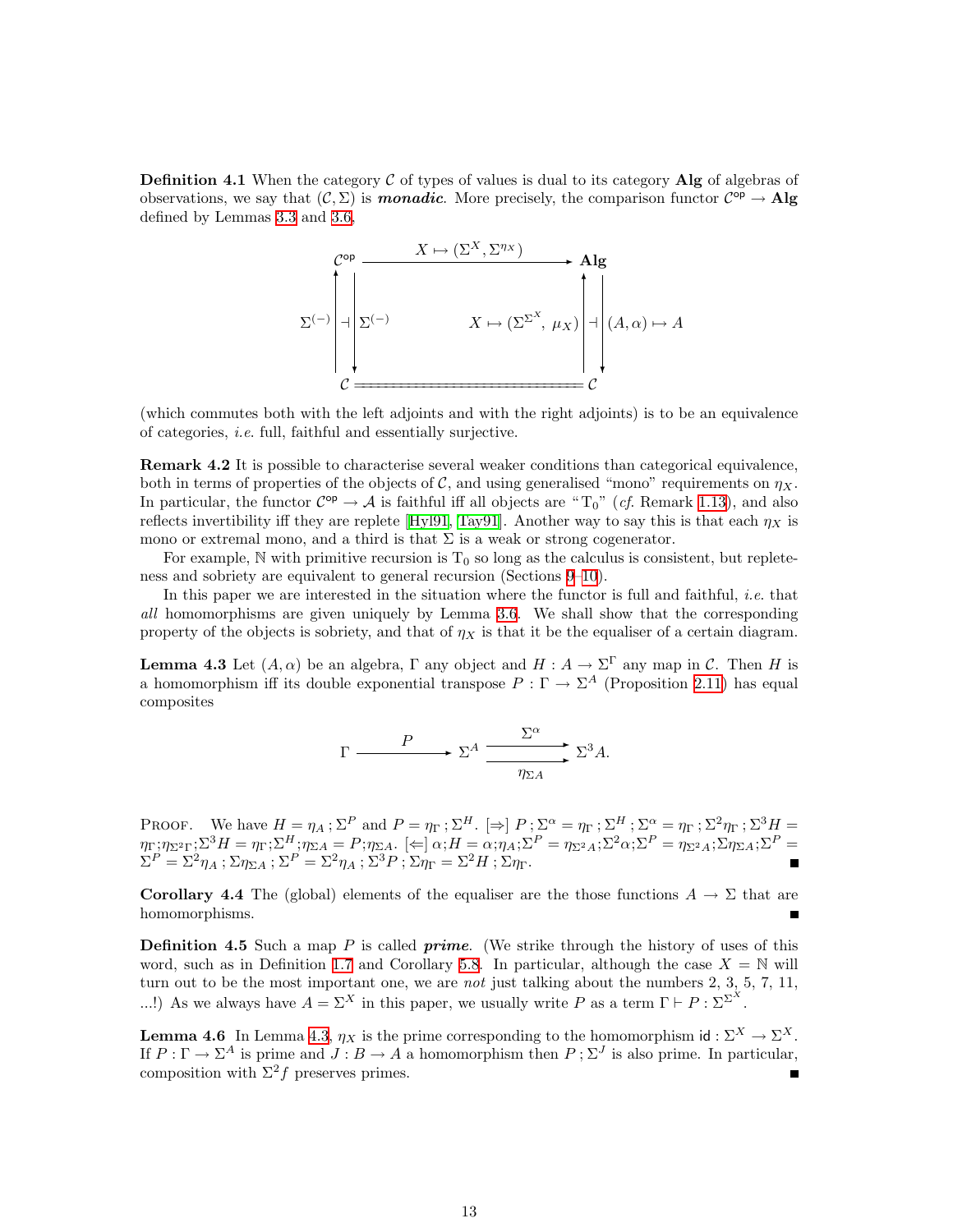**Definition 4.7** We say that an object  $X \in ob\mathcal{C}$  is **sober** if the diagram

$$
X \xrightarrow{\eta_X} \Sigma^{\Sigma^X} \xrightarrow{\Sigma^2(\eta_X)} \Sigma^4(X)
$$

is an equaliser in  $\mathcal{C}$ , or, equivalently, that the naturality square



<span id="page-13-2"></span>for  $\eta$  with respect to  $\eta_X$  is a pullback.

**Remark 4.8** We have only said that the *existing* objects can be *expressed* as equalisers, not that general equalisers can be formed. In fact, this equaliser is of the special form described below, which Jon Beck exploited to characterise monadic adjunctions [\[Mac71,](#page-39-7) Section VI 7],[[BW85](#page-38-5), Section 3.3],[[Tay99](#page-40-10), Section 7.5]. The category will be extended to include such equalisers, so we recover a space  $pts(A, \alpha)$  from any algebra, in [\[B](#page-40-2)].

Notice the double role of  $\Sigma$  here, as both a space and an algebra. Peter Johnstone has given an account of numerous well known dualities  $J\ddot{\rho}$  Section VI 4 based the idea that  $\Sigma$  is a schizophrenicobject. (This word was first used by Harold Simmons, in a draft of [[Sim82](#page-39-9)], but removed from the published version.)

Moggi[[Mog88\]](#page-39-10) called sobriety the equalizing requirement, but did not make essential use of it in the development of his computational monads.

Applegate and Tierney[[Eck69](#page-38-6), p175] and Barr and Wells [\[BW85,](#page-38-5) Theorem 3.9.9] attribute these results for general monads to Jon Beck. See also [\[KP93\]](#page-39-11) for a deeper study of this situation.

<span id="page-13-0"></span>**Proposition 4.9** Any power,  $\Sigma^{U}$ , is sober.

$$
\Sigma^{U} \xrightarrow{\eta_{\Sigma^{U}}} \Sigma^{3}U \xrightarrow{\eta_{\Sigma^{3}U}} \Sigma^{5}U
$$

PROOF. This is a *split* equaliser: the dotted maps satisfy

$$
\begin{array}{rclclcl} \eta_{\Sigma^U}\ ;\Sigma^{\eta_U}&=&\mathrm{id}_{\Sigma^U}&\qquad&\Sigma^{\eta_U}\ ;\eta_{\Sigma^U}&=&\eta_{\Sigma^3 U}\ ;\Sigma^3\eta_U\\ \Sigma^2\eta_{\Sigma^U}\ ;\Sigma^3\eta_U&=&\mathrm{id}_{\Sigma^3 U}&\qquad&\eta_{\Sigma^U}\ ;\eta_{\Sigma^3 U}&=&\eta_{\Sigma^U}\ ;\Sigma^2\eta_{\Sigma^U}\end{array}
$$

by Lemma [2.10](#page-7-0), the equations on the right being naturality of  $\eta$  with respect to  $\Sigma^{\eta\upsilon}$  and  $\eta_{\Sigma}\upsilon$ . Hence if  $P: \Gamma \to \Sigma^3 U$  has equal composites then  $P = P$ ;  $\Sigma^{\eta_U}$ ;  $\eta_{\Sigma^U}$ , and the mediator is  $P$ ;  $\Sigma^{\eta_U}$ .

<span id="page-13-1"></span>**Theorem [4.1](#page-11-2)0** The functor  $\Sigma^{(-)}$ :  $C^{op} \to \textbf{Alg}$  given in Definition 4.1 is full and faithful iff all objects are sober.

PROOF.  $\Rightarrow$  We use  $P : \Gamma \to \Sigma^2 X$  to test the equaliser. By Lemma [4.3,](#page-12-0) its double transpose  $H : \Sigma^X \to \Sigma^{\Gamma}$  is a homomorphism, so by hypothesis  $H = \Sigma^f = \eta_{\Sigma^X}$ ;  $\Sigma^P$  for some unique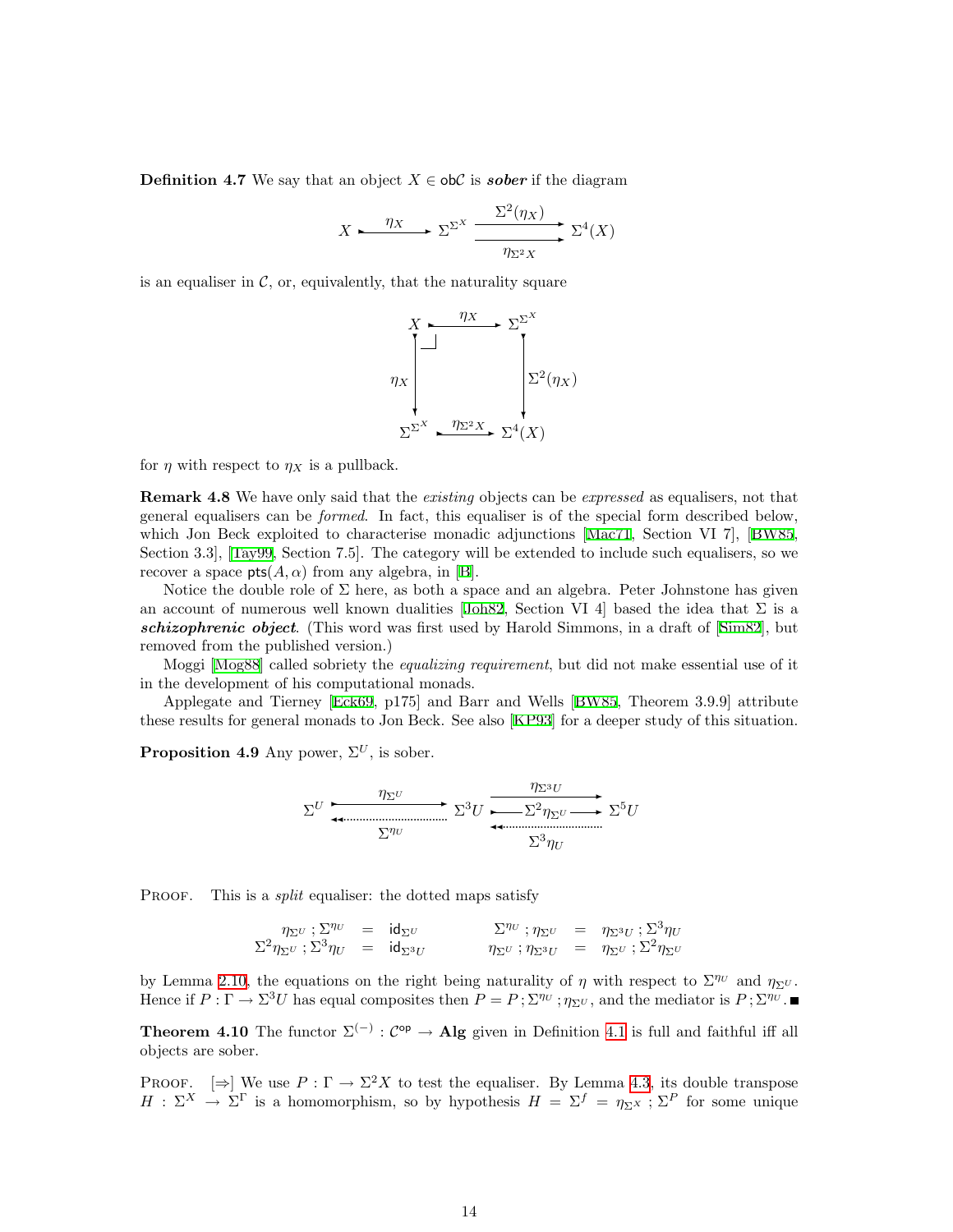$f: \Gamma \to X$ , and this mediates to the equaliser.

$$
\Sigma^{\Gamma} \xleftarrow{\Sigma^{\eta_{\Gamma}}} \Sigma^{\frac{3}{\Gamma}} \qquad \Gamma \xrightarrow{\eta_{\Gamma}} \Sigma^2 \Gamma \xrightarrow{\frac{\eta_{\Sigma^2 \Gamma}}{\Sigma^2 \eta_{\Gamma}}} \Sigma^4 \Gamma
$$
\n
$$
\Sigma^X \xleftarrow{\Sigma^{\eta_X}} \Sigma^3 X \qquad X \xrightarrow{\eta_X} \Sigma^2 X \xrightarrow{\frac{\eta_{\Sigma^2 X}}{\Sigma^2 \eta_X}} \Sigma^4 X
$$

 $[\Leftarrow]$  Let  $H : \Sigma^X \to \Sigma^{\Gamma}$  be a homomorphism, so the diagram on the left above commutes, as do the parallel squares on the right, the lower one by naturality of  $\Sigma^{\eta}$  with respect to H. Since X is the equaliser, there is a unique mediator  $f : \Gamma \to X$ , and we then have  $H = \eta_{\Sigma^X} : \Sigma^P =$  $\eta_{\Sigma^X}$ ;  $\Sigma \eta_X$ ;  $\Sigma^f = \Sigma^f$ .  $\blacksquare$ 

<span id="page-14-0"></span>**Remark 4.11** Translating Definition [3.4\(a\)](#page-9-2) into the  $\lambda$ -calculus, the property of being a homomorphism  $H : \Sigma^X \to \Sigma^U$  can be expressed in a finitary way as an equation between  $\lambda$ -expressions,

$$
\mathcal{F}: \Sigma^3 X \vdash (\lambda u. \mathcal{F}(\lambda \phi. H \phi u)) = H(\lambda x. \mathcal{F}(\lambda \phi. \phi x)),
$$

the two sides of which differ only in the position of H.

The double exponential transpose  $P$  of  $H$  is obtained in the  $\lambda$ -calculus simply by switching the arguments  $\phi$  and u (cf. Remark [1.11](#page-3-1)). Hence  $\vdash P : U \to \Sigma^{\Sigma^X}$  is prime iff

$$
u: U, \mathcal{F}: \Sigma^3 X \vdash \mathcal{F}(Pu) = Pu(\lambda x. \mathcal{F}(\lambda \phi. \phi x)).
$$

Replacing the argument u of P by a context  $\Gamma$  of free variables,  $\Gamma \vdash P : \Sigma^{\Sigma^X}$  is prime iff

$$
\Gamma, \mathcal{F}: \Sigma^3 X \vdash \mathcal{F}P = P(\lambda x. \mathcal{F}(\lambda \phi. \phi x))
$$

or  $\mathcal{F}P = P(\eta_X; \mathcal{F})$ . This is the equation in Lemma [4.3,](#page-12-0) with  $A = \Sigma^X$ , applied to  $\mathcal{F}$ .

<span id="page-14-1"></span>Corollary 4.12 The type X is sober iff for every prime  $\Gamma \vdash P : \Sigma^2 X$  there is a unique term  $\Gamma \vdash$  focus  $P : X$  such that

$$
\Gamma, \phi: \Sigma^X \vdash \phi(\text{focus } P) = P\phi.
$$

Hence the side-condition on the introduction rule for focus  $P$  in Remark [2.12](#page-8-3) is that  $P$  be prime. Indeed, since  $\phi \mapsto \phi x$  is itself a homomorphism (for fixed x), this equation is only meaningful in a denotational reading of the calculus when  $P$  is prime. (On the other hand Thielecke's force operation has this as a β-rule, with no side condition, but specifies a particular order of evaluation.)

**Remark 4.13** So far, we have used none of the special structure on  $\Sigma$  in Remarks [2.4ff](#page-6-0). We have merely used the restricted  $\lambda$ -calculus to discuss what it means for the other objects of the category to be sober with respect to it. In Sections [6–](#page-19-1)[8](#page-26-1) we shall show how to enforce this kind of sobriety on them.

If  $P = \eta_X(x)$  then the right hand side of the primality equation easily reduces to the left. Otherwise, since  $\mathcal F$  is a *variable*, the left hand side is head-normal, and so cannot be reduced without using an axiom such as the Euclidean principle (Remark [2.4\)](#page-6-0), as we shall do in Proposition [10.6.](#page-33-0)

The introduction of subspaces[[B\]](#page-40-2) also extends the applicability of the equation, by allowing it to be proved *under hypotheses*, whilst using the continuity axiom (Remark [2.6](#page-6-1)) it is sufficient to verify that  $P$  or  $H$  preserves the lattice connectives. In other words, the *mathematical* investigations to follow serve to show that the required denotational results are correctly obtained by *programming* with computational effects.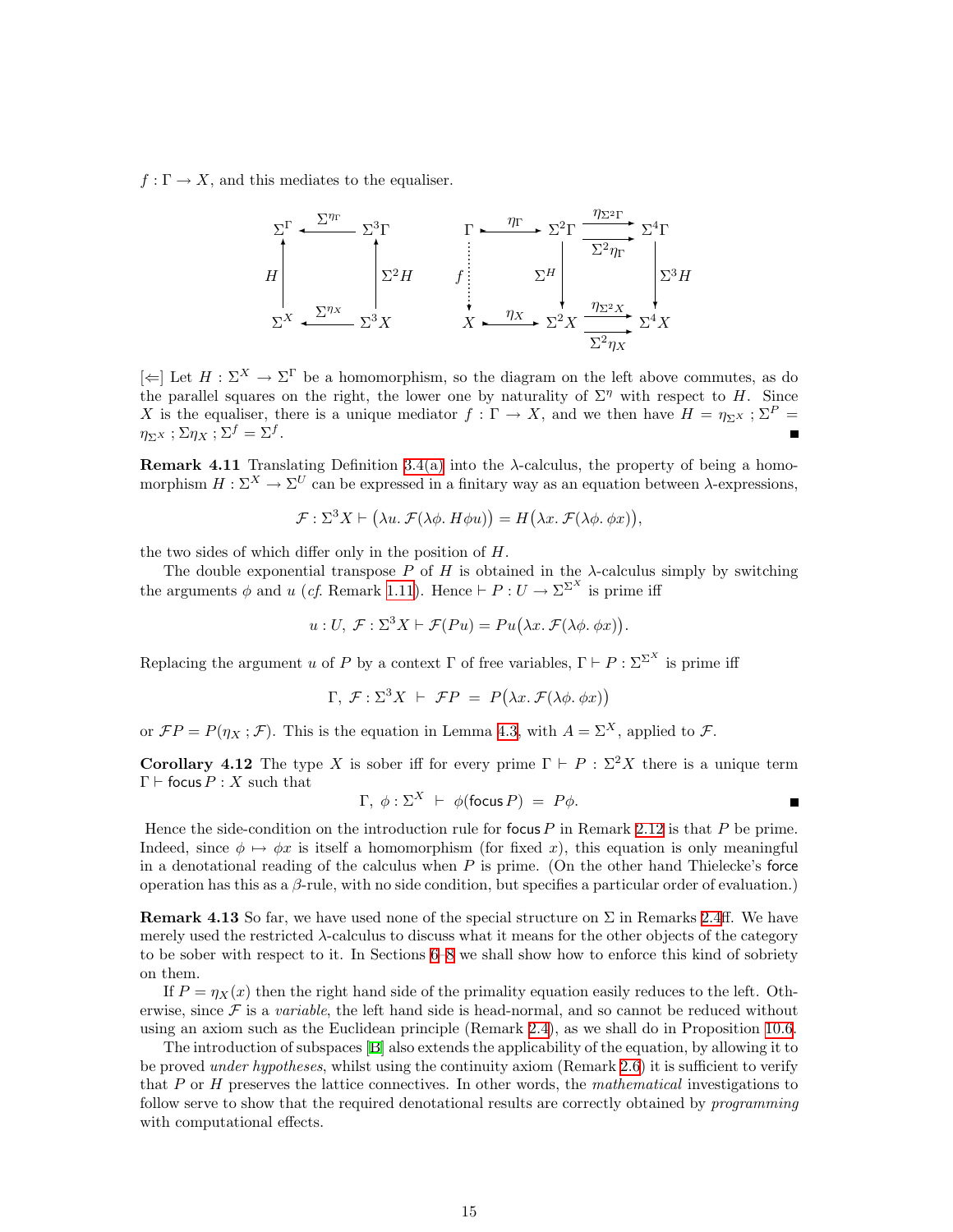<span id="page-15-0"></span>**Remark 4.14** In his work on continuations, Hayo Thielecke uses R for our  $\Sigma$  and interprets it as the **answer type**. This is the type of a sub-program that is called like a function, but, since it passes control by calling another continuation, never returns "normally" — so the type of the answer is irrelevant. Thielecke stresses that  $R$  therefore has no particular properties or structure of its own.

In the next section, we shall show that the Sierpinski space in topology behaves categorically in the way that we have discussed, but it does carry additional lattice-theoretic structure.

Even though a function or procedure of type void never returns a "numerical" result — and may never return at all — it does have the undisguisable behaviour of termination or nontermination. Indeed, we argued in Remark [1.2](#page-1-0) that termination is the ultimate desideratum, and that therefore the type of observations should also carry the lattice structure. Proposition [10.6](#page-33-0), which I feel does impact rather directly on computation, makes use of both this structure and the Euclidean principle.

Thielecke's point of view is supported by the fact that the class of objects that are deemed sober depends rather weakly on the choice of object  $\Sigma$ : in classical domain theory, any non-trivial Scott domain would yield the same class.

Remark 4.15 Although it belongs in general topology, sobriety was first used by the Grothendieck school in algebraic geometry [\[AGV64,](#page-38-7) IV 4.2.1][[GD71](#page-38-8), 0.2.1.1][[Hak72](#page-38-9), II 2.4]. They exploited sheaf theory, in particular the functoriality of constructions with respect to the lattice of open subsets, the points being secondary.

An algebraic variety (the set of solutions of a system of polynomial equations) is closed in the Euclidean topology, but there is a coarser *Zariski topology* in which they are *defined* to be closed. When the polynomials do not factorise, the closed set is not the union of non-trivial closed subsets, and is said to be *irreducible*. A space is sober (classically) iff every irreducible closed set is the closure of a unique point, known in geometry as the *generic* point of the variety. Such generic points, which do not exist in the classical Euclidean topology, had long been a feature of geometrical reasoning, in particular in the work of Veronese  $(c. 1900)$ , but it was Grothendieck who made their use rigorous.

### <span id="page-15-1"></span>5 Topology revisited

In this section we show how the abstract categorical and symbolic structures that we have introduced are equivalent to the traditional notions in general topology that we mentioned in Section [1](#page-0-1). In fact, all that we need to do is to re-interpret lattice-theoretic work that was done in the 1970s. On this occasion our treatment will be entirely classical, making full use of the axiom of choice and excluded middle; for a more careful intuitionistic account see [\[B](#page-40-2), [C](#page-40-7)].

If you are not familiar with locally compact topological spaces, you may consider instead your favourite category of algebraic (or continuous) predomains, which are all sober. The discrete space N is also needed, besides domains with ⊥. The results of this section are only used as motivation, so you can in fact omit it altogether.

Alternatively, the construction may be performed with arbitrary dcpos, although it adds extra points to those that are not sober. Peter Johnstone gave an example of such a non-sober dcpo [[Joh82](#page-39-8), Exercise II 1.9], as part of the philosophical argument against point-set topology. We shall not need this, as the localic view is already deeply embedded in our approach. In fact, when we constructnew spaces in  $[B]$  $[B]$ , they will be carved out as subspaces of lattices  $(cf. [Sco72])$  $(cf. [Sco72])$  $(cf. [Sco72])$  not glued together from points.

**Remark 5.1** The classical **Sierpinski space**  $\Sigma$  has two points:  $\top$  is open and  $\bot$  is closed. So altogether there are three open sets:  $\emptyset$ ,  $\{\top\}$  and  $\Sigma$ .

This space has the (universal) property that, for any open subset  $U$  of any space  $X$ , there is a unique continuous function  $f: X \to \Sigma$  such that the inverse image  $f^* \top$  is U. Indeed, f takes the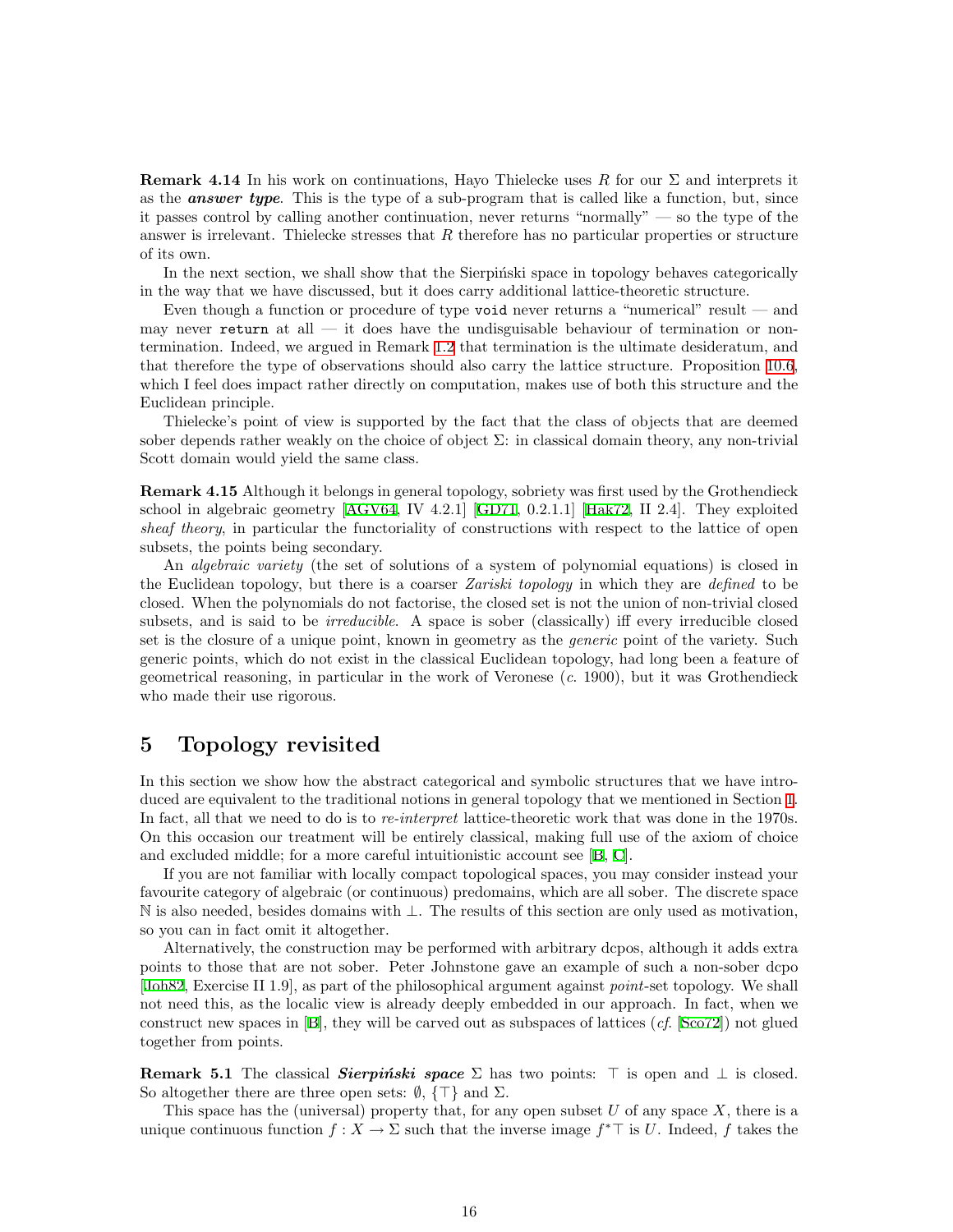points of U to  $\top$ , and those of its closed complement to  $\bot$ .



This is the same as the defining property of the **subobject classifier**  $\Omega$  in a topos, except that there  $U \subset X$  can be any subobject. We shall discuss sobriety for sets, discrete spaces and objects of a topos in Section [9](#page-29-1).

Hence open subsets of X correspond bijectively to maps  $X \to \Sigma$ , and so to points of the exponential  $\Sigma^X$ . In other words, the space  $\Sigma^X$  is the lattice of open subsets of X, equipped with some topology.

Remark 5.2 Finite intersections and arbitrary unions of open subsets give rise to internal lattice structure on  $\Sigma$ , written  $\wedge : \Sigma \times \Sigma \to \Sigma$  and  $\bigvee : \Sigma^U \to \Sigma$ . Besides the infinite distributive law, conjunction also satisfies the Euclidean principle (Remark [2.4](#page-6-0)). Whilst this is vacuous classically, it and its lattice dual (which says that ⊥ classifies closed subsets) capture remarkably much of the flavour of locale theory[[C](#page-40-7), [D](#page-40-11)], before we need to invoke the continuity axiom (Remark [2.6](#page-6-1)), though of course that is also valid in topology.

**Remark 5.3** To determine the topology on the space  $\Sigma^X$ , consider the map ev :  $\Sigma^X \times X \to \Sigma$ . For this to be continuous, Ralph Fox showed that the space X must be locally compact, and  $\Sigma^X$ must have the compact–open topology [\[Fox45\]](#page-38-10), which is the same as the Scott topology when we only consider  $\Sigma$  and not more general target spaces. The categorical analysis is due to John Isbell [[Isb75\]](#page-39-13).

Local compactness is a very familiar notion for Hausdorff spaces, but there are messy subtleties to its definition for non-Hausdorff spaces[[HM81](#page-38-11)]. However, so long as we only consider spaces that are sober in the standard topological sense, things are not too difficult:

For any point x and open subset  $x \in U \subset X$ , there must be a compact subset K and another open subset V with  $x \in V \subset K \subset U$ . The "open rectangle" around  $(U, x) \in$  $ev^{-1}\{\top\} \subset \Sigma^X \times X$  that we need for continuity of ev is then

$$
\{W \in \Sigma^X \mid K \subset W\} \times V \ \subset \ \Sigma^X \times X.
$$

In the jargon,  $X$  has a base of compact neighbourhoods, cf. Bourbaki's usage in Remark [1.8](#page-3-2).

All of this is much prettier in terms of the open sets: the topology  $\Sigma^X$  is a **distributive** continuous lattice, equipped with the Scott topology. Such a lattice is of course a frame, and the corresponding locale is called locally compact. Assuming the axiom of choice, the category LKLoc of locally compact locales is equivalent to the category LKSp of locally compact sober spaces [\[Joh82,](#page-39-8) Section VII 4.5].

**Remark 5.4** Since  $\Sigma^X$  carries the Scott topology, a continuous function  $\Sigma^Y \to \Sigma^X$  is a function between open set lattices that preserves directed unions. Such a function is called **Scott**continuous. In particular, it preserves the order that is induced by the lattice structure[[Sco72](#page-39-12)].

<span id="page-16-0"></span>Besides frame homomorphisms themselves, functions like this between frames do arise in general topology. For example, a space K is compact iff  $\Sigma^{k} \to \Sigma^K$  has a *Scott-continuous* right adjoint,  $\bigwedge : \Sigma^K \to \Sigma$ . Unfortunately, monotone functions between frames that need not preserve directed joins are also used in general topology, and these present the main difficulty that abstract Stone duality faces in re-formulating the subject [\[D\]](#page-40-11).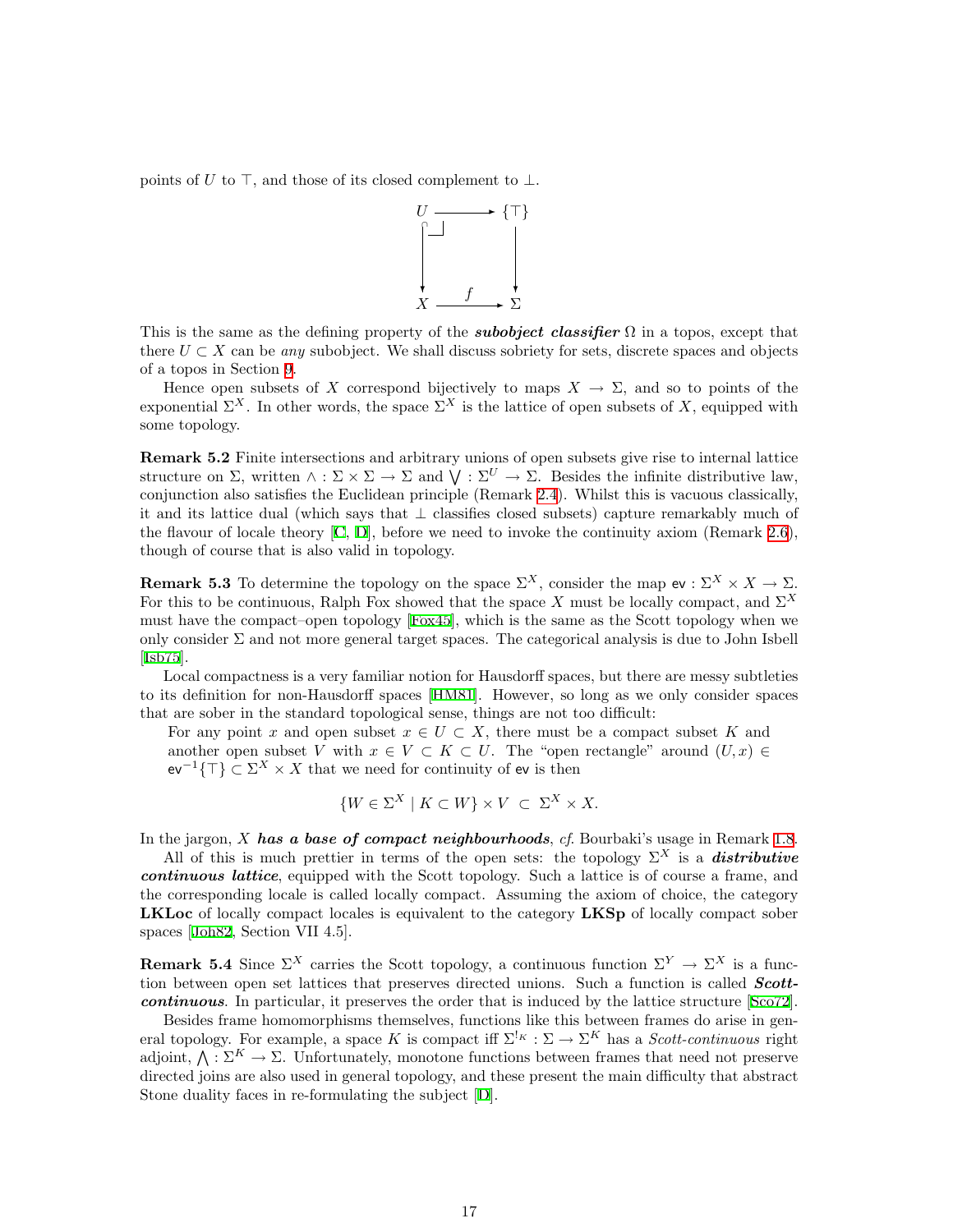**Proposition 5.5** Let  $H : \Sigma^X \to \Sigma^U$  be a Scott-continuous function between the topologies of locally compact spaces. If  $H$  is central (Definition [3.4\(b\)](#page-9-3)) then it preserves finite meets and arbitrary joins.

|            | $\nabla^2$<br>$\nabla$                                                              | $\nabla^{\mathbb{N}}$                                     |
|------------|-------------------------------------------------------------------------------------|-----------------------------------------------------------|
| $\Sigma^U$ | $\Sigma^U \leftarrow \stackrel{\wedge^U}{\longrightarrow} (\Sigma^U)^2$             | $\Sigma^U$ + $\frac{V^U}{V}$<br>$(\Sigma^U)^{\mathbb{N}}$ |
| Η          | $H^2$<br>$\boldsymbol{H}$                                                           | $H^{\mathbb{N}}$<br>H                                     |
| $\Sigma^X$ | $\Sigma^X$ $\longleftarrow$ $\stackrel{\wedge^X}{\longleftarrow}$<br>$(\Sigma^X)^2$ | $(\Sigma^X)^{\mathbb{N}}$<br>$\Sigma^{X}$ .               |

PROOF. Lemma [3.9](#page-10-1) dealt with the constants ( $\top$  and  $\bot$ ), so consider  $J = \wedge : \Sigma^2 \to \Sigma$  and  $V: \Sigma^{\mathbb{N}} \to \Sigma.$ 

**Remark 5.6** We also have  $\bigvee : \Sigma^U \to \Sigma$  for any space U, together with the associated distributive law. In the case of  $U = \mathbb{N}$ , we write  $\exists$  for  $\bigvee$ , and distributivity is known as the **Frobenius law**,

$$
\psi \wedge \exists n. \ \phi(n) = \exists n. \ \psi \wedge \phi(n).
$$

We have  $\bigwedge : \Sigma^K \to \Sigma$  only when K is compact; in particular, it would be  $\forall$  for  $K = \mathbb{N}$ , but ( $\mathbb N$  is not a compact space and)  $\forall_N$  is not computable (*cf.* Definition [1.3](#page-1-1)). Indeed, in a constructive setting,  $\bigvee : \Sigma^U \to \Sigma$  only exists for *certain* spaces U, which are called overt Section<sup>[1](#page-17-1)</sup> C 8. Overtness is analogous to recursive enumerability, cf. Remark [9.12](#page-31-0) and Lemma [10.2.](#page-32-2)

We are now ready to show how our new  $\lambda$ -calculus formulation in Sections [3–](#page-8-1)[4](#page-11-1) captures the hitherto lattice-theoretic ideas of continuous functions and sober spaces. A proof entirely within abstract Stone duality (including the continuity axiom) that preserving the lattice operations suffices will be given in[[E–](#page-40-8)].

<span id="page-17-2"></span>**Theorem 5.7** Let U and X be locally compact sober spaces and  $H : \Sigma^X \to \Sigma^U$  a Scott-continuous function between their topologies. Then the following are equivalent:

(a)  $H = \Sigma^f$  for some unique continuous function  $f: U \to X$ ;

- (b) H preserves finite meets and joins  $(\top, \bot, \wedge \text{ and } \vee);$
- (c) H is a frame homomorphism, *i.e.* it preserves  $\top$ ,  $\wedge$  and  $\vee$ ;
- (d) H is central (Definition [3.4\(b\)\)](#page-9-3);
- (e)  $H$  is an Eilenberg–Moore homomorphism (Definition [3.4\(a\)](#page-9-2));
- (f) H satisfies the equation in Remark [4.11.](#page-14-0)

PROOF. We have just shown that central maps are frame homomorphisms.

Since X is sober in the topological sense, all frame homomorphisms  $\Sigma^X \to \Sigma^U$  are of the form  $\Sigma^f$  for some unique  $f: U \to X$  (we take this as the topological definition of sobriety). But all  $\Sigma^f$ are Eilenberg–Moore homomorphisms. Г

<span id="page-17-0"></span>**Corollary 5.8** The following are equivalent for  $P: \mathbf{1} \to \Sigma^{\Sigma^X}$ :

(a)  $P \subset \Sigma^X$  is the set  $\eta_X(x)$  of open neighbourhoods of some unique point  $x \in X$ ;

- (b)  $P$  is a coprime filter
- (c) its complement,  $\Sigma^X \setminus P$ , is a prime ideal;
- (d)  $P$  is a completely coprime filter;
- (e)  $P$  is a point of the equaliser in Lemma [4.3](#page-12-0);
- (f) P satisfies the equation in Remark [4.11](#page-14-0).

<span id="page-17-1"></span> $1<sup>1</sup>$ My paper *Geometric and Higher Order Logic* is cited as if it were "Chapter" C of a book.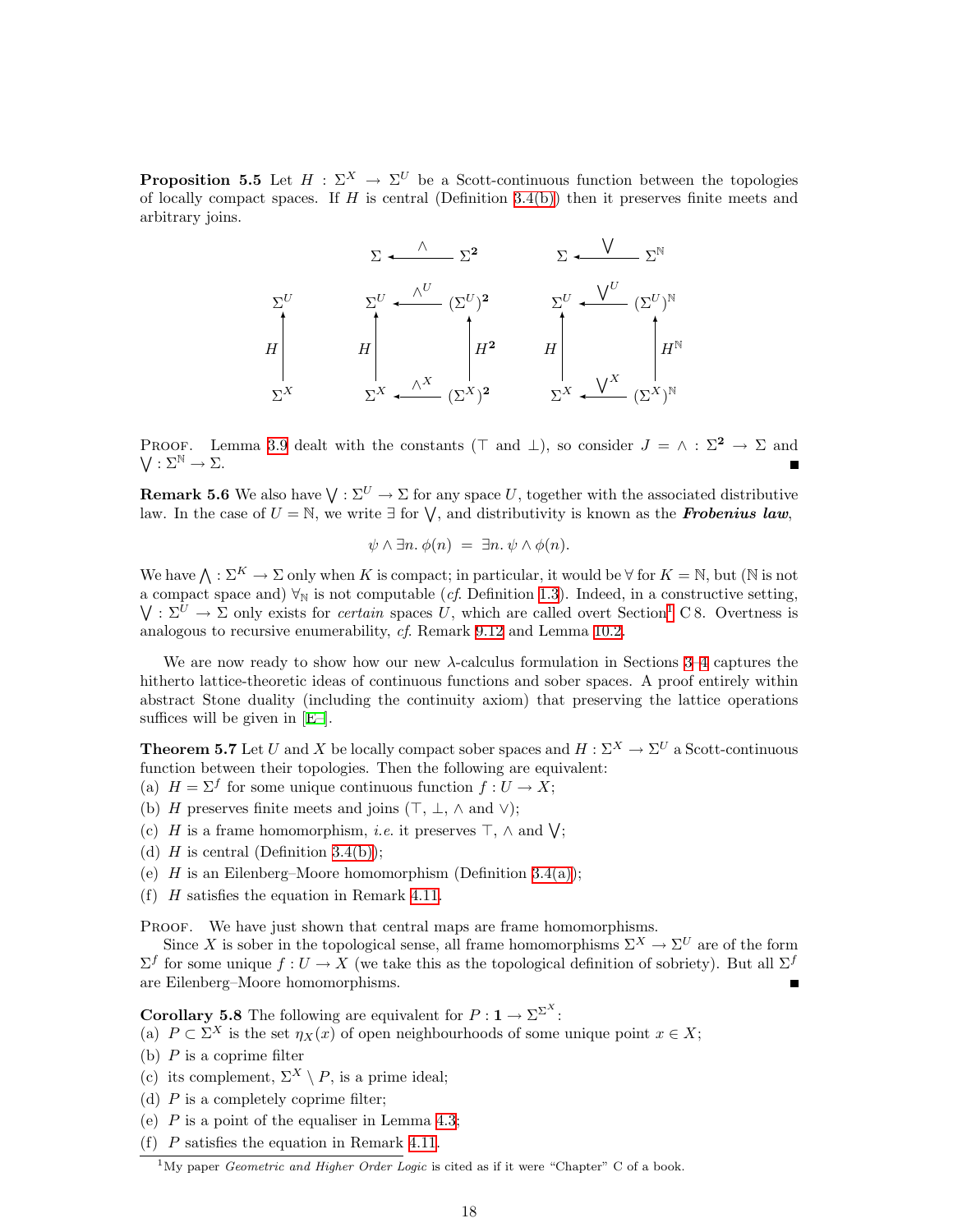Similarly, for a continuous function  $P: U \to \Sigma^{\Sigma^X}$ , the same equivalent conditions hold for  $P(u)$ for each point  $u \in U$ .

**Remark 5.9** Our primes are therefore what Johnstone calls the "points" of the locale  $\Sigma^X$ , so sobriety for LKSp in our sense agrees with his [\[Joh82,](#page-39-8) Section II 1.6]. As a topological space, the equaliser is the set  $U$  of primes, equipped with the sparsest locally compact topology such that  $U \to \Sigma^2 X$  is continuous, and the hom-frame  $\mathcal{C}(X,\Sigma)$  provides this topology.

**Remark 5.10** We have a *theorem* in the straightforward sense for LKSp that says that, *given* a Scott-continuous map  $H : \Sigma^X \to \Sigma^U$  between the open-set lattices of given locally compact spaces,  $H$  is a homomorphism of frames if and only if it is a homomorphism in the sense of our monad.

By contrast, the notions of sobriety expressed in terms of lattice theory and the  $\lambda$ -calculus agree only in intuition. We are only able to bring these two mathematical systems together in a setting where topological sobriety has already been assumed. If you are skeptical of the mathematical status of the argument, consider the analogous question in the relationship between locales and Bourbakian spaces: at what point in the axiomatisation of locales do we make the assumption that renders them all sober? Even then, these two categories only agree on their products on the same subcategory as ours, namely locally compact spaces. In summary, the concordance of several approaches (along with [\[E–\]](#page-40-8), and models of synthetic domain theory[[Tay91](#page-40-3)]) makes us confident that the notion of locally compact space is a good one, but not so sure how it ought to be generalised.

**Remark 5.11** The types of the restricted  $\lambda$ -calculus, even with the additional lattice and recursive structure, form a very impoverished category of spaces. Identifying them with their interpretations in LKSp, they amount merely to (some of) the algebraic lattices that Dana Scott used in the earliest versions of his denotational semantics[[Sco76\]](#page-39-14), and include no spaces at all (apart from 1 and N) that would be recognisable to a geometric topologist.

The monadic property populates the category of spaces with subspaces of the types of the restricted λ-calculus. We show how to do this in terms of both abstract category theory and as anextension of the  $\lambda$ -calculus similar to the axiom of comprehension in [[B](#page-40-2)], which also proves the next result intuitionistically for locales.

Although we only intended to consider sobriety and not monadicity in this paper, we actually already have enough tools to characterise the algebras for the monad classically in lattice-theoretic terms. Two more proofs appear in [\[B](#page-40-2)].

#### <span id="page-18-0"></span>Theorem 5.12 LKSp is monadic.

PROOF. As all of the spaces are sober, the functor in Definition [4.1](#page-11-2) is full and faithful. It remains to show that every Eilenberg–Moore algebra  $(A, \alpha)$  is of the form  $(\Sigma^X, \Sigma^{\eta_X})$  for some locally compact space X. But, as A is a retract of a power of  $\Sigma$ , it must be a continuous lattice equipped with the Scott topology, and must in fact also be distributive, so  $A \cong \Sigma^X$  for some equipped locally compact sober space X.

However, we still need to show that the Eilenberg–Moore structure  $\alpha : \Sigma^2 A \to A$  is uniquely determined by the order on A, and is therefore  $\Sigma^{\eta_X}$  as in Lemma [3.3](#page-9-0).

For this, we must determine  $\alpha F$  for each element  $F \in \Sigma^2 A$ ; such F defines a Scott-open subset of the lattice  $\Sigma^A$ . It can be expressed as a union of Scott-open *filters* in this lattice, *i.e.* these filtersform a base for the Scott topology [[Joh82](#page-39-8), Lemma VII 2.5] [\[GHK](#page-38-12)+80, Section I.3]. Since  $\alpha$ must preserve unions, it suffices to define  $\alpha F$  when F is a Scott-open filter.

Now each Scott-open filter F itself corresponds to compact saturated subspace  $K \subset A$  [[HM81](#page-38-11), Theorem 2.16], cf. Remark [1.10.](#page-3-3) For a lattice A with its Scott topology, a "saturated" subspace is simply an upper set. Since  $\alpha$  must be monotone and satisfy  $\eta_A$ ;  $\alpha = id_A$ , we have  $\alpha(F) \leq a$ for all  $a \in K$ . For the same reason, if  $b \in A$  satisfies  $\forall a \ldotp a \in K \Rightarrow b \leq a$  then  $b \leq \alpha(K)$ . Hence  $\alpha(F) = \bigwedge K \in A$ . Thus the effect of  $\alpha$  on all elements of  $\Sigma^2 A$  has been fixed, as a join of meets.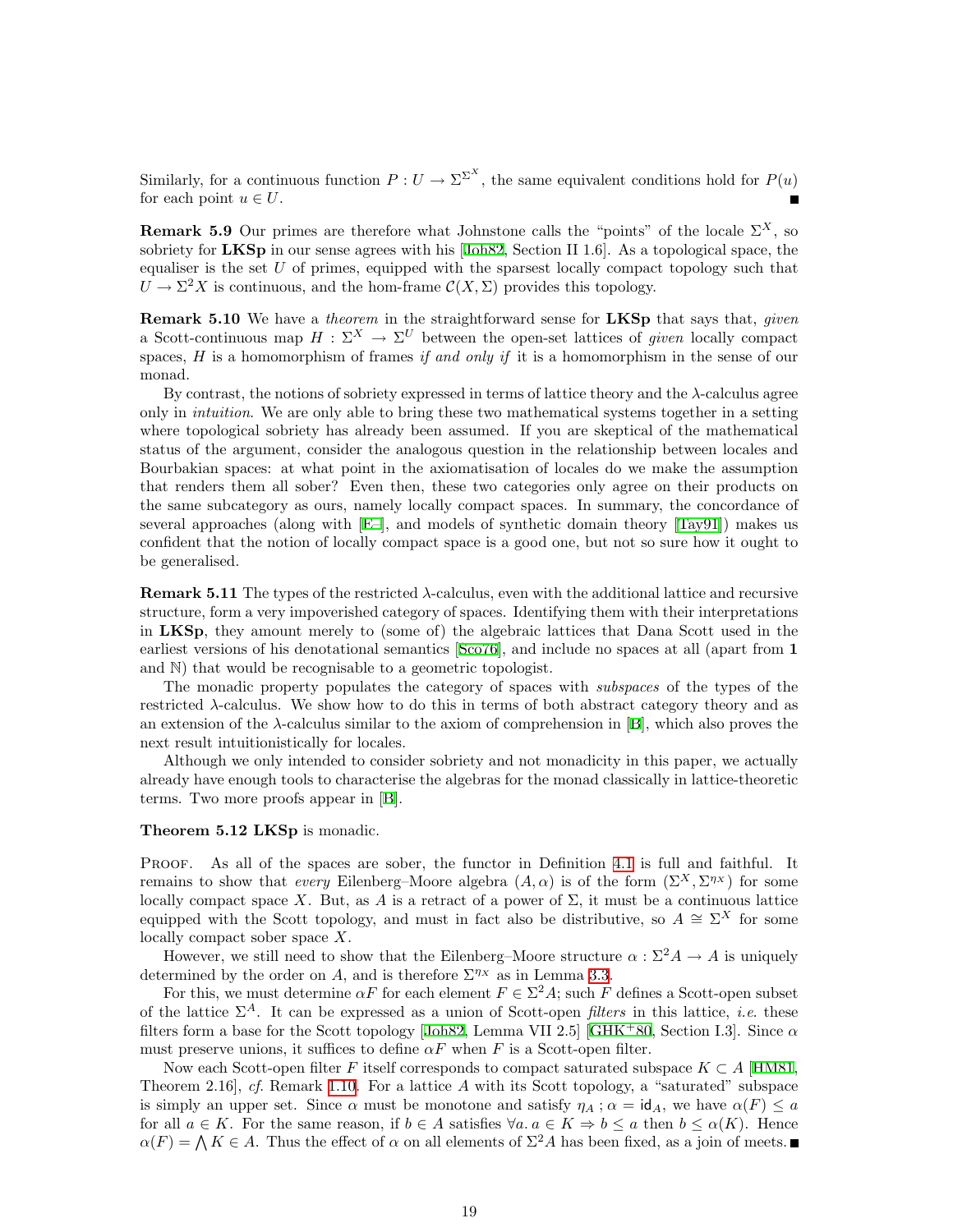<span id="page-19-0"></span>Setting aside the discussion of more general spaces, what we learn from this is that, when all objects are sober, there are "second class" maps between objects. We shall see in the next section that this phenomenon arises for abstract reasons, and that the potential confusion over (Scott-) "continuous maps between frames" is not an accident.

## <span id="page-19-1"></span>6 Enforcing sobriety

Now we turn from the analysis to the synthesis of categories that have all objects sober. So our primary interest shifts from locales to the restricted  $\lambda$ -calculus in Remark [2.1](#page-5-1).

Since we handle continuous functions  $f: X \to Y$  in terms of the corresponding inverse image maps  $\Sigma^f$ , it is natural to work in a category in which there are both "first class" maps  $f: X \to Y$ (given concretely by homomorphisms  $\Sigma^f : \Sigma^Y \to \Sigma^X$ ) and "second class" maps  $\widehat{F} : X \longrightarrow Y$  that are specified by any  $F: \Sigma^Y \to \Sigma^X$ .

These second class maps — ordinary functions rather than homomorphisms between algebras — are just what is needed to talk about U-split (co)equalisers as in Beck's theorem (cf. Proposition [4.9](#page-13-0) and[[B\]](#page-40-2)). Even in more traditional subjects such as group and ring theory, we do indeed sometimes need to talk about *functions* between algebras that are not necessarily homomorphisms.

The practical reason for according these maps a public definition is that the product functor is defined for them (Proposition [6.5\)](#page-20-0), and this will be crucial for constructing the product of formal Σ-split subspaces in [\[B](#page-40-2)]. After I had hesitated on this point myself, it was seeing the work of Hayo Thielecke[[Thi97b\]](#page-40-5) and Carsten Führmann [Füh99] on continuations that persuaded me that this is the best technical setting, and this section essentially describes their construction.

As to the first class maps, the whole point of sobriety is that they consist not only of  $f: X \to Y$ in  $\mathcal{C}$ , but other maps suitably defined in terms of the topology.

**Definition 6.1** The categories  $H\mathcal{C}$  and  $S\mathcal{C}$  both have the same objects as  $\mathcal{C}$ , but

- (a) the (second class) morphisms  $\widehat{F}: X \longrightarrow Y$  in HC are (any) C-morphisms  $F: \Sigma^Y \to \Sigma^X$ , cf. Remark [3.13](#page-11-3), and
- (b) the (first class) morphisms  $\hat{H} : X \longrightarrow Y$  in SC are C-morphisms  $H : \Sigma^Y \to \Sigma^X$  that are homomorphisms (Definition [3.4](#page-9-4)):



Thielecke and Führmann call these **thunkable** morphisms, since they write thunk<sub>X</sub> for  $\eta_X$ considered as an HC-map. It follows immediately (given Theorem [3.10](#page-11-4)) that  $\eta_X : X \to \Sigma^{\Sigma^X}$ is natural in SC but not HC.

Identity and composition are inherited in the obvious way from  $C$ , though contravariantly, which is why we need the  $\widehat{F}$  notation (which [\[Sel01,](#page-39-3) Section 2.9] also uses).

**Remark 6.2** By Lemma [3.6](#page-9-1), for  $f: X \to Y$  in C, the map  $H = \Sigma^f: \Sigma^Y \to \Sigma^X$  is a homomorphism, so  $\widehat{H}: X \to Y$  is in SC. We shall just write this as  $f : X \to Y$  instead of  $\widehat{\Sigma}^f : X \to Y$ , but beware that, in general, different  $C$ -maps can become equal  $SC$ -maps with the same names.

By Remark [4.2](#page-12-1), this functor  $C \to SC$  is faithful iff every object of C is T<sub>0</sub>, and it also reflects invertibility if every object is replete. Theorem [4.10](#page-13-1) said that it is also full iff every object of  $\mathcal C$  is sober; as  $SC$  and  $C$  have the same objects, they are then isomorphic categories.

There are, of course, many more morphisms in  $H\mathcal{C}$  than in  $\mathcal{C}$ , but one (family) in particular generates the rest. We shall see that the new second class morphism force :  $\Sigma^2 X \to X$  objectifies the *operation*  $P \mapsto$  focus P that is only defined when  $P : \Sigma^2 X$  is prime. Thielecke and Führmann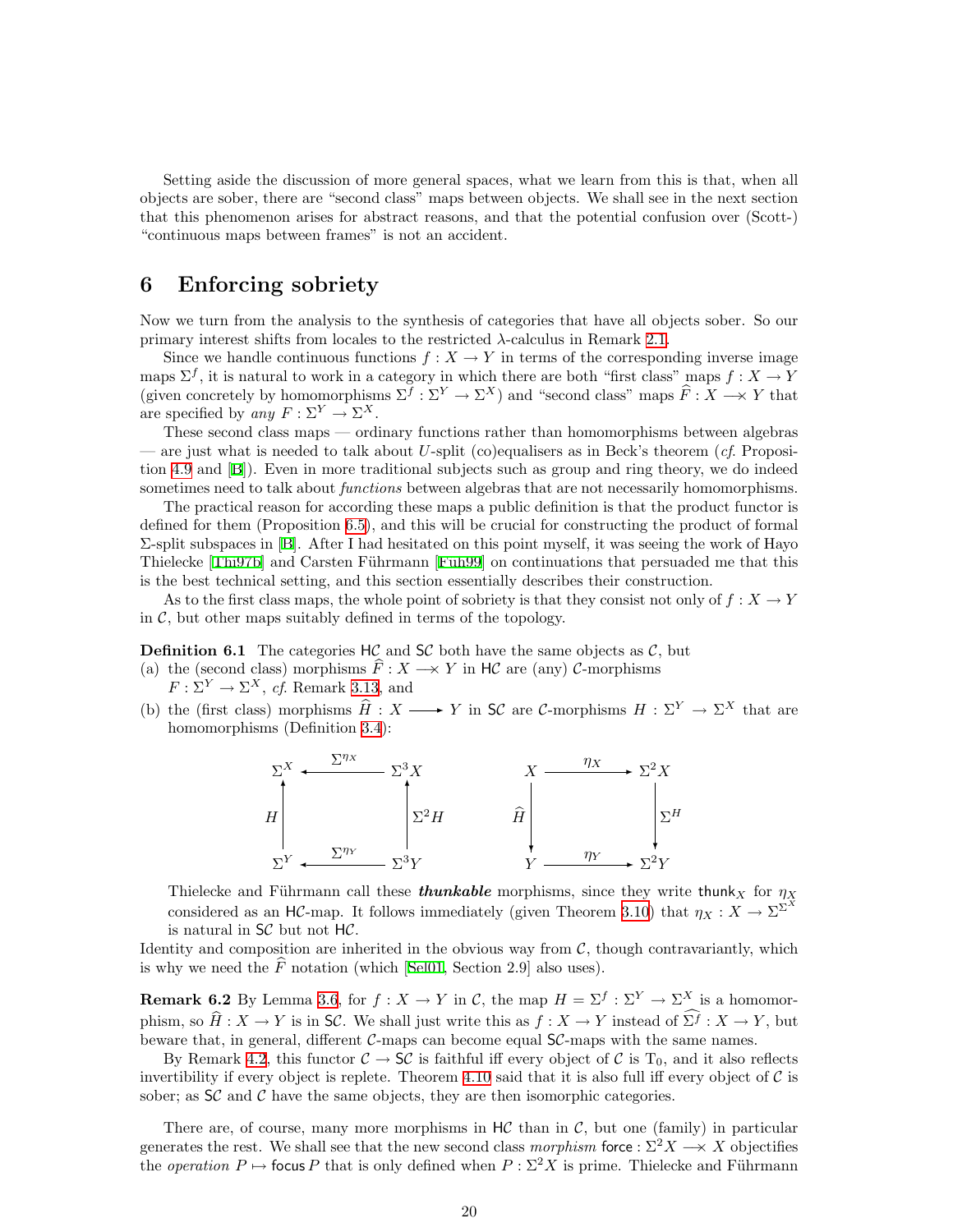apply their  $\beta$ -rule for force without restriction, producing computational effects, whilst our sidecondition on focus gives it its denotational or topological meaning.

**Definition 6.3** force  $X = \widehat{\eta_{\Sigma X}} : \Sigma^{\Sigma^X} \longrightarrow X$  is a natural transformation in the category HC, and estisfies  $\eta_X :$  force  $x = id_X$  or force (thunk  $x$ )  $-x$ satisfies  $\eta_X$  ; force $_X = id_X$  or force(thunk  $x) = x$ .

PROOF. This is Lemma [2.10](#page-7-0) again. force<sub>(-)</sub> in HC is  $\eta_{\Sigma^{(-)}}$  in C, which is natural (in C) with respect to all maps  $F : \Sigma^Y \to \Sigma^X$ , so force<sub>(-)</sub> is natural (in HC) with respect to  $\widehat{F} : X \to Y$ . The other equation is  $\eta_{\Sigma^X}$ ;  $\Sigma^{\eta_X} = id_X$ .

<span id="page-20-1"></span>**Corollary 6.4** The C-map  $\eta_X : X \to \Sigma^2 X$  is mono in both HC and SC.

**PROOF.** It is split mono in  $HC$ , and remains mono in  $SC$  because there are fewer pairs of incoming maps to test the definition of mono.

<span id="page-20-0"></span>**Proposition 6.5** For each object X, the product  $X \times -$  in C extends to an endofunctor on HC. This construction is natural with respect to C-maps  $f: X \to Y$  (so  $H = \Sigma^f$ ).



PROOF. For  $\hat{J}: V \longrightarrow U$  in  $H\mathcal{C}$ , *i.e.*  $J: \Sigma^U \to \Sigma^V$  in  $\mathcal{C}$ , we write  $X \times \hat{J}: X \times V \longrightarrow X \times U$  for the  $\mathcal{C}\text{-map } J^X: \Sigma^{X \times U} \to \Sigma^{X \times V}$ . This construction preserves identities and composition because it is just the endofunctor  $(-)^X$  defined on a subcategory of C. It extends the product functor because, in the case of a first class map  $g: V \to U$  (so  $J = \Sigma^g : \Sigma^U \to \Sigma^V$ ), we have  $X \times \widehat{J} = X \times \widehat{\Sigma^g} = \widehat{\Sigma^{X \times g}} = X \times g$ , which is a first class map  $X \times V \to X \times U$ .<br>The construction is natural with respect to  $f : X \to Y$  because  $J^{(-)}$  is.  $\blacksquare$ 

**Example 6.6** The existential quantifier  $\exists_N^{\Gamma}$  in the context  $\Gamma$  is obtained in this way, and its Beck–Chevalley condition with respect to the substitution or cut  $f : \Gamma \to \Delta$  (Proposition C 8.1) is commutativity of the square  $(cf.$  Proposition [5.5\)](#page-16-0):



**Example 6.7**  $\times$  is not defined as a functor of two variables on HC, because the squares

$$
\Sigma^{X \times U} \leftarrow \begin{array}{c} J^X \\ F^U \\ F^V \\ \Sigma^{Y \times U} \leftarrow \begin{array}{c} J^Y \\ \downarrow^Y \\ J^Y \end{array} \right) \\ \Sigma^{Y \times V} \leftarrow \begin{array}{c} \Sigma^{X \times V} \\ \downarrow^Y \\ \Sigma^{Y \times V} \end{array} \right) \\ \Sigma^{Y \times V} \leftarrow \begin{array}{c} \Sigma^{Y \times V} \\ \downarrow^Y \\ \Sigma^{Y \times V} \end{array} \right) \\ \Sigma^{Y \times V} \leftarrow \begin{array}{c} \Sigma^{Y \times V} \\ \downarrow^Y \\ \Sigma^{Y \times V} \end{array} \right) \\ \Sigma^{Y \times V} \leftarrow \begin{array}{c} \Sigma^{Y \times V} \\ \downarrow^Y \\ \Sigma^{Y \times V} \end{array} \right) \\ \Sigma^{Y \times V} \leftarrow \begin{array}{c} \Sigma^{Y \times V} \\ \downarrow^Y \\ \Sigma^{Y \times V} \end{array} \end{array}
$$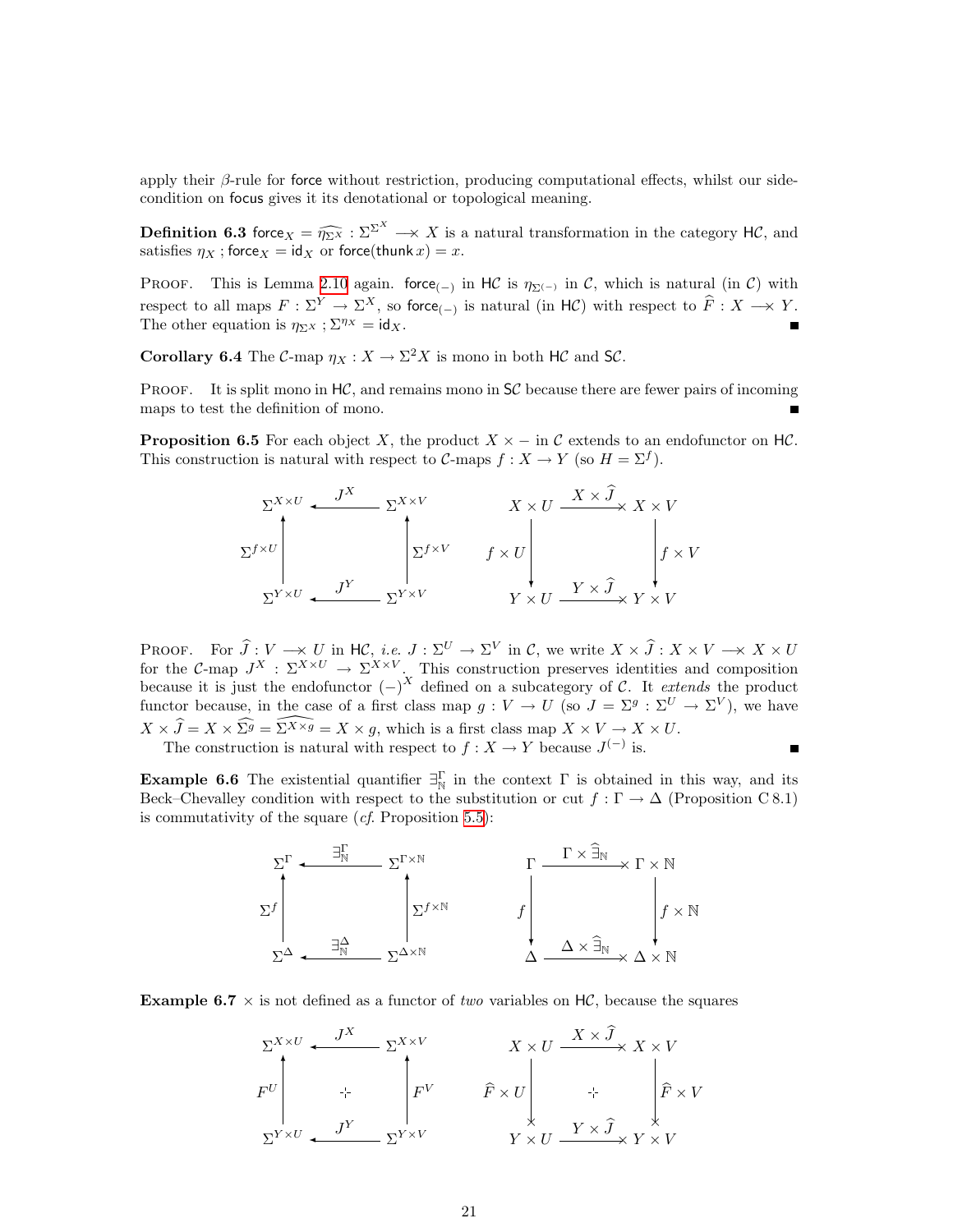do not necessarily commute ( $\div$  [\[FS90](#page-38-13)]). For example, take  $\hat{F} = \hat{J} : \Sigma \longrightarrow 0$  where  $F = J : \Sigma^0 =$  $1 \to \Sigma^{\Sigma}$  is the element  $\tilde{\mathsf{id}} \in \Sigma^{\Sigma}$ ; then these two composites give the elements  $\tilde{\pi}_0, \tilde{\pi}_1 \in \Sigma^{\Sigma \times \Sigma}$ .

**Remark 6.8**  $\times$  is a *premonoidal* structure on HC in the sense of Power and Robinson [\[PR97](#page-39-15), [Pow02](#page-39-16), and a map F makes the square commute for all J iff F is central (Definition [3.4\(b\)](#page-9-3)). Thielecke, Führmann and Selinger begin their development from  $HC$  as a premonoidal category, whereas we have constructed it as an intermediate stage on the journey from  $\mathcal C$  to  $\mathsf{S}\mathcal{C}$ .

**Definition 6.9**  $\widehat{F}: X \longrightarrow Y$  is **discardable** or **copyable** respectively if it respects the naturality of the terminal (or product) projection (!) and the diagonal  $(\Delta)$ .

These terms are due to Hayo Thielecke[[Thi97a](#page-40-4), Definition 4.2.4], who demonstrated their computational meaning (op. cit., Chapter 6). In particular, non-terminating programs are not discardable, but he gave examples of programs involving control operators that are discardable but not copyable, so both of these properties are needed for a program to be free of control effects such as jumps (Remark [1.5\)](#page-2-0). In fact, these conditions are enough to characterise first class maps inthe topological interpretation  $[F]$  $[F]$  $[F]$ , but not for general computational effects  $[F\text{üh}02]$ .

**Lemma 6.10**  $\Delta$  is natural in SC, *i.e.* all first class maps are copyable.



PROOF. As in Lemma [3.7](#page-10-0), we show that the above diagram commutes by making it into a cube together with



which commutes by naturality of  $\Delta$  in C, as do the side faces of the cube, the other edges being  $\eta_X$ ,  $\eta_X \times \eta_Y$ , etc. The top and bottom faces commute because H is a homomorphism and by naturality of  $H^{(-)}$  and  $(\Sigma^2 H)^{(-)}$  with respect to  $\eta_X$  and  $\eta_Y$ . The original diagram therefore commutes because  $\eta_Y \times \eta_Y$  is mono by Corollary [6.4.](#page-20-1)

<span id="page-21-0"></span>**Proposition 6.11 SC** has finite products and  $C \rightarrow SC$  preserves them.

PROOF. The terminal object 1 is preserved since  $\Sigma$  is the initial algebra (Lemma [3.12](#page-11-5)). The product projections and diagonals are inherited from C, so  $\Delta$ ; $p_0 = id = \Delta$ ; $p_1$  and  $\Delta$ ; $(p_0 \times p_1) = id$ .

Then, for SC-maps  $a = \widehat{H} : \Gamma \to X$  and  $b = \widehat{K} : \Gamma \to Y$ , we obtain  $\langle a, b \rangle$  as  $\Delta$ ;  $a \times b$ , but we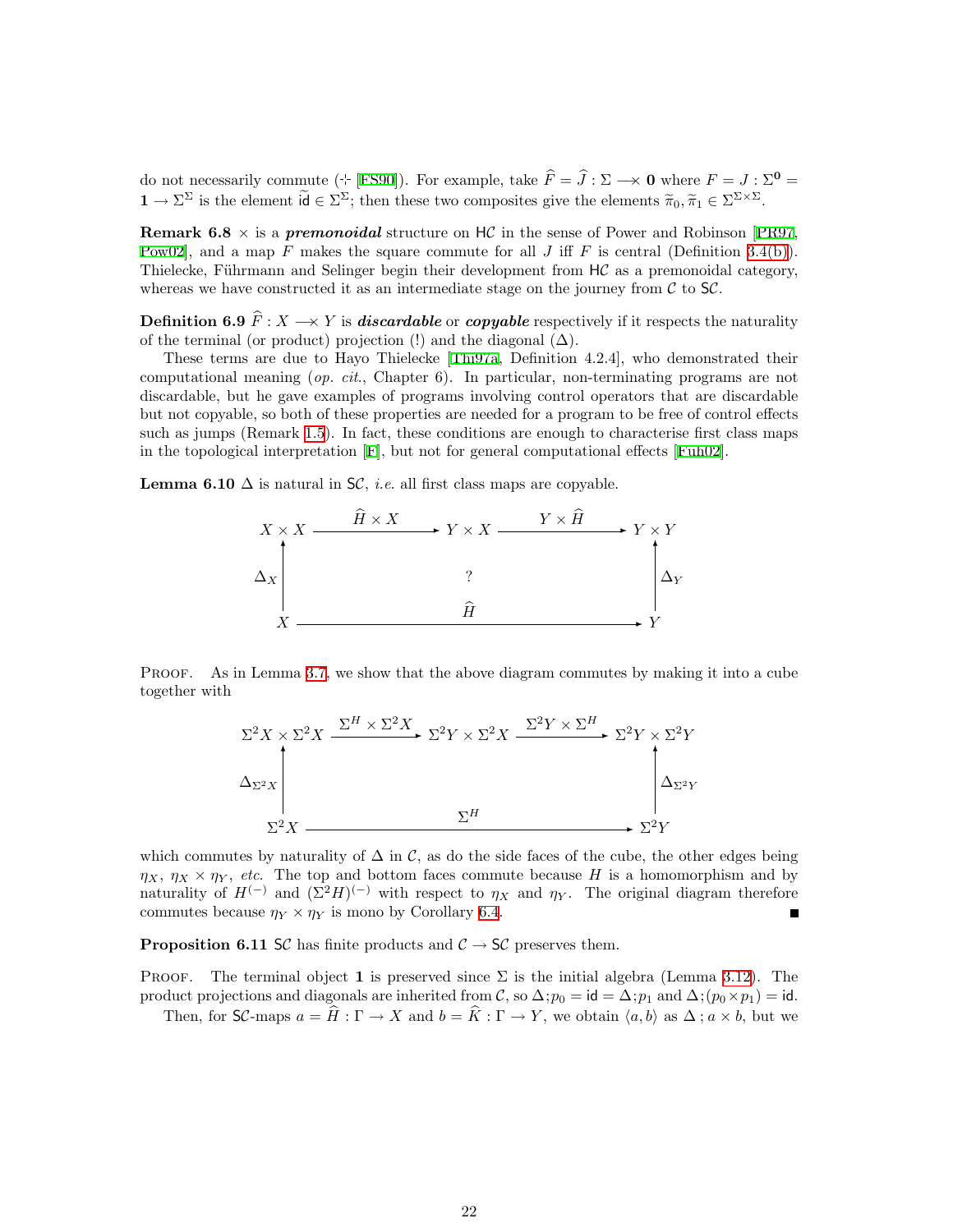<span id="page-22-0"></span>need centrality (Lemma [3.7\)](#page-10-0) to make  $a \times b$  well defined.



The issue is that the squares commute. In  $\mathcal{C}$ , the upper one is

$$
(\Sigma^{\mathrm{lr}})^{\Gamma} \equiv \Sigma^{p_0} \begin{vmatrix} \Sigma^{\Gamma} & H & \Sigma^{X} \\ \Sigma^{\mathrm{lr}} & \Sigma^{p_0} & \Sigma^{\Gamma} \end{vmatrix} (\Sigma^{\mathrm{lr}})^{\Gamma} & \begin{vmatrix} \Sigma^{\mathrm{lr}} & \Sigma^{X} & \Sigma^{X} \end{vmatrix}
$$

$$
\Sigma^{\Gamma \times \Gamma} \leftarrow \frac{K^{\Gamma}}{\Sigma^{\Gamma \times Y}} \leftarrow \frac{H^Y}{\Sigma^{\Gamma \times Y}} \sum_{\Sigma^{X \times Y}} \Sigma^{X \times Y}
$$

using one of the two definitions for  $\widehat{H} \times \widehat{K} = a \times b$ . The left-hand square commutes by Lemma [3.7](#page-10-0) because  $K : \Sigma^Y \to \Sigma^{\Gamma}$  is discardable (as it is a homomorphism), and the right-hand square by naturality of  $H^{(-)}$ :  $\Sigma^{X \times (-)} \to \Sigma^{Y \times (-)}$  with respect to  $! : Y \to 1$ .

For uniqueness, suppose that  $f$ ;  $p_0 = a$  and  $f$ ;  $p_1 = b$ . Then

$$
f = f : \Delta_{X \times Y} ; (p_0 \times p_1)
$$
  
\n
$$
= \Delta_{\Gamma} ; (f \times f) ; (p_0 \times p_1)
$$
 naturally of  $\Delta$   
\n
$$
= \Delta_{\Gamma} ; ((f : p_0) \times (f : p_1))
$$
  
\n
$$
= \Delta_{\Gamma} ; (a \times b)
$$
 x is a functor on  $S\mathcal{C}$   
\n
$$
= \langle a, b \rangle
$$

# <span id="page-22-1"></span>7 The structure of SC

We still have to show that  $SC$  has powers of  $\Sigma$ , and that all of its objects are sober. In fact  $SC$ freely adjoins sobriety to  $C$ .

<span id="page-22-2"></span>**Lemma 7.1** Still writing  $\Sigma^{(-)}$  for the exponential in C,  $\mathcal{SC}(X, \Sigma^Y) \cong \mathcal{C}(X, \Sigma^Y)$ , where the homomorphism  $H : \Sigma^2 Y \to \Sigma^X$  corresponds to the map  $f : X \to \Sigma^Y$  by

$$
H = \Sigma^f \qquad \text{and} \qquad f = \eta_X \; ; \; \Sigma^H \; ; \; \Sigma^{\eta_Y}.
$$

PROOF.  $\hat{H} \in \mathcal{SC}(X, \Sigma^Y)$  is by definition a homomorphism  $H : \Sigma^2 Y \to \Sigma^X$ , whose double exponential transpose  $P: X \to \Sigma^3 Y$  has equal composites with  $\Sigma^3 Y \rightrightarrows \Sigma^5 Y$  by Lemma [4.3,](#page-12-0) and so factors as  $f: X \to \Sigma^Y$  through the equaliser by Proposition [4.9](#page-13-0). More explicitly,

$$
\eta_X : \Sigma^{\Sigma^f} : \Sigma^{\eta_Y} = f : \eta_{\Sigma^Y} : \Sigma^{\eta_Y} = f
$$

by Lemma [2.10](#page-7-0), and

$$
\Sigma^f \ = \ \Sigma^{\Sigma^{\eta_Y}} \ ; \Sigma^{\Sigma^H} \ ; \Sigma^{\eta_X} \ = \ \Sigma^{\Sigma^{\eta_Y}} \ ; \Sigma^{\eta_{\Sigma^Y}} \ ; H \ = \ H
$$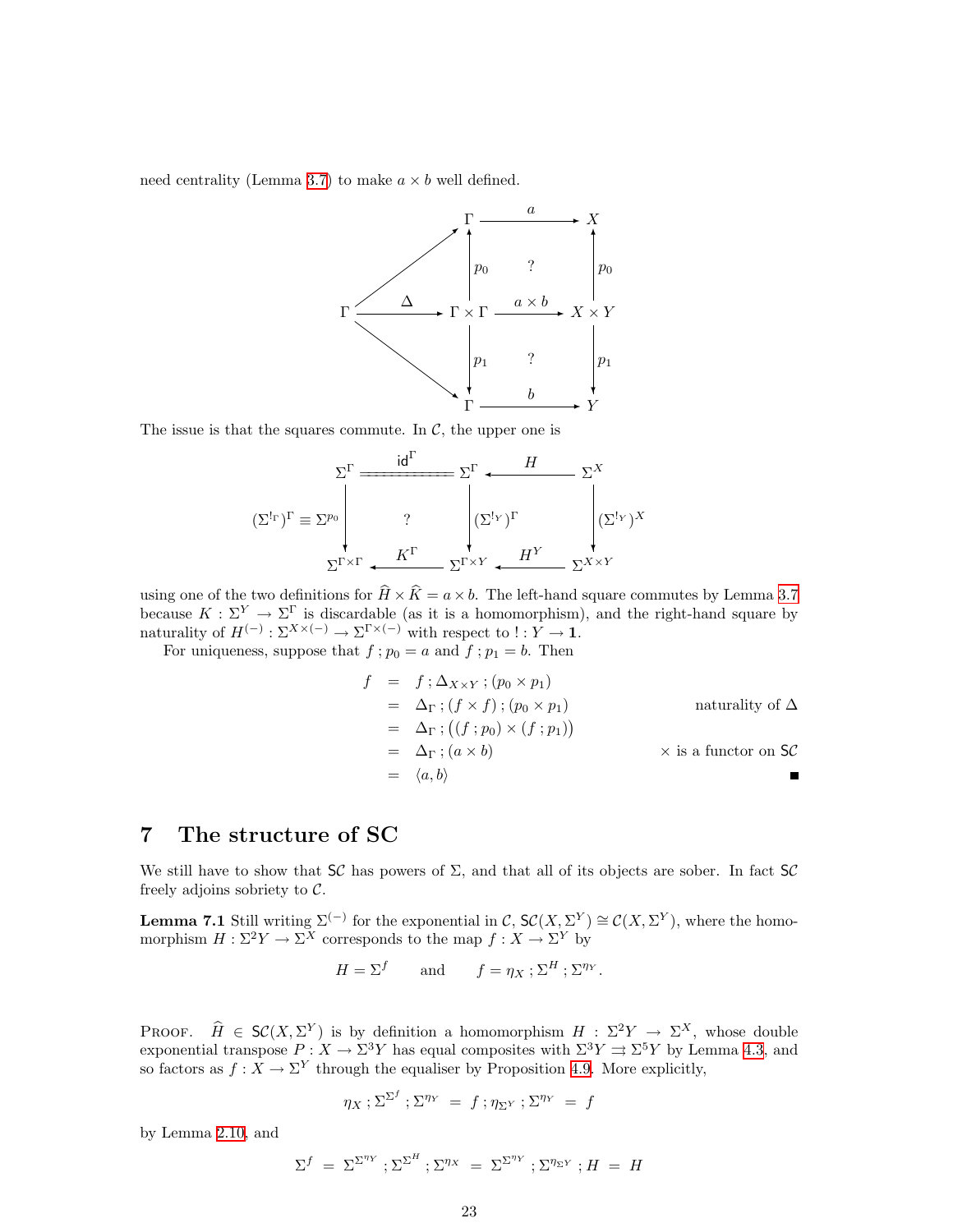since  $H$  is a homomorphism.

Proposition [6.11](#page-21-0) (and the way in which objects of  $SC$  are named) allow us to use the product notation ambiguously in both categories. Relying on that, we can now also justify writing  $\Sigma^X$  for powers in either  $C$  or  $SC$ .

Ē

<span id="page-23-1"></span>Corollary 7.2 SC has powers of  $\Sigma$  and  $\mathcal{C} \to \mathsf{S}\mathcal{C}$  preserves them.

PROOF.  $\mathsf{SC}(\Gamma \times_{\mathsf{SC}} X, \Sigma) = \mathsf{SC}(\Gamma \times_{\mathcal{C}} X, \Sigma)$  by Proposition [6.11.](#page-21-0) Then by the Lemma this is  $\mathcal{C}(\Gamma \times X, \Sigma) \cong \mathcal{C}(\Gamma, \Sigma^X) \cong \mathcal{SC}(\Gamma, \Sigma^X).$ 

# <span id="page-23-0"></span>Lemma 7.3  $\mathrm{Alg}_{\mathcal{SC}} \cong \mathrm{Alg}_{\mathcal{C}}.$

PROOF. Alg<sub>SC</sub> is defined from SC in the same way as  $\text{Alg}_{\mathcal{C}} \equiv \text{Alg}$  is defined from C (Defini-tion [3.2](#page-9-5)). Consider the defining square for a homomorphism over  $\mathcal{SC}$ :



The vertices are retracts of powers of  $\Sigma$ , and Lemma [7.1](#page-22-2) extends to such objects. Hence the SC-maps  $\alpha$ ,  $\beta$  and H might as well just be C-maps, by Lemma [7.1](#page-22-2), and the equations hold in SC iff they hold in  $C$ .

**Proposition 7.4** All objects of SC are sober, SSC  $\cong$  SC and HSC  $\cong$  HC.

PROOF. The categories all share the same objects, and by Lemma [7.1](#page-22-2),

$$
\mathsf{HSC}(X,Y) = \mathsf{SC}(\Sigma^Y, \Sigma^X) \cong \mathcal{C}(\Sigma^Y, \Sigma^X) = \mathsf{HC}(X,Y).
$$

Lemma [7.3](#page-23-0) provides the analogous result for  $\mathsf{S}\mathcal{C}$ , namely

$$
\mathsf{SSC}(X,Y) \ = \ \mathbf{Alg}_{\mathsf{SC}}(\Sigma^Y, \Sigma^X) \ \cong \ \mathbf{Alg}(\Sigma^Y, \Sigma^X) \ = \ \mathsf{SC}(X,Y).
$$

Then all objects of  $SC$  are sober by Theorem [4.10.](#page-13-1)

By Corollary [4.12,](#page-14-1)  $SC$  therefore has focus P for every prime P. The construction in the previous section shows that this is given by composition with the second class map force.

#### <span id="page-23-2"></span>Lemma 7.5

- <span id="page-23-3"></span>(a) Each  $\widehat{H} : X \longrightarrow Y$  in  $H\mathcal{C}$  is P; force<sub>Y</sub> for some unique  $P : X \to \Sigma^{\Sigma^Y}$  in  $\mathcal{C}$ .
- (b)  $\hat{H}: X \to Y$  is in SC iff P is prime.
- (c) In this case, focus  $P = P$ ; force<sub>Y</sub>.
- (d) On the other hand,  $x : X \vdash P = \eta_X(x) : \Sigma^{\Sigma^X}$  is always prime, and focus $(\eta_X x) = x$ .

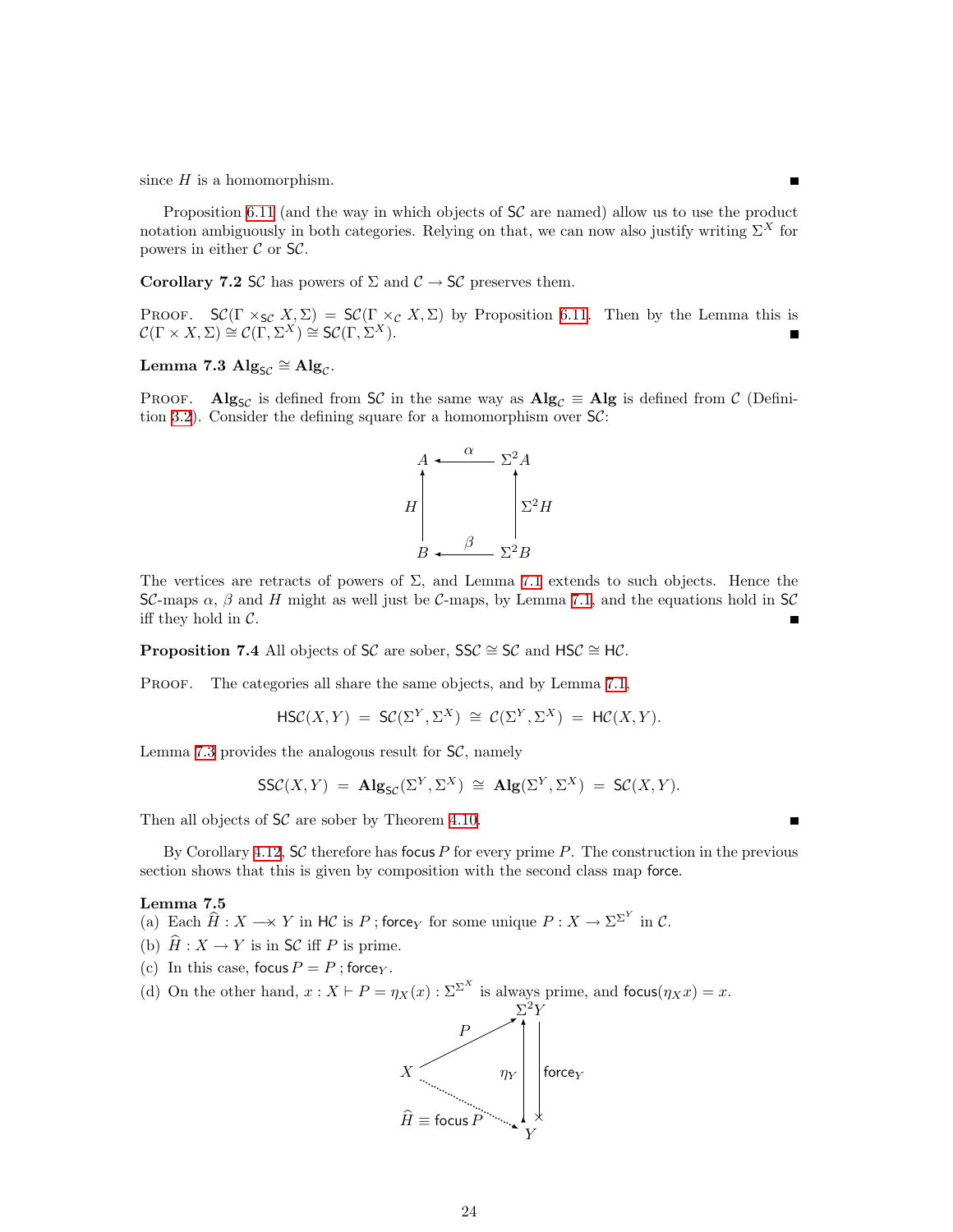**PROOF.** The correspondence between  $H$  and  $P$  is double exponential transposition (Proposi-tion [2.11\)](#page-8-2), and H is a homomorphism (*i.e.*  $\hat{H}$  is in SC) iff P is prime, by Lemma [4.3.](#page-12-0) In particular,  $H = id_{\Sigma}$  corresponds to  $P = \eta_X$ . When H is a homomorphism we have

$$
P = \eta_X \, ; \Sigma^H = \eta_X \, ; \Sigma^2 \widehat{H} = \widehat{H} \, ; \eta_Y,
$$

or thunk(a), where  $x : X \vdash a : Y$  is the term corresponding to  $\hat{H}$ , so

$$
focus P = focus(thunk a) = a.
$$

<span id="page-24-0"></span>**Theorem 7.6 SC** is, up to isomorphism, the universal way of forcing all objects of C to be sober.



**PROOF.** Let D be a category with products and an exponentiating object  $\Sigma_{\mathcal{D}}$ , and let  $F: \mathcal{C} \to \mathcal{D}$ be a functor that preserves this structure. Suppose that all objects of  $D$  are sober. Given any homomorphism  $H : \Sigma^Y \to \Sigma^X$  in C, consider its image under the functor in D. This is a homomorphism  $FH : \Sigma_{\mathcal{D}}^{FY} \to \Sigma_{\mathcal{D}}^{FX}$  since F commutes with  $\Sigma^{(-)}$  and preserves the Eilenberg– Moore equation. Therefore FH is of the form  $\Sigma^g_{\cal D}$  for some unique  $g: FX \to FY$ , since all objects of D are sober. Then g is the effect of F on the given SC-morphism  $H: X \to Y$ .

This construction preserves identities and compositions by the usual uniqueness arguments, and similarly if  $H = \Sigma^f$  with  $f: X \to Y$  in C then  $g = Ff$ . Hence we have a commutative triangle of functors. As the objects X and Y of SC are just objects of C and  $F(X \times Y) \cong FX \times FY$  on C, products in  $\mathsf{S}\mathcal{C}$  are also preserved, as are powers of  $\Sigma$ .

**Remark 7.7** Peter Selinger, for whom (his version of) the computational category  $H\mathcal{C}$  is of primary interest,calls C and  $\mathsf{SC}$  value categories, and takes an egalitarian view of them [[Sel01,](#page-39-3) Section 3.5]. However, we have just shown that  $SC$  has a *universal property*, so it is the **sober completion** of C, and such (established) language does make a value-judgement: we regard  $SC$  as better than C, since it includes denotational values that we have argued *ought* to be present.

Be careful, however, to distinguish this sober completion of the *category*  $\mathcal C$  from the sobrification  $\overline{X}$  of the space (object) X [[Joh82](#page-39-8), Corollary II 1.7(ii)]. If C has equalisers,  $\overline{X}$  is obtained by forming theequaliser that we used to *define* sobriety (*cf.* Remark [4.8\)](#page-13-2). In [[B](#page-40-2)] we shall obtain the space  $pts(A, \alpha)$  of points of an arbitrary algebra by forming an equaliser of this kind. These "concrete" constructions on objects are carried out within a single sufficiently expressive category, whereas SC is a new category that is obtained "abstractly" by re-naming features of the old category C.

**Remark 7.8** What of the extra structure in Remarks [2.4](#page-6-0)ff? The lattice operations  $\top$ ,  $\bot$ ,  $\land$  and  $\lor$ , being morphisms 1 → Σ or Σ  $\times$  Σ → Σ in C, are carried by the functor C → SC into the new category. The equations for a distributive lattice still hold, because any functor preserves equations, and this one also preserves products. The Euclidean principle remains valid in the new category too, as  $\Sigma^{\Sigma}$  is also preserved. This leaves N, from which preservation of the existential quantifier and continuity axiom follow easily.

<span id="page-24-1"></span>The only issue is in fact the way in which new values are created in SC by the *combination* of focus and primitive recursion. We leave the reader to add parameters:  $\hat{S}: \Gamma \times \mathbb{N} \times X \to X$ .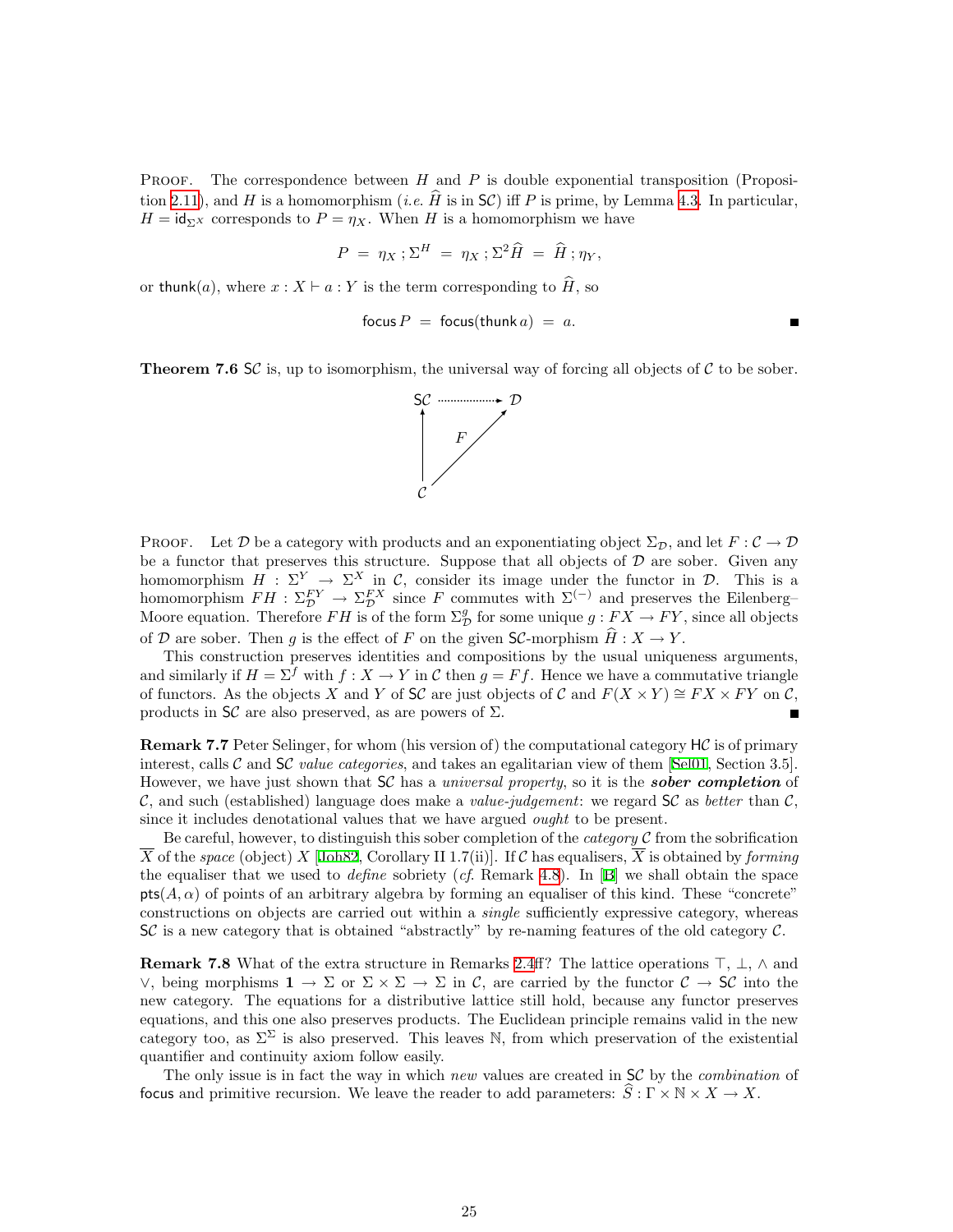**Proposition 7.9**  $\mathcal{C} \to \mathsf{SC}$  preserves the natural numbers object, *i.e.* N admits primitive recursion in SC.



PROOF. The recursion data consist of  $z : \Gamma \to X$  and a homomorphism  $S : \Sigma^X \to \Sigma^X$ . So  $Z \equiv z$ ;  $\eta_X$  is prime and has equal composites in the lower triangle below, whilst the parallel squares each commute, by naturality of  $\eta$ .



As N has the universal property in C, there are mediators  $R: \Gamma \times \mathbb{N} \to \Sigma^2 X$  and  $\Gamma \times \mathbb{N} \to \Sigma^4 X$ making the whole diagram commute. But, by uniqueness of the second, the composites  $\Gamma \times \mathbb{N} \rightrightarrows$  $\Sigma^4 X$  are equal, so R is prime by Lemma [4.3,](#page-12-0) and focus  $R : \mathbb{N} \to X$  is the required mediator in SC.

Finally, we note a result that would hold automatically if  $SC$  were a cartesian closed category.

**Lemma 7.10** The functor  $SC \rightarrow C^{op}$  preserves such colimits as exist.

PROOF. The diagram for a colimit in  $SC$  is a diagram for a limit in C whose vertices are powers of  $\Sigma$  and whose edges are homomorphisms. If the diagram has a colimit C in SC then it is a cone of homomorphisms in C with vertex  $\Sigma^C$  whose limiting property is tested by other cones of homomorphisms from powers of  $\Sigma$ . We have to extend this property to cones from arbitrary objects  $\Gamma$  of  $\mathcal{C}$ .



Let  $\phi : \Gamma \to \Sigma^Y$  be a typical edge of the cone and  $H : \Sigma^Y \to \Sigma^Z$  an edge of the diagram. Then  $\Sigma^2 \phi$ ;  $\Sigma^{\eta_Y} : \Sigma^2 \Gamma \to \Sigma^Y$  is a homomorphism, and is an edge of a cone with vertex  $\Sigma^2 \Gamma$  because the diagram above commutes.

Hence there is a mediator  $\Gamma \to \Sigma^2 \Gamma \to \Sigma^C$  to the limit. It is unique because any other such mediator  $\Gamma \to \Sigma^C$  can be lifted to a homomorphism  $\Sigma^2 \Gamma \to \Sigma^C$  in the same way, and this must agree with the mediator that we have.

**Proposition 7.11** The functor  $X \times (-)$  preserves (distributes over) such colimits as exist in SC.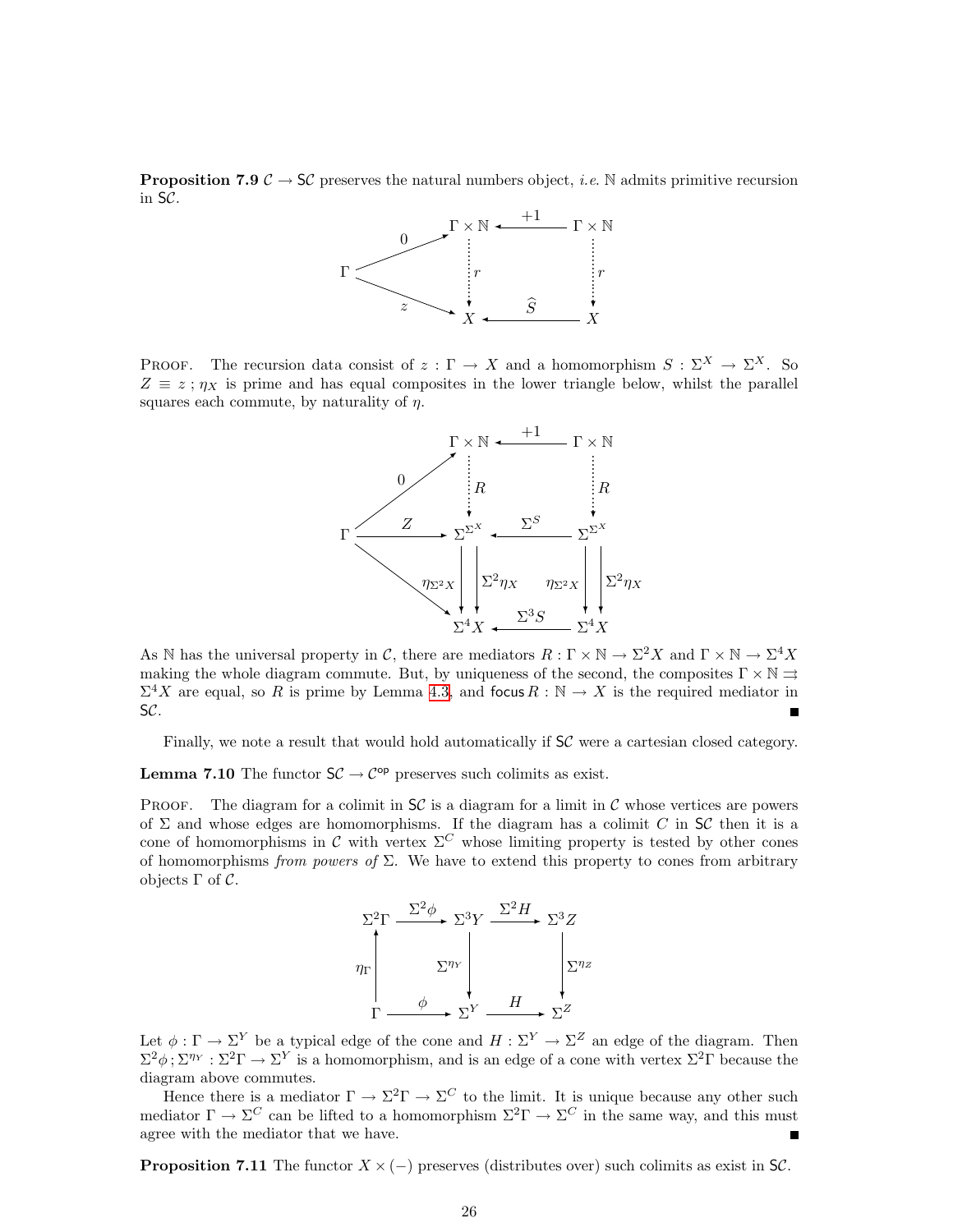<span id="page-26-0"></span>PROOF. The functor  $X \times (-)$  on  $\mathsf{S\!C}$  is  $(-)^X$  on  $\mathcal{C}$ , which is defined at powers of  $\Sigma$  and homomorphisms between them. If C is the colimit of a diagram with typical edge  $\hat{H} : Z \to Y$  in SC then the Lemma says that  $\Sigma^C$  is the limit of the diagram with typical edge  $H : \Sigma^Y \to \Sigma^Z$  in C. Now  $(-)^X$ , in so far as it is defined, preserves limits, since it has a left adjoint  $X \times (-)$  in C. (You may like to draw the diagrams to show this explicitly.) Hence  $\Sigma^{C\times X}$  is the limit of the diagram with typical edge  $H^X : \Sigma^{X \times Y} \to \Sigma^{X \times Z}$  in C. Since fewer (co)cones have to be tested,  $C \times X$  is the colimit of the diagram with typical edge  $X \times \widehat{H} : X \times Y \to X \times Z$  in SC.  $\blacksquare$ 

### <span id="page-26-1"></span>8 A lambda calculus for sobriety

In this section we show that  $S\mathcal{C}$  interprets the restricted  $\lambda$ -calculus, together with the new operation focus. For reference, we first repeat the equation in Remark [4.11](#page-14-0).

<span id="page-26-4"></span>**Definition 8.1**  $\Gamma \vdash P : \Sigma^{\Sigma^X}$  is *prime* if  $\Gamma, \mathcal{F} : \Sigma^3 X \vdash \mathcal{F}P = P(\lambda x. \mathcal{F}(\lambda \phi, \phi x)).$ 

<span id="page-26-3"></span>**Definition 8.2** The *sober*  $\lambda$ -calculus is the restricted  $\lambda$ -calculus (Definition [2.1\)](#page-5-1) together with the additional rules  $\bigcup X$ 

$$
\frac{\Gamma \vdash P : \Sigma^{\Sigma^X} \qquad P \text{ is prime}}{\Gamma \vdash \text{focus } P : X} \qquad \qquad \text{focus } I
$$

$$
\frac{\Gamma \vdash P : \Sigma^{\Sigma^{X}} \qquad P \text{ is prime}}{\Gamma, \phi : \Sigma^{X} \vdash \phi(\text{focus } P) \ = \ P\phi : \Sigma} \qquad \text{focus } \beta
$$

$$
\Gamma \vdash a, b: X \qquad \Gamma, \ \phi: \Sigma^{X} \vdash \ \phi a = \phi b
$$

$$
\Gamma \vdash a = b \qquad \qquad \Gamma
$$

The definition thunk  $a = \eta_X(a) = \lambda \phi$ .  $\phi a$  serves as the elimination rule for focus. Using this, equivalent ways of writing the focus  $\beta$  and  $\eta$  (T<sub>0</sub>) rules are

$$
thunk (focus P) = P \qquad and \qquad focus (thunk x) = x,
$$

<span id="page-26-2"></span>where  $P$  is prime.

Remark 8.3 The restriction of focus to primes is the crucial difference from Thielecke's force calculus, and is the reason why we gave it a new name. In the focus  $\beta$ -rule, how can we tell how much of the *surrounding* expression is the predicate  $\phi$  that is to become the *sub-term* of P? For example, for  $F : \Sigma^{\Sigma}$ ,

does 
$$
F(\phi(\text{focus } P))
$$
 reduce to  $F(P\phi)$  or to  $P(\phi; F)$ ?

So long as P is prime, it doesn't matter, because these terms are equal. In Remark [11.4](#page-37-0) we consider briefly what happens if this side-condition is violated.

PROOF. The double transpose  $H : \Sigma^X \to \Sigma^{\Gamma}$  of P is a homomorphism with respect to the double transpose  $J : \Sigma \to \Sigma^{\Gamma}$  of F.

The interaction of focus with *substitution*, *i.e. cut elimination*, brings no surprises.

**Lemma 8.4** If  $\Gamma \vdash P : \Sigma^2 X$  is prime then so is  $\Delta \vdash (u^*P) : \Sigma^2 X$  for any substitution  $u : \Delta \to \Gamma$ [[Tay99](#page-40-10), Section 4.3], and then

$$
\Delta \;\vdash\; u^*(\mathsf{focus}\, P) \;=\; \mathsf{focus}(u^*P) : X.
$$

PROOF. In the context  $[\Delta, \mathcal{F}: \Sigma^3 X]$ , since x,  $\phi$  and  $\mathcal{F}$  don't depend on  $\Gamma$ ,

$$
\mathcal{F}(u^*P) \equiv u^*(\mathcal{F}P) = u^*\big(P(\lambda x.\,\mathcal{F}(\lambda \phi.\,\phi x))\big) \equiv (u^*P)(\lambda x.\,\mathcal{F}(\lambda \phi.\,\phi x)),
$$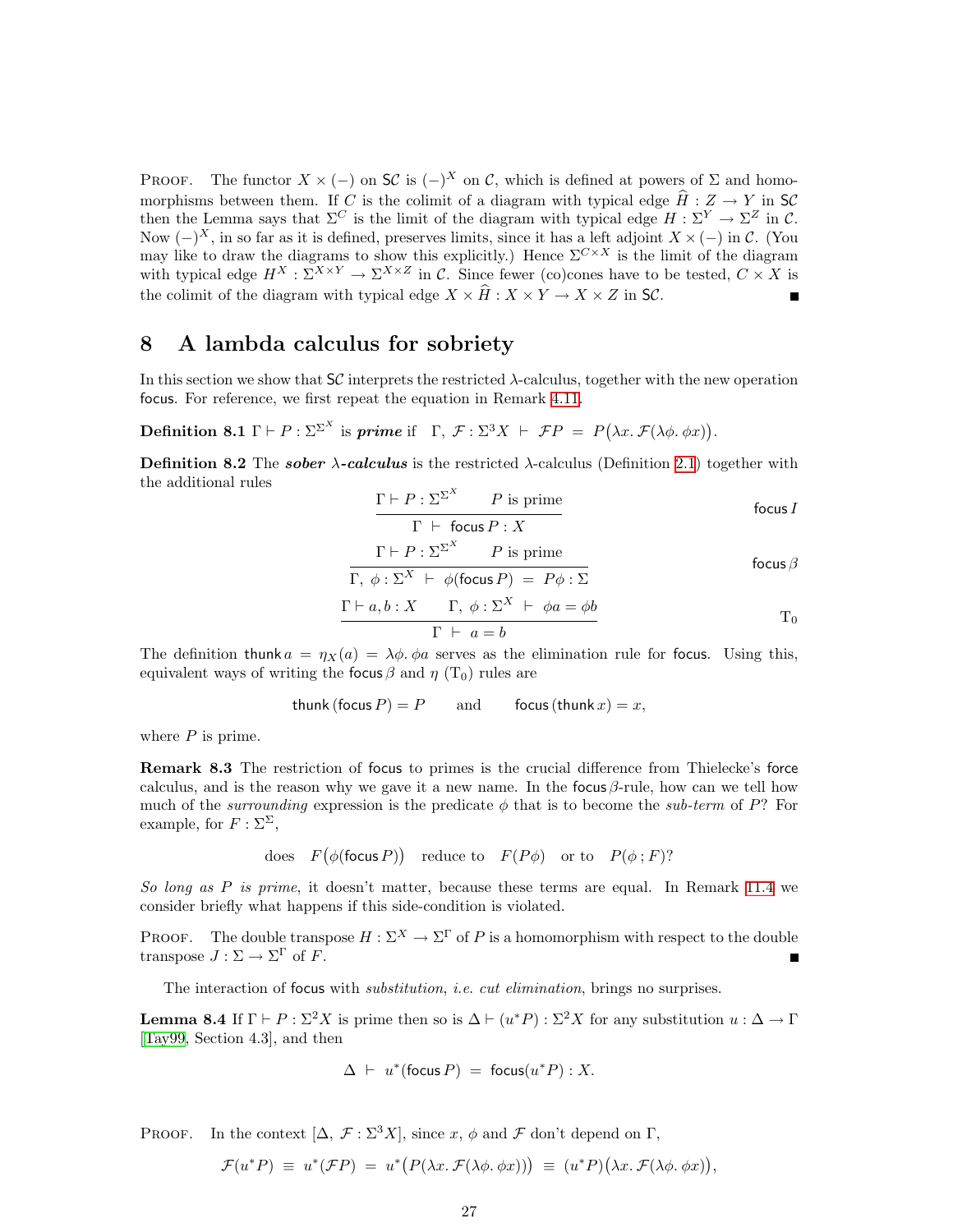so  $u^*P$  is prime. Then, in the context  $[\Delta, \phi : \Sigma^X],$ 

$$
\phi(u^*(\text{focus } P)) \equiv u^*(\phi(\text{focus } P)) = u^*(P\phi) \equiv (u^*P)\phi = \phi(\text{focus}(u^*P))
$$

using the focus  $\beta$ -rule, whence the substitution equation follows by T<sub>0</sub>.

**Theorem 8.5 SC** is a model of the sober  $\lambda$ -calculus.

PROOF. Since SC has products and powers of  $\Sigma$  (Proposition [6.11](#page-21-0) and Corollary [7.2](#page-23-1)), it is a model of the restricted  $\lambda$ -calculus. Lemma [7.5](#page-23-2) provides the interpretation of focus P and (the second form of) its  $\beta$ - and  $\eta$ -rules.

<span id="page-27-3"></span>**Remark 8.6** Let C and D be the categories corresponding to the restricted and sober  $\lambda$ -calculi respectively, as in Remark [2.7](#page-6-2). Since the calculi have the same types, and so contexts,  $\mathcal{D}$  has the same objects as  $\mathcal C$  and  $\mathsf{S}\mathcal C$ .

We have shown how to interpret focus in  $\mathcal{SC}$ , and that the equations are valid there. Hence we have the interpretation functor  $[-] : \mathcal{D} \to \mathsf{SC}$  in the same way as in Proposition [2.8,](#page-7-1) where  $[-]$ acts as the identity on objects (contexts).

Since  $\mathcal D$  interprets focus by definition, all of the objects of  $\mathcal D$  are sober by Corollary [4.12.](#page-14-1) The universal property of  $\mathsf{S}\mathcal{C}$  (Theorem [7.6](#page-24-0)) then provides the inverse of the functor  $\llbracket - \rrbracket$ , making it an isomorphism of categories.

Alternatively, we can show directly that  $\mathcal D$  has the same morphisms as  $\mathcal{S}\mathcal{C}$ , by proving a normalisation result for the sober λ-calculus. Besides being more familiar, this approach demonstrates that we have stated all of the necessary equations in the new calculus. We have already shown that the new calculus is a *sound notation* for morphisms of the category  $S\mathcal{C}$ , and it remains to show that this notation is *complete*.

We can easily extract any sub-term focus  $P$  from a term of power type:

<span id="page-27-0"></span>Lemma 8.7  $\phi$ [focus  $P$ ] =  $P(\lambda x. \phi[x])$ .

PROOF. [focus  $P/x$ ]\* $\phi[x] = (\lambda x. \phi[x])$ (focus P), where []\* denotes substitution. The term  $\phi$  in focus  $\beta$  may itself be of the form focus P:

<span id="page-27-1"></span>**Lemma 8.8** Let  $\Gamma \vdash P : \Sigma^3 X$  (sic) and  $\Gamma \vdash Q : \Sigma^2 X$  be primes. Then

$$
(\text{focus } P)(\text{focus } Q) = PQ \qquad \text{and} \qquad \text{focus } P = \lambda x. \ P(\lambda \phi. \ \phi x).
$$

This equation for focus  $P$  is the one in Proposition [4.9](#page-13-0) and Lemma [7.1.](#page-22-2)

PROOF. (focus P)(focus Q) = Q(focus P) = PQ using focus  $\beta$  twice. In particular, put  $Q = \eta_X(x) = \lambda \phi$ .  $\phi x$ , so  $x =$  focus Q. Then

$$
(\text{focus } P)x = (\text{focus } P)(\text{focus } Q) = PQ = P(\lambda \phi, \phi x),
$$

from which the result follows by the  $\lambda \eta$ -rule.

For the extra structure, we need a symbolic analogue of Proposition [7.9,](#page-24-1) now including the parameters  $\Gamma$  and  $m : \mathbb{N}$ . Note that S here is the double transpose of the same letter there.

<span id="page-27-2"></span>**Lemma 8.9** Let  $\Gamma \vdash Z : \Sigma^2 X$  and  $\Gamma, m : \mathbb{N}, u : X \vdash S(m, u) : \Sigma^2 X$  be prime. Put

$$
\Gamma, n : \mathbb{N} \vdash r_n = \text{rec}(n, \text{focus } Z, \lambda m u. \text{ focus } S(m, u)) : \Sigma^2 X \n\Gamma, n : \mathbb{N} \vdash R_n = \text{rec}(n, Z, \lambda m F \phi. F(\lambda u. S(m, u)\phi)) : X.
$$

Then  $R_n$  is prime and  $\Gamma, n : \mathbb{N} \vdash r_n = \text{focus } R_n$ .

 $\blacksquare$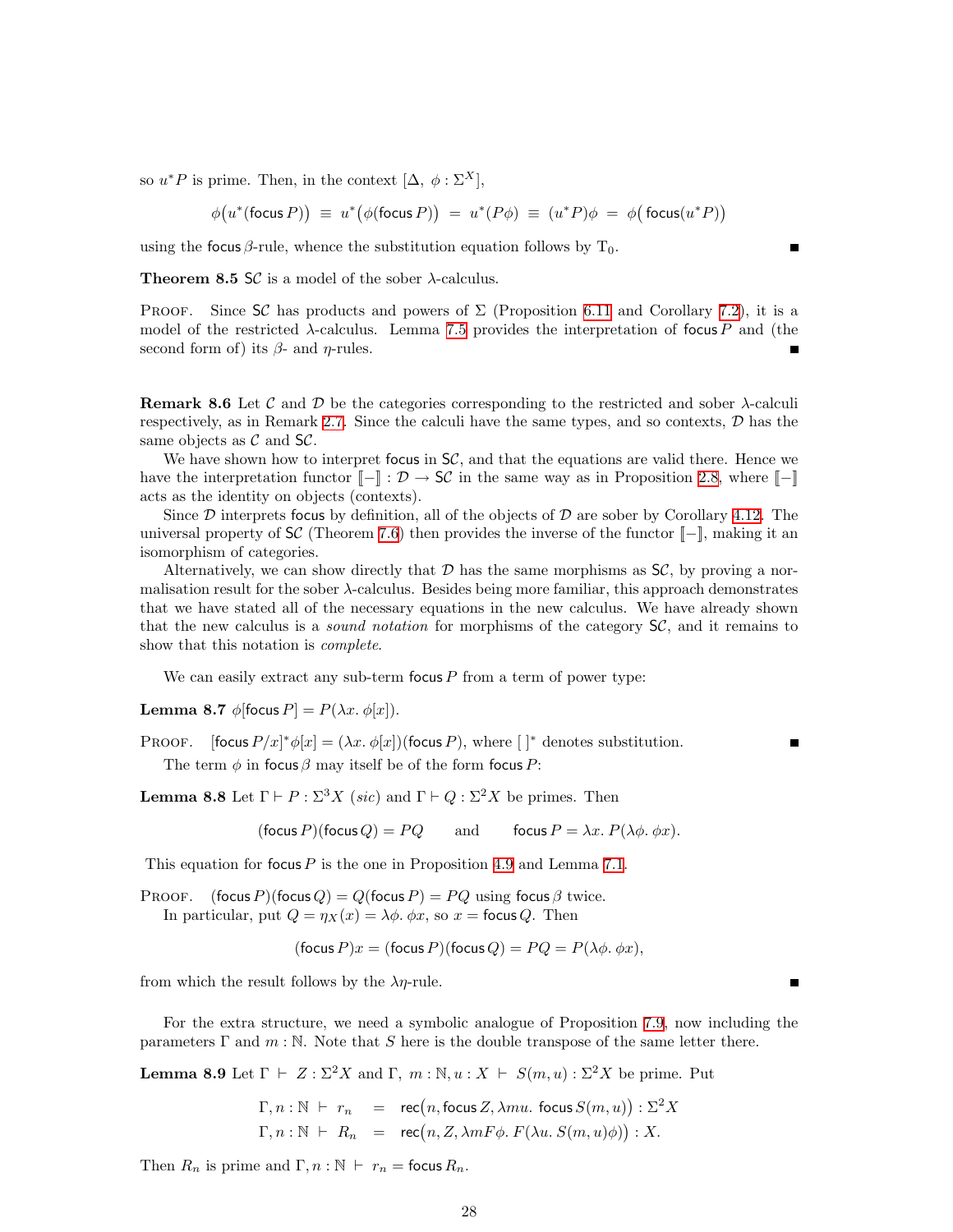PROOF. We prove

$$
\Gamma, n : \mathbb{N} \vdash R_n = \lambda \phi. \phi(r_n)
$$

by induction on *n*. For  $n = 0$ , since Z is prime,

$$
\lambda \phi. \phi(r_0) = \lambda \phi. \phi(\text{focus } Z) = \lambda \phi. Z\phi = Z = R_0.
$$

Suppose that  $R_n = \lambda \phi$ .  $\phi(r_n)$  for some particular n. Then

$$
R_{n+1} = \lambda \phi. R_n(\lambda u. S(n, u)\phi)
$$
 recursion step  
\n
$$
= \lambda \phi. (\lambda \phi'. \phi'(r_n)) (\lambda u. S(n, u)\phi)
$$
 induction hypothesis  
\n
$$
= \lambda \phi. S(n, r_n)\phi
$$

$$
= \lambda \phi. \phi \text{ (focus } S(n, r_n))
$$
focus  $\beta$ ,  $S$  prime  
\nrecursion step.  
\n
$$
\lambda \phi. \phi(r_{n+1})
$$
 recursion step.

Since  $R_n$  is equal to some  $\lambda \phi$ .  $\phi(a)$ , it is prime, and the required equation follows by focus  $\eta$ .  $\blacksquare$ 

<span id="page-28-0"></span>**Proposition 8.10** Every term  $\Gamma \vdash a : X$  in the sober  $\lambda$ -calculus is provably equal (in that calculus) to

- (a) some term that is already definable in the *restricted* calculus, if X is  $\Sigma^U$ , so a is logical in the sense of Notation [2.3](#page-5-2); or
- (b) focus P, for some prime  $\Gamma \vdash P : \Sigma^2 X$  in the restricted  $\lambda$ -calculus, otherwise, *i.e.* when  $X = \mathbb{N}$ . so a is numerical.
- Cf. Lemmas [7.1](#page-22-2) and [7.5\(a\)](#page-23-3) respectively.

PROOF. By structural recursion on the term a.

- (a) The result is trivial for variables and constants  $(\top, \bot, 0)$ , where  $P = \eta_X(a)$ .
- (b) If  $a = \lambda u$ .  $\phi$ ,  $\phi \wedge \psi$ ,  $\phi \vee \psi$  or  $\exists n$ .  $\phi[n]$  then the recursion hypothesis says that  $\phi$  and  $\psi$ , being logical, are provably equal to terms in the restricted calculus, whence so is a.
- (c) If  $a =$  focus P, the recursion hypothesis says that  $P : \Sigma^2 X$  is provably equal to a term in the restricted calculus (not a focus, as it is logical). Moreover, if  $a : \Sigma^U$  then Lemma [8.8](#page-27-1) rewrites it without using focus.
- (d) If  $a = \phi u$  then (by the recursion hypothesis, and as it is logical)  $\phi$  is (provably equal to a term that is) defined in the restricted calculus. If  $u : \Sigma^V$  then u is too. Otherwise,  $u = \text{focus } P$ , and then  $a = \phi$ (focus  $P$ ) =  $P\phi$  by focus  $\beta$ .
- (e) rec(focus  $N, z, s$ ) = focus  $(\lambda \phi, N(\lambda n. \phi[rec(n, z, s)]))$  by Lemma [8.7,](#page-27-0) so the first argument of rec need not involve focus.
- (f) If  $a = \text{rec}(n, z, s) : X$  then  $z, s : X$ , so they are provably equal to terms in the restricted calculus if  $X = \Sigma^U$ , whilst Lemma [8.9](#page-27-2) rewrites a if  $X = N$ .
- (g) succ(focus P) = focus( $\Sigma^2$ succ P), where ( $\Sigma^2$ succ)P is prime by the symbolic version of Lemma [4.6.](#page-12-2)
- (h) In anticipation of Remark [9.1](#page-29-3),

 $(($ focus  $P) =_{\mathbb{N}} ($ focus  $Q)$ may be rewritten as  $P(\lambda x. Q(\lambda y. x = y)),$ 

using Lemma [8.7](#page-27-0) twice, and similarly for  $\neq$ .

Warning 8.11 Once again, this dramatic simplification of the calculus (that focus is only needed at base types such as  $\mathbb N$ ) relies heavily on the restriction on the introduction of focus P for primes only, *i.e.* on working in  $\mathsf{S}\mathcal{C}$ . Hayo Thielecke shows that force is needed at all types in the larger category HC whose morphisms involve control operators [\[Thi97a,](#page-40-4) Section 6.5].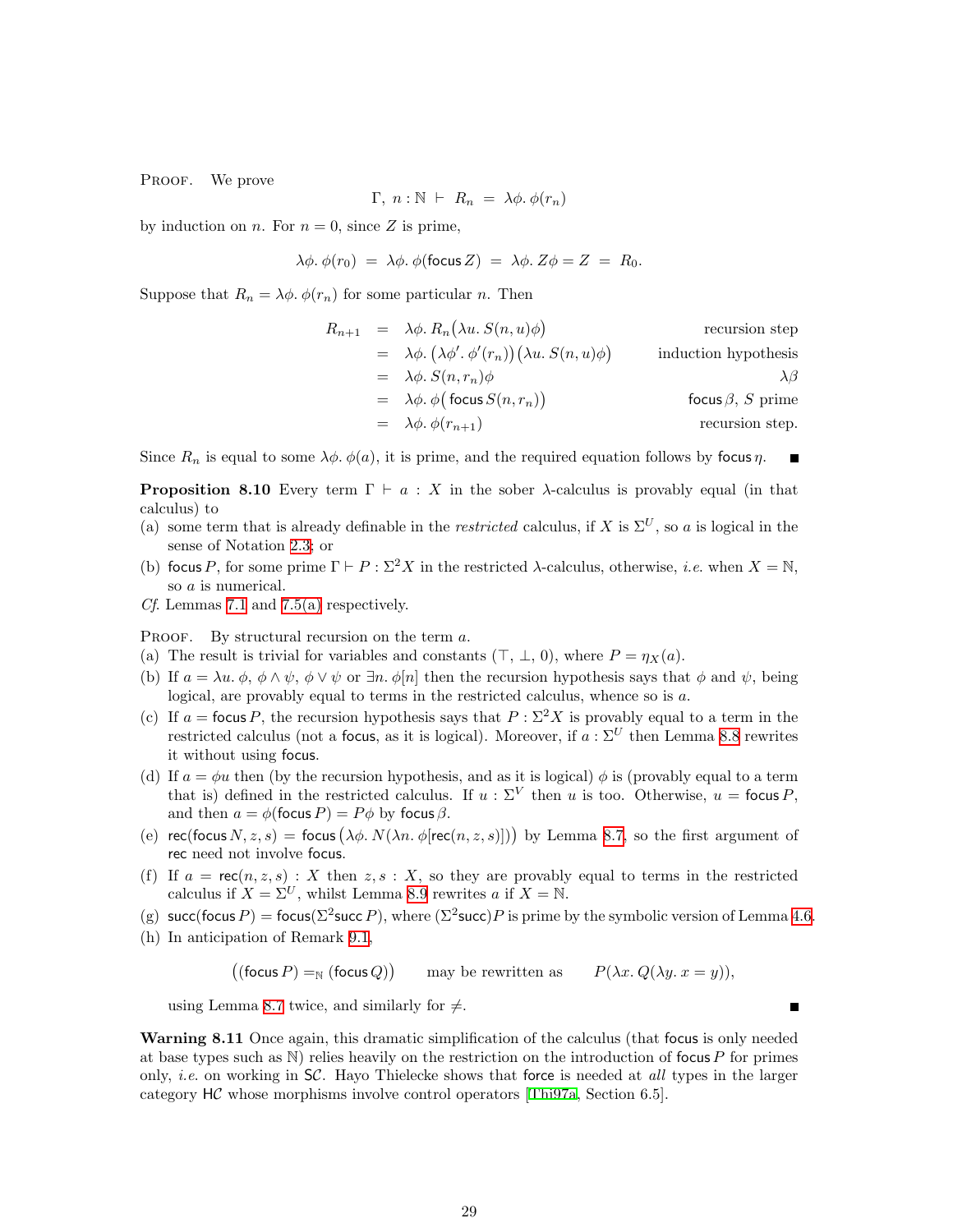<span id="page-29-0"></span>**Theorem 8.12** If C is the category generated by the restricted  $\lambda$ -calculus in Definition [2.1](#page-5-1) then  $SC$  is the category generated by the sober  $\lambda$ -calculus. If C has the extra structure in Remarks [2.4](#page-6-0)ff then so does SC.

So the extension of the type theory is equivalent to the extension of the category.



PROOF. We rely on the construction of the category  $Cn$  of contexts and substitutions developed in [\[Tay99\]](#page-40-10), and have to show that the trapezium commutes.

The categories C, SC and D in Remark [8.6](#page-27-3) have the same objects. The morphisms of C and  $D$  are generated by weakenings and cuts, where weakenings are just product projections. A cut  $[a/x] : \Gamma \to \Gamma \times X$  splits the associated product projection, and corresponds to a term  $\Gamma \vdash a : X$ in the appropriate calculus, modulo its equations.

By Proposition [8.10,](#page-28-0) the term  $\alpha$  of the sober calculus is uniquely of the form focus  $P$ , where P is a prime defined in the restricted calculus (so the triangle commutes). Hence  $a/x$  in D corresponds to the SC-morphism  $\langle id, H \rangle$ , where H is the double exponential transpose of P.

### <span id="page-29-1"></span>9 Theory of descriptions

We have seen that focus is redundant for types of the form  $\Sigma^X$ , since they are all sober, so N is the only type of the restricted  $\lambda$ -calculus that still needs to be considered. In fact, if it is defined to admit primitive recursion alone, as in Remark [2.5](#page-6-3), it has *points* "missing". These may be added in various equivalent ways, using

(a) the focus operator for sobriety,

- (b) definition by description in the sense of Russell,
- (c) the search or minimalisation operator  $\mu$  in general recursion, or

<span id="page-29-3"></span>(d) the "orthogonality" mediator for repleteness.

**Remark 9.1** The relevant property of  $\mathbb N$  in the first part of the discussion is not recursion, but the fact that there are morphisms

$$
\exists_{\mathbb{N}} : \Sigma^{\mathbb{N}} \to \Sigma \qquad \text{and} \qquad (=_{\mathbb{N}}) : \mathbb{N} \times \mathbb{N} \to \Sigma
$$

with the expected logical properties. Objects that carry these structures are called **overt** and discrete respectively (Sections C 6–8).

The whole of this paper (apart from Section [5\)](#page-15-1) also applies to the category of sets and functions, or to any topos. There  $\Sigma^X$  is the powerset, more usually written  $\Omega^X$ , and  $\eta_X(x)$  is the ultrafilter of subsets to which  $x \in X$  belongs. All sets are overt and discrete, so the argument that follows (up to Corollary [10.5\)](#page-33-1) applies to them as well as to the natural numbers. See [\[LS86,](#page-39-17) Section II 5] for a discussion of definition by description in a topos, the crux of which is that  $\{\} : X \to \Sigma^X$  is a regular mono, cf. our Definition [4.7](#page-12-3) for sobriety.

<span id="page-29-4"></span><span id="page-29-2"></span>**Lemma 9.2**  $[a/x]^* \phi = \exists n \cdot \phi[n] \wedge (n = a), \text{ cf. Lemma 8.7.}$  $[a/x]^* \phi = \exists n \cdot \phi[n] \wedge (n = a), \text{ cf. Lemma 8.7.}$  $[a/x]^* \phi = \exists n \cdot \phi[n] \wedge (n = a), \text{ cf. Lemma 8.7.}$ 

Г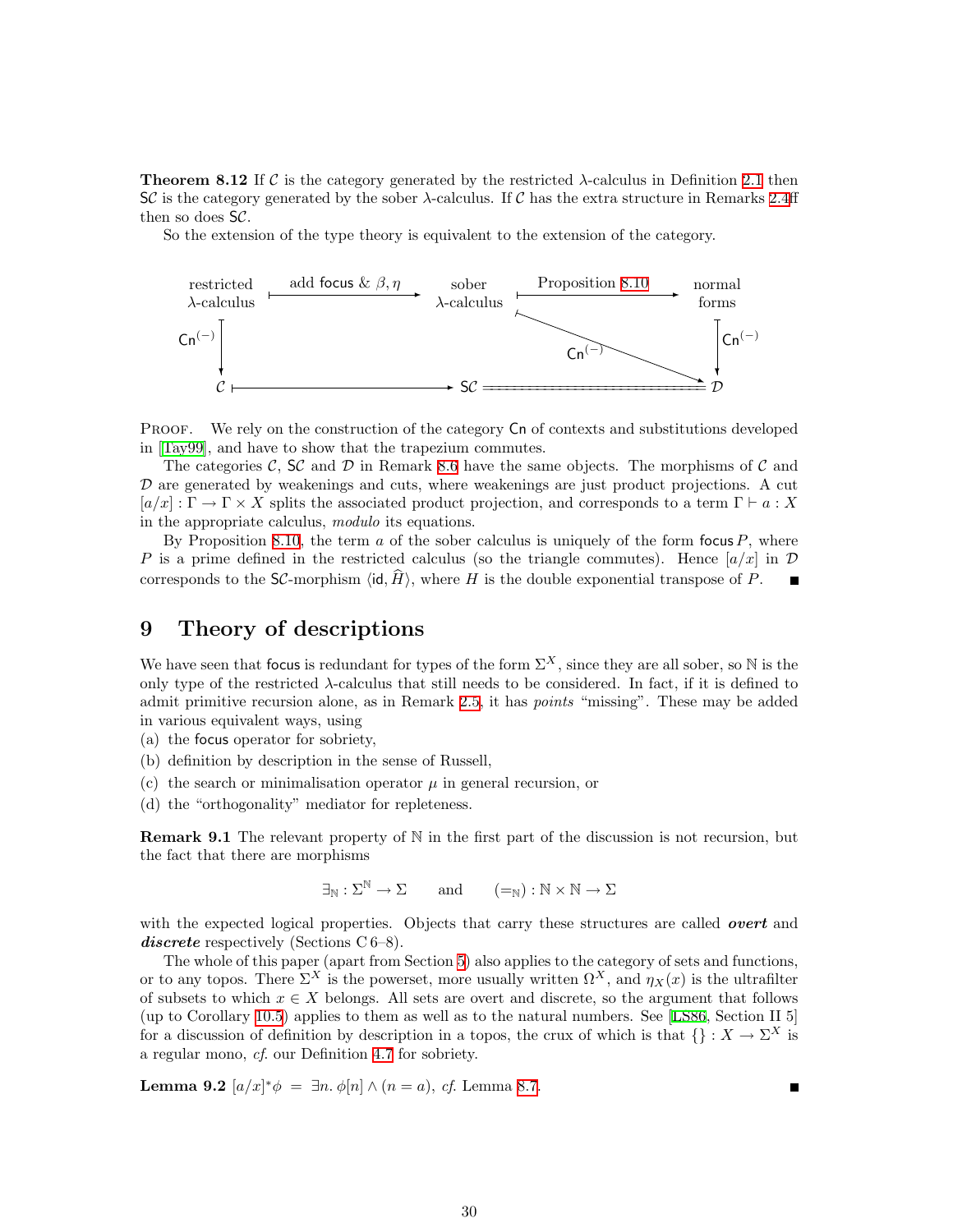**Definition 9.3** A predicate  $\Gamma, n : \mathbb{N} \vdash \phi[n]$  is called a **description** if it is uniquely satisfied, *i.e.* 

 $\Gamma \vdash (\exists n. \phi[n]) = \top$  and  $\Gamma, n, m : \mathbb{N} \vdash (\phi[n] \land \phi[m]) = (\phi[n] \land n = m).$ 

We shall refer to these two conditions as *existence* and *uniqueness* respectively. Using inequality, uniqueness may be expressed as

$$
\Gamma \ \vdash \ (\exists m, n. \ \phi[m] \land \phi[n] \land n \neq m) \ = \ \bot.
$$

**Definition 9.4** Any description entitles us to *introduce* its numerical witness,

$$
\frac{\Gamma, n : \mathbb{N} \ \vdash \ \phi[n] : \Sigma \quad \text{description}}{\Gamma \ \vdash \ \text{the } n. \ \phi[n] : \mathbb{N},}
$$

the *elimination* rule being the **singleton** 

$$
n : \mathbb{N} \ \vdash \ \{n\} \equiv (\lambda m. \ m = n) : \Sigma^{\mathbb{N}},
$$

which is easily shown to be a description. Then the  $\beta$ - and  $\eta$ -rules are

$$
\Gamma, n : \mathbb{N} \ \vdash \ (n = \text{the } m. \ \phi[m]) \ = \ \phi[n] \qquad \text{and} \qquad n : \mathbb{N} \ \vdash \ (\text{the } m. \ m = n) \ = \ n.
$$

The restricted λ-calculus, together with the lattice structure and primitive recursion in Re-marks [2.4](#page-6-0)[–2.5](#page-6-3) and these rules, is called the *description calculus*.

<span id="page-30-0"></span>**Lemma 9.5** Let  $\Gamma$ ,  $n : \mathbb{N} \vdash \psi[n] : \Sigma$  be another predicate. Then, assuming these rules, (a)  $\psi$ (the n.  $\phi[n]$ ) =  $\exists m.\psi[m] \wedge \phi[m];$ 

(b) if  $\psi$  is also a description then  $(\text{the } n \cdot \phi[n] = \text{the } m \cdot \psi[m]) = \exists m \cdot \phi[m] \wedge \psi[m]$ .

PROOF. By Lemma [9.2](#page-29-2),  $\psi(\text{the } n \cdot \phi[n]) = \exists m \cdot \psi[m] \wedge (m = \text{the } n \cdot \phi[n])$ , which is  $\exists m \cdot \psi[m] \wedge \phi[m]$ by the  $\beta$ -rule for descriptions.

<span id="page-30-1"></span>**Lemma 9.6**  $\Gamma$   $\vdash$  rec $(n, z, \lambda mu, s(m, u)) =$  the n.  $\rho[n]$  where

$$
\Gamma, n : \mathbb{N} \vdash \rho[n] \equiv \text{rec}(n, (\lambda r. z = r), \lambda m \phi r. \exists u. r = s(m, u) \land \phi[u]).
$$

PROOF. In the recursion step,  $\rho[r]$  is the description of the result at  $n + 1$  and  $\phi[u]$  is the description of the sub-result  $u = \text{rec}(n, z, \lambda mu, s)$ .

Hence we have the analogue of Proposition [8.10](#page-28-0) for descriptions.

**Proposition 9.7** Any term  $\Gamma \vdash a : X$  in the description calculus is provably equal (a) to some term not involving "the", if it is logical, or

(b) to the *n*.  $\phi[n]$  for some description  $\Gamma \vdash \phi : \Sigma^{\mathbb{N}}$ , if it is numerical.

PROOF. By structural recursion on the term  $a$ , in which Lemmas [9.2,](#page-29-2) [9.5](#page-30-0) and [9.6](#page-30-1) handle the non-trivial cases.

<span id="page-30-2"></span>Remark 9.8 As in Remark [8.3](#page-26-2) for focus, we must be careful about the *scope* of the description, — how much of the surrounding expression is taken as the formula  $\psi$ ? For  $\overline{F}$  :  $\Sigma^{\Sigma}$ , does

 $F(\psi(\text{the }n \ldotp \phi[n]))$  reduce to  $F(\exists n \ldotp \phi[n] \land \psi[n])$  or to  $\exists n \ldotp \phi[n] \land F(\psi[n])$ ?

Once again, it does not matter, as they are equal, so long as  $\phi$  is a description. Otherwise, they are different if  $F(\perp) = \top$ , for example if  $F = \lambda \sigma$ .  $\top$  or (in set theory)  $F = \neg$ .

Remark 9.9 The theory of descriptions was considered by Bertrand Russell[[RW13](#page-39-18), Introduction, Chapter III(1)] [\[vH67,](#page-40-12)pp 216–223] [[GG00](#page-38-15), Section 7.8.4]. The theme of his development is that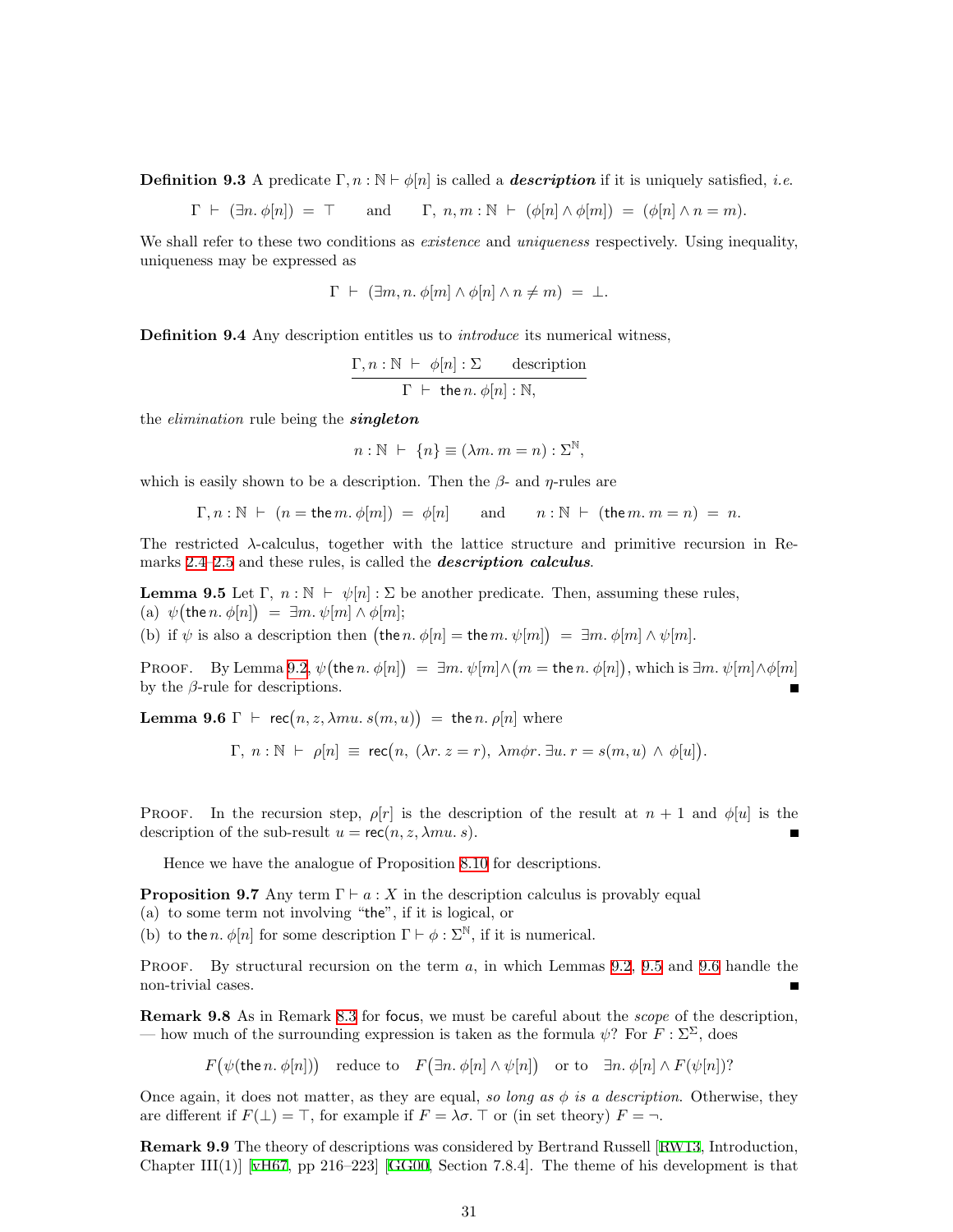the n.  $\phi[n]$  is incomplete: it acquires a meaning only when embedded in a predicate  $\psi$ , as in Lemma [9.5](#page-30-0). (This came out of his dispute with Hugh McColl and Alexius Meinong regarding grammatically correct noun-phrases that don't denote[[GG00](#page-38-15), Section 7.3].) Russell defined

 $\psi[\text{the }n \cdot \phi[n]] \text{ as } \exists n \cdot \psi[n] \wedge \phi[n] \wedge (\forall m \cdot \phi[m] \Rightarrow n = m),$ 

incorporating the condition of unique satisfaction as a *conjunct* in this predicate. He used an inverted iota for the description operator.

So long as  $\phi$  is a description, Russell's definition is equivalent to our  $\beta$ -rule, but  $\forall$  is not a symbol of our calculus — for the reasons that we set out in Section [1.](#page-0-1)

Gottlob Frege had treated the description operator as an everywhere-defined function-symbol, written $\langle$  [\[Fre93](#page-38-16), §11] [[GG00](#page-38-15), Section 4.5.6]. He therefore had to make a case-distinction, in which  $\phi$  returns the member of a singleton class, but the class itself if it is not a singleton. A 1960s logic textbook that I prefer not to advertise assigns  $0 =$  the n.  $\phi[n]$  whenever  $\phi$  fails either of the conditions for being a description, with the result that

the unicorn is the author of Principia Mathematica is *true* since  $0 = 0$  (and this book had two authors).

As we have observed, if we are allowed to write the n.  $\phi[n]$  without  $\phi$  satisfying the condition, then all sorts of mathematical transformations that we would normally expect to be able to make become invalid. Frege's case-distinction is not computable — we have first to determine the cardinality of the class, which may involve answering an arbitrarily difficult mathematical question. It also illustrates the untyped nature of his calculus (which was a part of its downfall): if we introduce  $a = \text{the } x \cdot \phi[x]$ , we at least expect  $\phi[a]$  to be *meaningful* (though maybe false if  $\phi$  is unwitnessed), which it is not if a is a set. Even Russell's good intentions of enforcing the description property are frustrated by his *object*-language implementation, as it may result in some larger formula becoming true contrary to common sense.

Giuseppe Peano[[Pea97](#page-39-19)] [\[GG00,](#page-38-15) Section 5.4.3] had also recognised the incomplete nature of description-phrases in mathematics. On the other hand, he required the predicate to be a description as a premise to the definition of the operator, for which he wrote  $\bar{\iota}$ , using  $\iota a$  for our  ${a}$ . So, the condition of unique satisfaction is part of the meaning in a meta-logical way: if the author has written the n.  $\phi[n]$  anywhere, there is an implicit claim that  $\phi$  has been proved to be a description, and this fact may be re-used anywhere in the argument. This is the point of view that we have taken: it is a side-condition on the well-formedness of the expression. At the very least, it documents the fact, and to rely on some exceptional behaviour is hacking.

Whilst Russell's extension of Peano's iota to non-descriptions is questionable, from our denotational point of view, he did take the technical analysis a step further by considering the scope of the expression, as in Remark [9.8](#page-30-2).

The obvious way to find the n.  $\phi[n]$  is to *search* for the *least* n that satisfies  $\phi[n]$ . In order to be sure that it is the least, we must check  $\neg \phi[m]$  for each  $m < n$  along the way.

**Definition 9.10**  $\Gamma \vdash \alpha : \Sigma$  is said to be *complemented* or *decidable* if there is some (unique)  $\Gamma \vdash \beta : \Sigma$  such that  $\alpha \wedge \beta = \bot$  and  $\alpha \vee \beta = \bot$ . We write  $\neg \alpha$  for  $\beta$ .

#### <span id="page-31-1"></span>Lemma 9.11

(a) Any description  $\phi$  on N is decidable, with  $\neg \phi[n] \equiv \exists m. \phi[m] \land (n \neq m)$ .

(b) Let  $\Gamma, n : \mathbb{N} \vdash \psi[n] : \Sigma$  be a decidable predicate such that  $\Gamma \vdash \exists n. \psi[n] = \top$ . Then

$$
\Gamma, n : \mathbb{N} \ \vdash \ \phi[n] \ \equiv \ \psi[n] \land \forall m < n. \ \neg \psi[n]
$$

<span id="page-31-0"></span>is a description, and  $\Gamma \vdash \mu n. \psi[n] \equiv \text{the } n. \phi[n]$  is the least n for which  $\psi[n] = \top$ .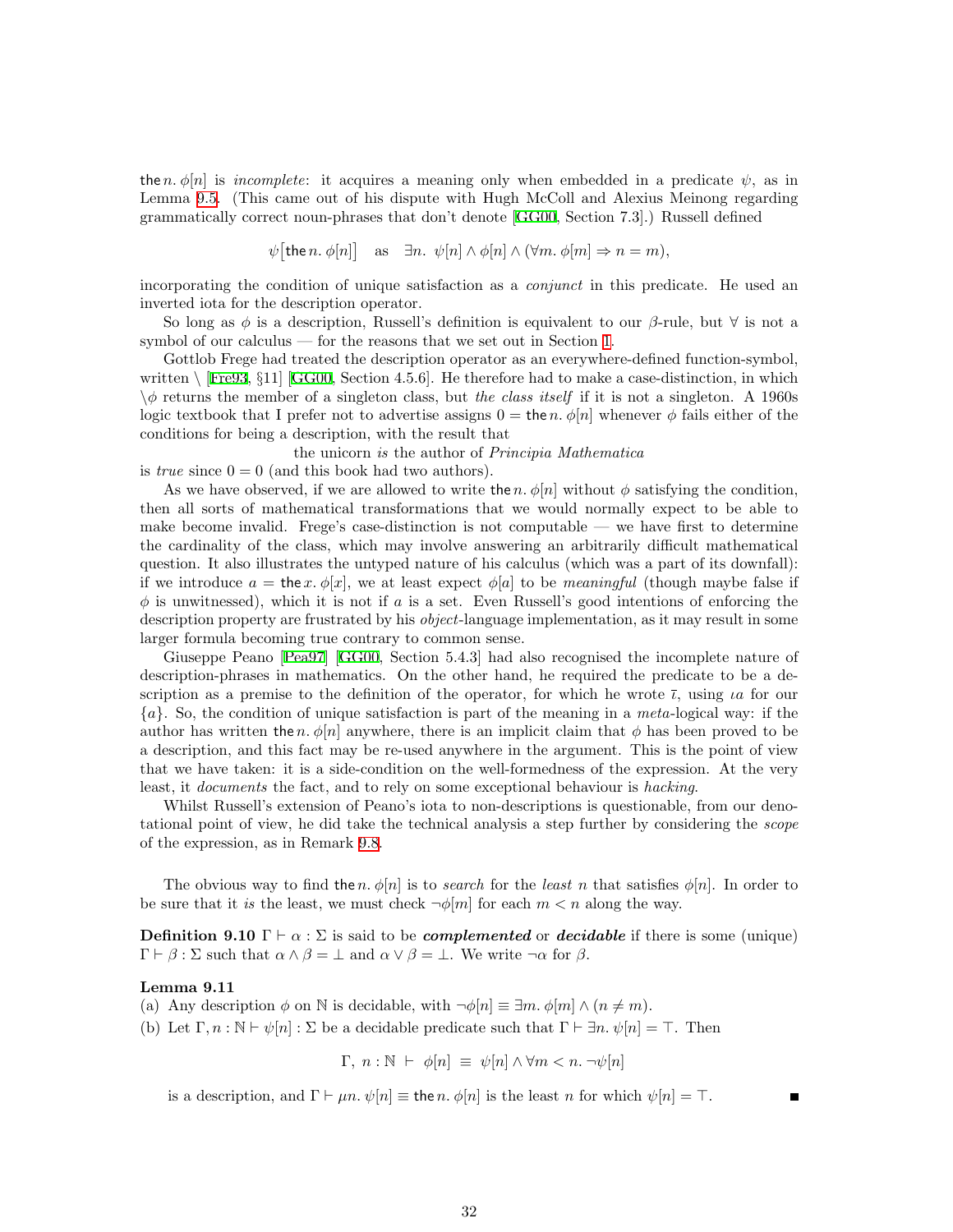<span id="page-32-0"></span>**Remark 9.12** The search operator  $\mu$  is usually defined without the existence and decidability conditions ( $\psi$  being replaced by a partial function  $\psi : \mathbb{N} \to \mathbb{2}$ ), and then itself defines a partial function, *i.e.* a program that need not terminate.

The universal property of N, as formulated in category theory by Bill Lawvere, is known in logic as primitive recursion. Adding the search operation gives **general recursion**. This is known to be properly more powerful, as functions can be defined using it that grow much faster than is possible using primitive recursion alone. Since, as we show in the next section, definition by description in  $\mathbb N$  is equivalent to sobriety, the way that we described in Section [1](#page-0-1) of defining computational values via observations really does define bigger numbers than we could obtain directly. (At any rate, it defines bigger *functions*, but since functional notation such as  $10<sup>n</sup>$  and its generalisations are essential for writing big numbers, it is widely argued that general recursion does indeed define bigger numbers.)

Although general recursive functions are partial, we would prefer to treat them as total functions  $\mathbb{N} \to \mathbb{N}_+$  into the *lift*. This object may be seen as a closed subspace of  $\Sigma^{\mathbb{N}}$ , but its construction inabstract Stone duality makes rather serious use of the lattice structure on  $\Sigma$  [[D](#page-40-11), [F\]](#page-40-9).

Remark 9.13 When we add subspaces to our calculus in[[B\]](#page-40-2), we find that a predicate that is a description on the subspace of interest may no longer satisfy the existence and uniqueness criteria on the ambient space. Conversely, any predicate becomes a description when restricted to the (possibly empty) locally closed subspace defined by the  $\top$  and  $\bot$  equations in Definition [9.3](#page-29-4). Nevertheless, it turns out that the n.  $\phi[n]$  may be manipulated on the subspace by using the  $\beta$ -rule as we have given it, but on the ambient space, even though this it is not a well formed expression there. Although the reduction may result in expressions with different meanings on the ambient space, they agree as intended on the subspace.

### <span id="page-32-1"></span>10 Sobriety and description

In this section we prove that focus and description are inter-definable, for the natural numbers. In the following notation, we need to show that  $\phi$  is a description iff P is prime.

Lemma 10.1 This is a retraction,

$$
\Sigma^{\mathbb{N}} \xrightarrow{\phi \mapsto \lambda \psi. \exists n. \phi[n] \land \psi[n]} \Sigma^{\Sigma^{\mathbb{N}}}
$$

$$
\lambda n. P(\lambda m. m = n) \leftrightarrow P : \Sigma^{\{\}} \Sigma^{\Sigma^{\mathbb{N}}}
$$

$$
\mathbb{N} \xrightarrow{n \mapsto \{n\} \equiv \lambda m. m = n} \Sigma^{\mathbb{N}}
$$

Compare the connection between  $\{\}$  and  $\eta$  in [\[BW85](#page-38-5), Lemma 5.1.3] and Lemma C 6.12.

First, we characterise the image of  $\Sigma^{\mathbb{N}} \longrightarrow \Sigma^{\Sigma^{\mathbb{N}}}$ .

<span id="page-32-2"></span>**Lemma 10.2**  $\Gamma \vdash P : \Sigma^2 \mathbb{N}$  is of the form  $\lambda \psi$ .  $\exists n. \phi[n] \wedge \psi[n]$  for some  $\Gamma \vdash \phi : \Sigma^{\mathbb{N}}$  iff it preserves  $\exists_N$ . In this case,  $\phi = \lambda n$ .  $P(\lambda m \cdot n = m)$ .

PROOF. Suppose that P preserves  $\exists$ . Then

$$
P\psi = P(\lambda m. \exists n. n = m \land \psi[n])
$$
  
=  $\exists n. P(\lambda m. n = m \land \psi[n])$   
=  $\exists n. P(\lambda m. n = m) \land \psi[n]$ 

 $\blacksquare$ 

by the Euclidean principle (Remark [2.4](#page-6-0)). The other way is easy.

For the rest of this section,  $P$  and  $\phi$  will be related in this way.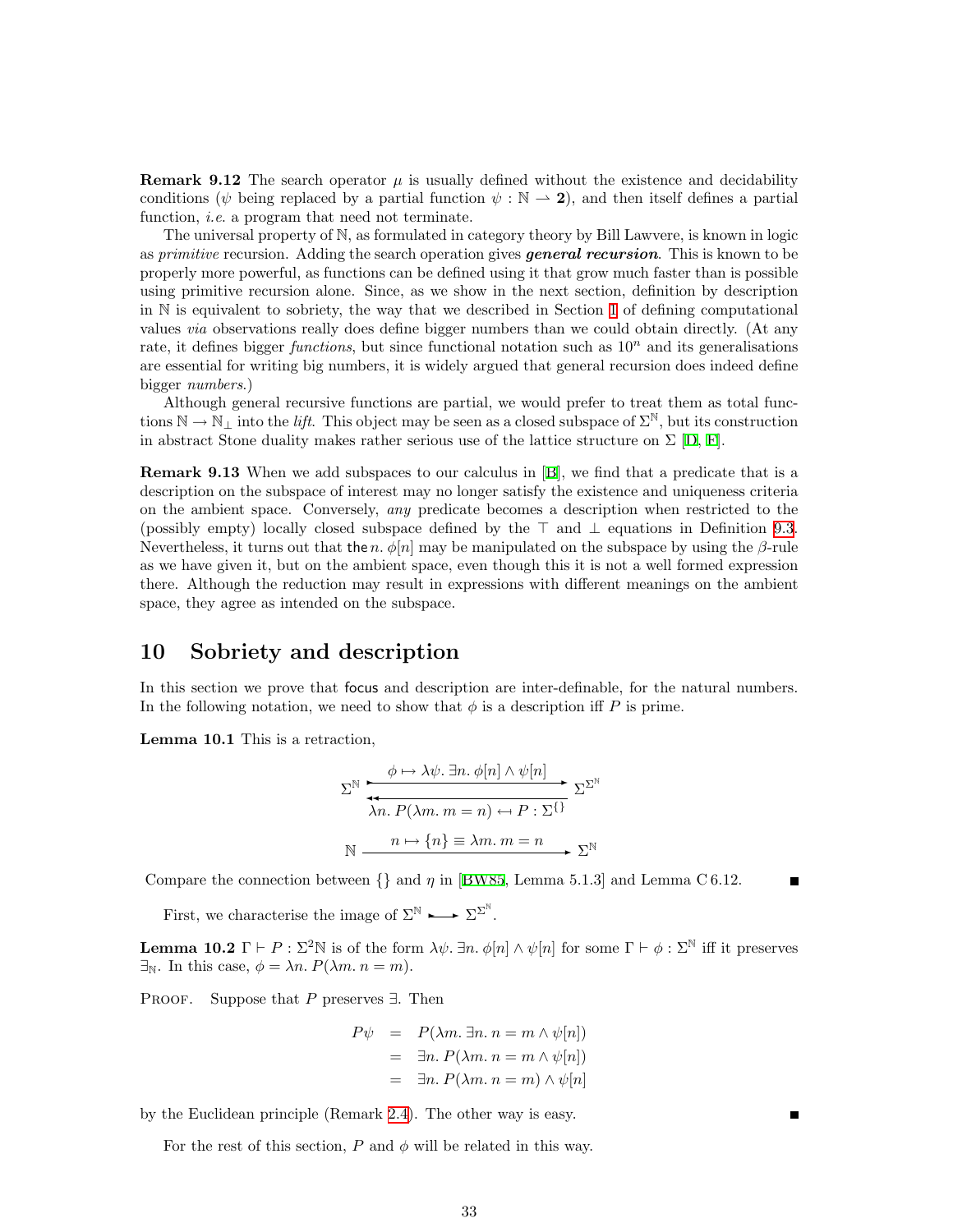**Lemma 10.3** P preserves  $\top$  iff  $\phi$  satisfies the existence condition, and P preserves  $\wedge$  iff  $\phi$  satisfies the uniqueness condition.

PROOF. For the first, observe that  $P\top = \exists n.\phi[n]$ . For the second, if  $\phi[n_1] \wedge \psi_1[n_1]$  and  $\phi[n_2] \wedge$  $\psi_2[n_2]$  then  $n_1 = n_2 = n$  by uniqueness.

**Proposition 10.4** If P is prime then  $\phi$  is a description, and the n.  $\phi[n]$  satisfies the rules for focus  $P$  (Definition [8.2](#page-26-3)).

PROOF. As P is prime, it preserves  $\top$ ,  $\wedge$  and  $\exists$  because its double exponential transpose is a homomorphism, in particular with respect to  $\top$ ,  $\wedge$  and  $\exists$ , as in Proposition [5.5.](#page-16-0) Also,  $P =$  $\lambda \psi$ .  $\exists n \cdot \phi[n] \wedge \psi[n]$  by the Lemma, so  $P\psi = \psi[\text{the } n \cdot \phi[n]]$ , which means that the  $\beta$ -rules agree. For the  $\eta$ -rules,

$$
\phi = \{n\} \equiv (\lambda m. m = n) \quad \text{iff} \quad P = \text{thunk } n \equiv \lambda \psi. \psi[n],
$$

which are respectively a description and prime, and then (the m.  $\phi[m]$ ) = (focus P) = n.

<span id="page-33-1"></span>Corollary 10.5 Any overt discrete object that admits definition by description is sober. In particular, all sets and all objects of any topos are sober.  $\blacksquare$ 

The converse is the case  $X = \mathbb{N}$  of Theorem [5.7,](#page-17-2) that if  $H : \Sigma^{\mathbb{N}} \to \Sigma^U$  is a frame homomorphism (*i.e.* it preserves  $\top$ ,  $\wedge$  and  $\exists$ ) then it is an Eilenberg–Moore homomorphism. Of course, we showed that for LKLoc, by re-interpreting results from the literature, not for our abstract calculus. The proof below depends on (primitive) recursion, so only applies to N rather than to discrete overt spaces in general, although when the whole theory is in place the result will hold for them too.

But before considering N we have to deal with  $2 = \{0, 1\}$ . As we did not ask for this as a base type in Section [2](#page-5-3),  $\psi : \Sigma^2$  may be replaced by  $\langle \psi_0, \psi_1 \rangle \in \Sigma \times \Sigma$ , and similarly for the type of P. (Alternatively, one could formulate a result with  $\psi : \Sigma^{\mathbb{N}}$  to capture the same point.) See [\[B](#page-40-2), Section 11] for further discussion of disjoint unions in abstract Stone duality.

<span id="page-33-0"></span>**Proposition 10.6** Let  $\alpha : \Sigma$  be decidable, with  $\beta = \neg \alpha$  (Definition [9.11\)](#page-31-1). Then

$$
P \equiv \lambda \psi. \left( \alpha \wedge \psi[0] \right) \vee \left( \beta \wedge \psi[1] \right)
$$

is prime. This justifies definition by cases: (if  $\alpha$  then 0 else 1)  $\equiv$  focus P.

PROOF. Let  $P_{\alpha\beta}$  be the obvious generalisation, so

$$
\gamma \wedge P_{\alpha\beta} = P_{(\gamma \wedge \alpha)(\gamma \wedge \beta)}
$$

by distributivity. The equation that we have to prove for Definition [8.1](#page-26-4) may be written

$$
(\alpha \vee \beta) \wedge \mathcal{F}P_{\alpha\beta} = (\alpha \wedge \mathcal{F}P_{\top\bot}) \vee (\beta \wedge \mathcal{F}P_{\bot\top}).
$$

By the Euclidean principle (Remark [2.4\)](#page-6-0) and the lattice laws, we have

$$
\alpha \wedge \mathcal{F}P_{\alpha\beta} = \alpha \wedge \mathcal{F}(\alpha \wedge P_{\alpha\beta})
$$
  
=  $\alpha \wedge \mathcal{F}(\alpha \wedge P_{\alpha(\alpha \wedge \beta)})$   
=  $\alpha \wedge \mathcal{F}(\alpha \wedge P_{\alpha\perp})$   
=  $\alpha \wedge \mathcal{F}(\alpha \wedge P_{\top\perp})$   
=  $\alpha \wedge \mathcal{F}P_{\top\perp}$ 

П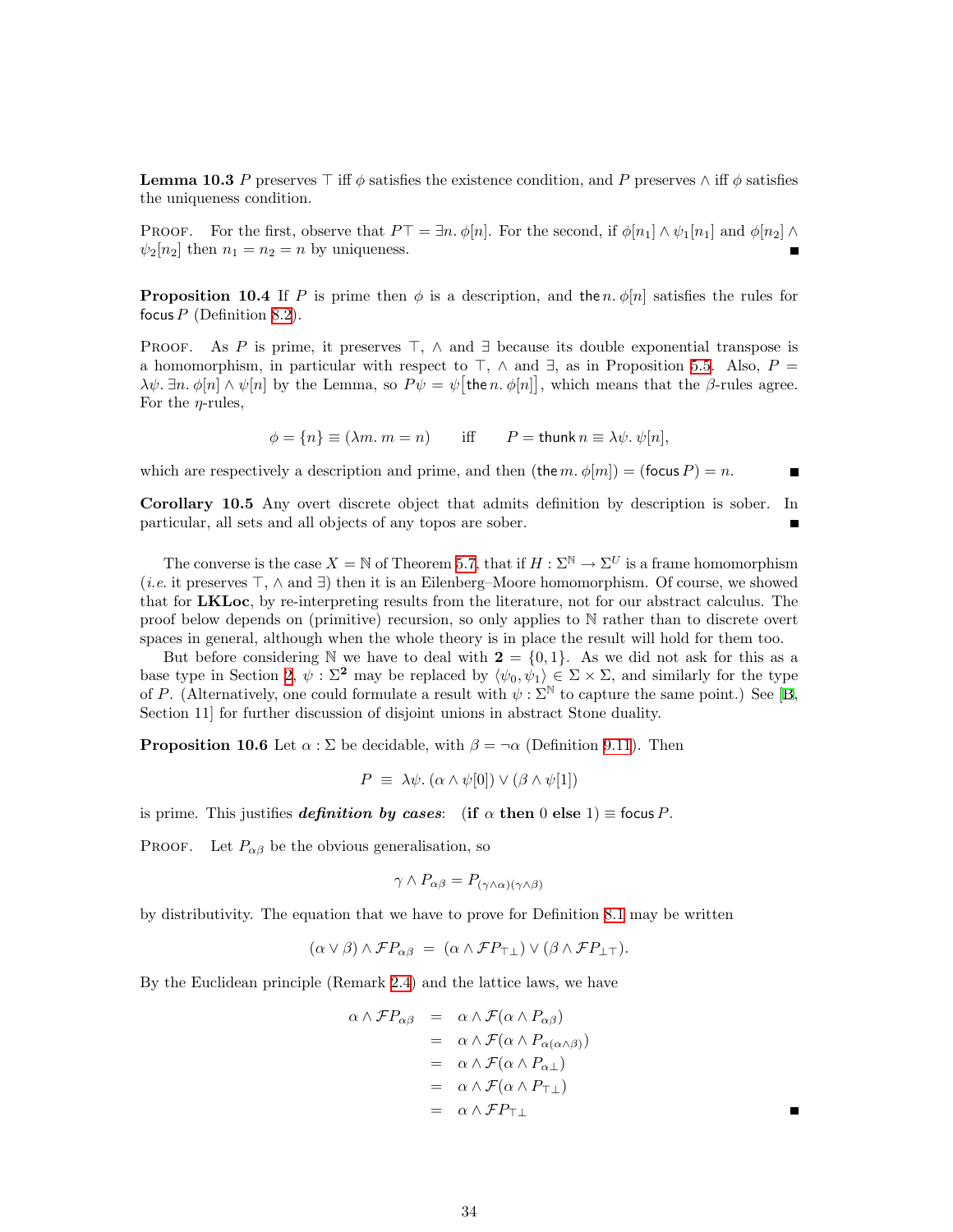**Lemma 10.7** For any description  $\phi$ , we define, by primitive recursion,

$$
\phi^{\geq}[0] \equiv \top \qquad \phi^{>}[n] \equiv \phi^{\geq}[n+1] \equiv \phi^{\geq}[n] \wedge \neg \phi[n]
$$

$$
\phi^{<}[0] \equiv \bot \qquad \phi^{\leq}[n] \equiv \phi^{<}[n+1] \equiv \phi^{<}[n] \vee \phi[n].
$$

Then  $\phi^{\leq}[n]$  has the properties of the ordinary arithmetic order, that is, (the m.  $\phi[m]) < n$ , and similarly for the others.

**Proposition 10.8** If  $\phi$  is a description then P is prime, and focus P satisfies the rules for the *n*.  $\phi[n]$ .

PROOF. The idea of the proof is to define a permutation  $f : \mathbb{N} \cong \mathbb{N}$  that cycles the witness to 0 and any smaller values up by 1, leaving bigger numbers alone. The function  $f$  itself is defined by (cases and) primitive recursion, but it only has an inverse with general recursion. Let

$$
f(n) = \begin{cases} 0 & \text{if } \phi[n] \\ n & \text{if } \phi^{<}[n] \\ n+1 & \text{if } \phi^{>}[n] \end{cases} \qquad \delta(n,m) = \begin{cases} m=0 & \wedge \phi[n] \\ \vee m=n & \wedge \phi^{<}[n] \\ \vee m=n+1 & \wedge \phi^{>}[n], \end{cases}
$$

so  $\delta(n,m) \iff f(n) = m$ . The operations  $\Sigma^f$  and I, defined by

$$
\Sigma^f \theta = \lambda n. \exists m. \delta(m, n) \wedge \theta[m]
$$
  

$$
I\psi = \lambda m. \exists n. \delta(m, n) \wedge \psi[n],
$$

are mutually inverse, because, by expanding disjunctions,

$$
\exists m. \delta(m, n) = \phi[n] \vee \phi^{<}[n] \vee \phi^{<}[n+1]
$$
  
\n
$$
\exists n. \delta(m, n) = (m = 0 \wedge \exists n. \phi[n]) \vee (\exists n. m = n + 1)
$$
  
\n
$$
\delta(m, n_1) \wedge \delta(m, n_2) = (n_1 = n_2) \vee (\phi^{<}[m] \wedge \phi^{>}[m])
$$
  
\n
$$
\delta(m_1, n) \wedge \delta(m_2, n) = (m_1 = m_2) \vee (\phi[n] \wedge \phi^{<}[n]) \vee (\phi[n] \wedge \phi^{>}[n+1]).
$$

Thus  $\Sigma^f$  is a homomorphism, as is its inverse I by Proposition [3.5](#page-9-6). But so too is evaluation at 0, so

 $\psi \mapsto \theta[0] \equiv \exists n. \delta(0, n) \equiv \exists n. \phi[n] \wedge \psi[n]$ 

is a homomorphism, and P is prime. The  $\beta$ - and  $\eta$ -rules agree as before.

<span id="page-34-0"></span>**Remark 10.9** Sobriety says that the functor  $\Sigma^{(-)}$  :  $C^{op} \to \mathcal{A}$  in Definition [4.1](#page-11-2) is full and faithful. But in this proof we only used the fact that it reflects invertibility, so it suffices to assume that N is replete. Then  $f^{-1}$  is the diagonal mediator that is provided by the orthogonality property [[Hyl91](#page-39-2), [Tay91\]](#page-40-3).



 $\blacksquare$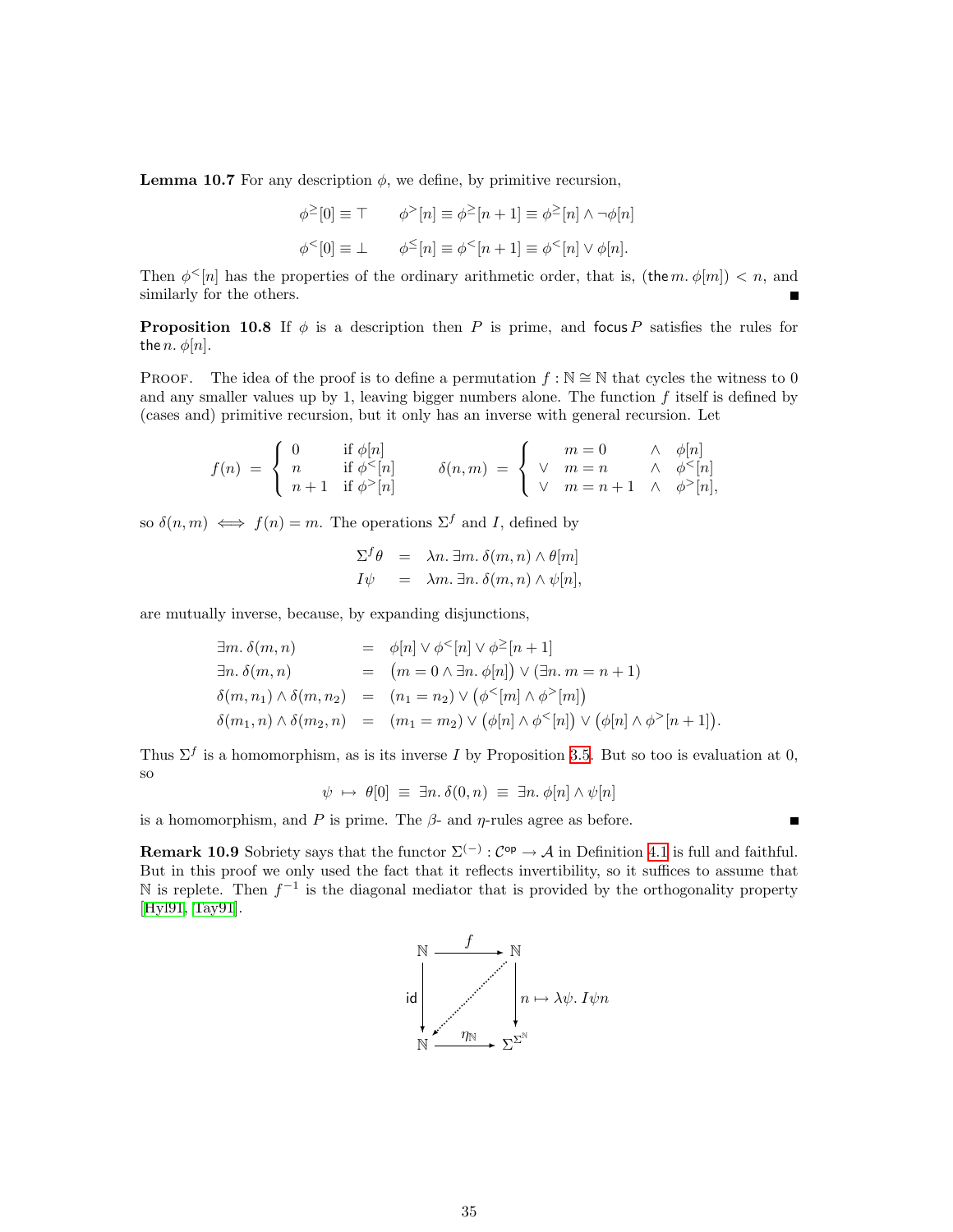<span id="page-35-0"></span>**Corollary 10.10**  $H : \Sigma^{\mathbb{N}} \to \Sigma^U$  is an Eilenberg–Moore homomorphism iff it preserves  $\top$ ,  $\wedge$  and ∃.

This result can be extended from N to higher types on the assumption of the continuity axiom (Remark [2.6](#page-6-1)). Hence there is a version of Theorem [5.7](#page-17-2) that links the notions of homomorphism and sobriety that we have introduced entirely abstractly using the λ-calculus with those that arise from the N-indexed lattice structure in Remarks [2.4](#page-6-0)ff. Although the proof would only require one more section, it begins to make serious use of domain-theoretic ideas, and so properly belongs in a discussion of that subject [\[E–](#page-40-8), [F](#page-40-9)]. Besides, surprisingly much progress can be made with the development of topology *without* the extra axiom.

## 11 Directions

We saw in the previous two sections that the new focus operator is equivalent to definition by description. This is more familiar, both in the sense of tradition, but also in that the requirements on its data are more idiomatic: a predicate with a unique numerical solution, rather than a term of type  $\Sigma^2 X$  satisfying a strange equation. Indeed, this calculus seems to be a useful denotational basis for both mathematical and computational investigations: it plays a similar role to that of the class of total recursive functions, whilst being better both as a type theory and for computation.

As it stands, it does not meet the needs of mathematicians, who expect to be able to form subtypes by means of the axiom of comprehension and other constructions such as disjoint sums. Such subtypes, specified by a comprehension-like operation, but equipped with the subspace topology, will be added to the category in  $[B]$ . However, this is ignored by computation, *i.e.* by the reduction rules for the terms.

Topological ideas such as compact Hausdorff spaces are studied in [\[C](#page-40-7), [E–\]](#page-40-8), and the partial map classifieror lift  $X_\perp$  in [[D](#page-40-11), [F\]](#page-40-9).

Remark 11.1 For high-level computation, on the other hand, the calculus is already a serviceable functional programming language. It has as

- types, 1, N and  $\Sigma^{\ell}$ , where  $\ell$  is (the product of) a list of types;
- numerical terms, zero, successor, recursion, description and variables; and
- logical terms,  $\top$  and  $\bot$ ; variables; equality and inequality of numerical terms;  $\wedge$ ,  $\vee$ ,  $\exists$  and  $\lambda$ with logical sub-terms; application and recursion.

Following Peter Landin [\[Lan64](#page-39-20)], it is useful to "sugar"  $\lambda$ -application  $(\lambda x. \phi)a$  or plain substitution  $[a/x]^*$ *t*, with syntax such as

let 
$$
x = a
$$
 in t or t where  $x = a$ .

The Y-combinator that we derived from the continuity axiom in Remark [2.6](#page-6-1) provides recursively defined procedures. So

$$
letrec \phi(x_1, \dots, x_n) = F \text{ in } t,
$$

in which  $\phi$  may be used in F as well as in t, is encoded as

$$
\text{let } \phi = \exists n. \text{ rec}(n, \bot, \lambda m \phi x_1 \cdots x_n. F) \text{ in } t.
$$

The body F may contain the "recursive call"  $\phi$  and its recursive arguments  $x_1, \dots, x_n$ ; these are the variables bound by the  $\lambda$  within rec. The numerical variables n and m count the depth of the recursion, but their values are forgotten by  $\exists n$ .

The development of mathematical and topological structures contributes Floyd–Hoare reasoning and special types such as  $X_{\perp}$  to the programming applications. However, by using mathematical intuitions to construct  $\mathbb R$  and other objects, it will also provide methods of programming (i.e. algorithms) for problems where no order of evaluation is naturally apparent.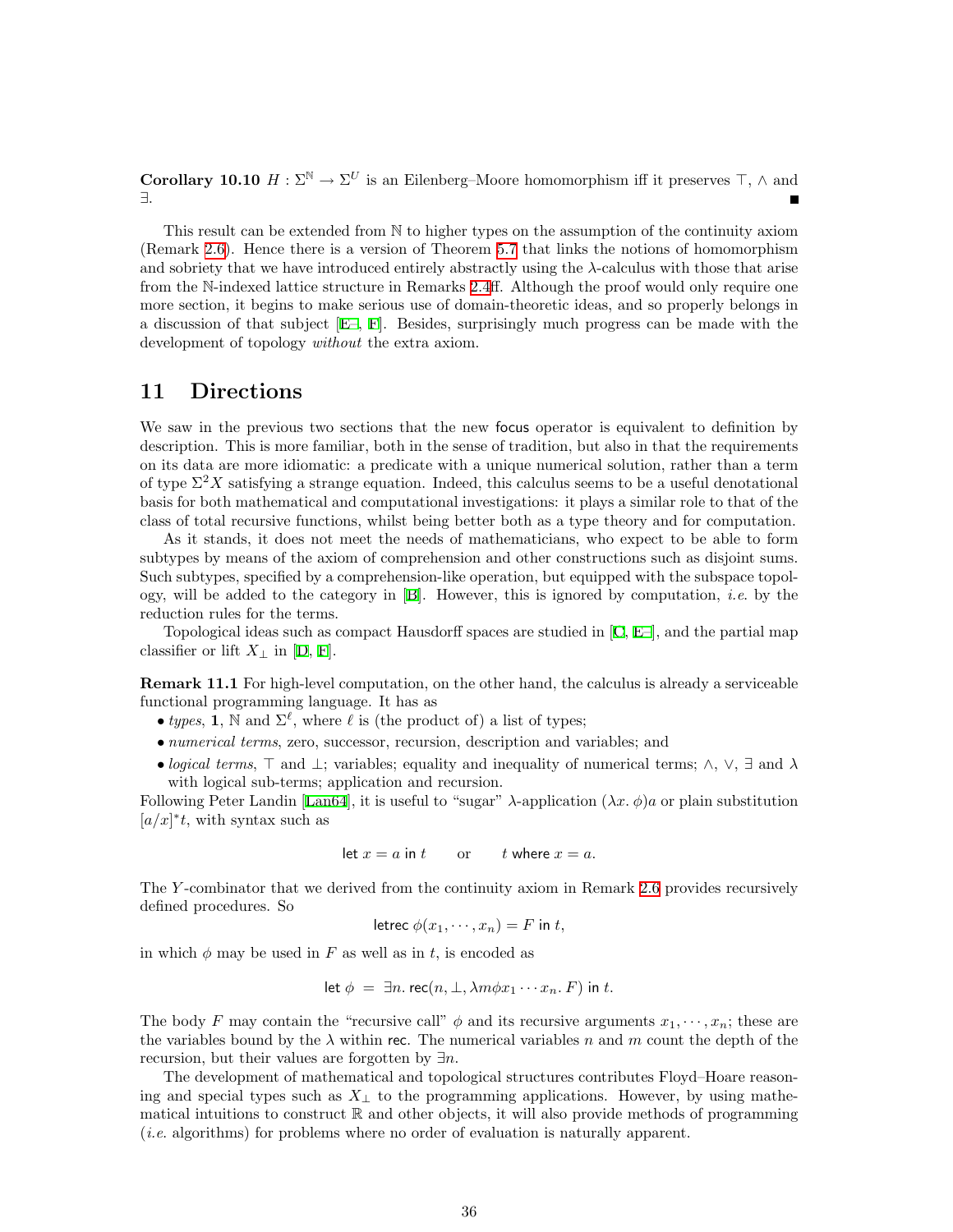Remark 11.2 How could we then compile such a program?

As we have understood the calculi in this paper denotationally, let us first clarify what we mean by compilation and execution. In, for example, elementary algebra, we use the rules (such as distributivity) in whatever fashion seems best, to simplify the given complicated expression into a denotationally equivalent one that lies within a subclass of preferred forms. In doing this, we choose some amongst all valid reduction paths.

The objective may be "full" execution, in which we are satisfied with nothing less than an explicit number (assuming that the expression is of type N), and thereby risk non-termination. Alternatively it may be to re-express the program in some simpler language, removing high-level features, but without actually doing the iterations. This translation is called compilation, and is required always to terminate. Sometimes compilation may use  $η$ -rules and reverse β-rules that would not be used in an *execution* strategy.

**Remark 11.3** Without loss of generality, the term to be compiled is of type  $\Sigma$ , since terms of higher type may be applied to free variables, and a numerical term  $\Gamma \vdash t : \mathbb{N}$  may be handled as  $\Gamma, m : \mathbb{N} \vdash m = t : \Sigma$ . For example, a numerical function  $f : \mathbb{N} \to \mathbb{N}$  is treated in the form of its graph,  $n, m : \mathbb{N} \vdash m = f(n) : \Sigma$ .

Lemmas [9.2](#page-29-2), [9.5](#page-30-0) and [9.6](#page-30-1) eliminate embedded descriptions and recursion of numerical type in favour of additional existentially quantified variables, so the numerical sub-terms that remain are ordinary expressions.

Suppose at first that the term doesn't involve disjunction or recursion: any such sub-term is replaced by a logical variable and will be handled separately.

Since we have a fragment of the simply typed  $\lambda$ -calculus with some constants, the term strongly normalises. This eliminates  $\lambda$ -abstraction and application, which is a desirable property of our compiler, as both Abstract Stone Duality and the Continuation-Passing Style introduce numerous "administrative"  $\lambda$ -expressions of the form  $\lambda \phi$ .  $\phi[a]$ .

Any existential quantifiers may be moved to the front by renaming the bound variables (this uses the Frobenius law to get past  $\wedge$ ). What remains is either  $\top$ ,  $\bot$ , or a conjunction of sub-terms, each of which is either

• a (free) logical variable, possibly applied to arguments, or

• an equation or inequation of two numerical sub-terms.

The entire term may be existentially quantified over some numerical variables, effectively "hiding" them.

This is a pure PROLOG clause (apart from the free logical variables).

The numerical equations may be normalised by *unification*. The *occurs check* must be made, since logically  $(\exists n \cdot n = f(n)) \equiv \bot$  if f is any non-trivial numerical expression in which the variable  $n$  is free. The result of unification serves as a *pattern* that the free numerical variables must satisfy; the pattern is incorporated into the head of the clause, and many of the hidden variables are eliminated in this process. The body consists of the other logical conjuncts.

We restore disjunction to the language by introducing a PROLOG predicate-symbol for each ∨ sub-term, with a clause for each branch. In order to be denotationally equivalent to the original term, these disjuncts must in general be executed in *parallel*. This is because they may fail either finitely (because of a clash in unification) or *infinitely* by non-termination, whereas  $\vee$  is meant to be commutative. In practice, the branches are usually guarded by patterns, all but one of which fail straight away.

The term  $rec(n, Z, \lambda mu. S)$  is treated like the disjunction

$$
(n = 0 \land Z) \lor (\exists m. n = m + 1 \land S(m, u))
$$

but with an actual link to rec $(m, Z, \lambda mu, S)$  in place of u. The circular translation from programming language to our calculus and back therefore simply introduces a hidden variable  $n$  that counts the depth of the recursion. (There is a disjunct  $\perp$  that is redundant.)

For the most part, logical variables in the main program are bound to PROLOG procedures, any free ones being (illegally) undefined procedure names. However, recursion at type  $\Sigma^{\Sigma^{\mathbb{N}}}$  or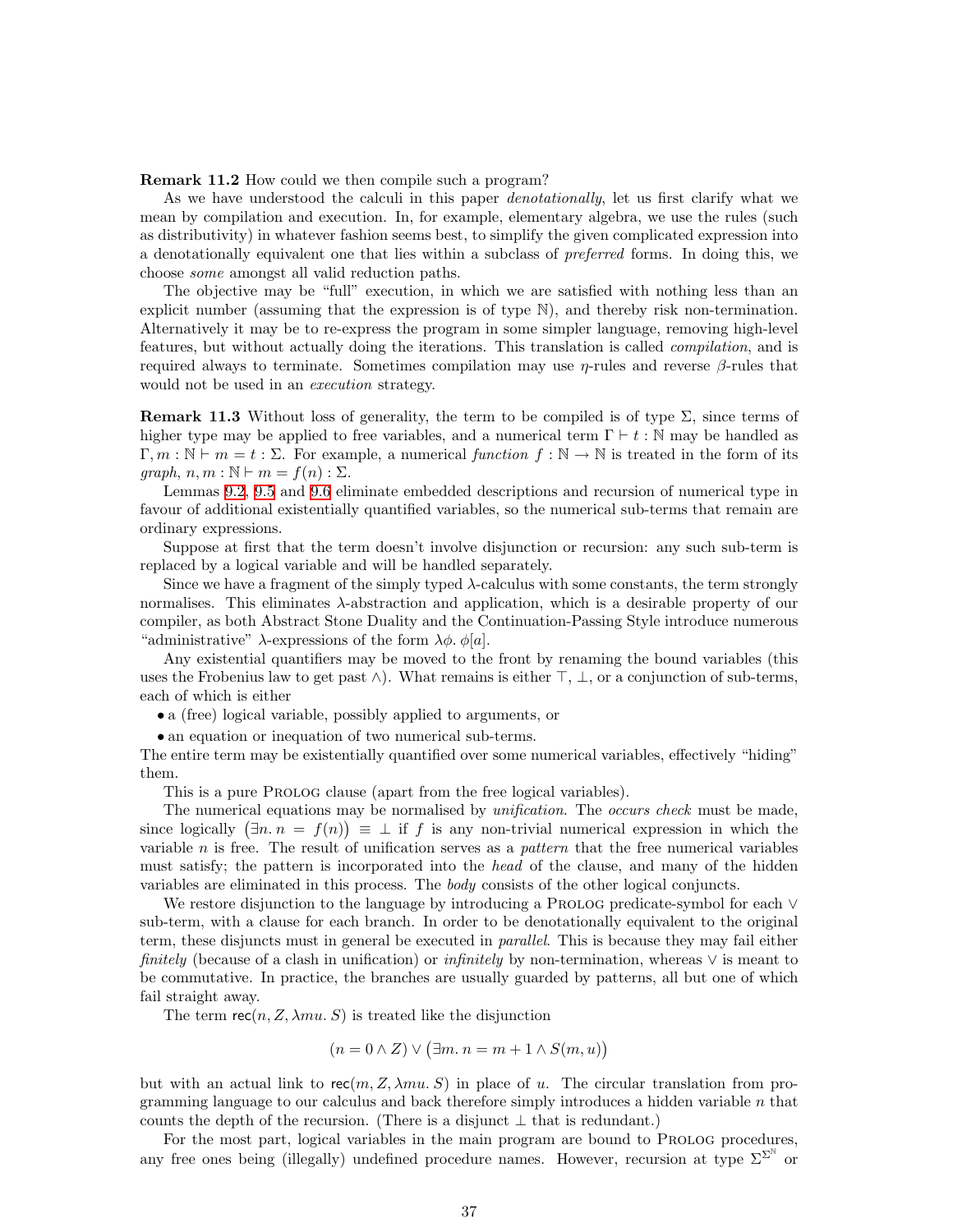higher types does involve passing logical arguments to recursive procedures. In simple cases, this may be done by Gödel-numbering them, and in fact it is not difficult to write a self-interpreter for and in pure Prolog.

<span id="page-37-0"></span>Remark 11.4 Turning from low- to high-level programming, what can we make of Thielecke's force operator? In our treatment, we insisted that focus be accompanied by its side condition (that it only be applied to primes), so maybe we are unable to interpret control operators. But the difference is merely that we have investigated  $SC$ , which includes general recursive function, and argued that it should be used in place of  $\mathcal{C}$ , which only has primitive recursion. The category HC with control operators is still there, and HC  $\cong$  HSC. Its terms are interpreted contravariantly in C, by means of a  $\lambda$ -translation which, when written on paper, may seem complicated [\[Fis93](#page-38-17), Section 4, but is dissolved away by our  $\lambda$ -normalising compiler.

John Reynolds has given a nice historical survey of mathematical and computational calculi that use continuations[[Rey93\]](#page-39-21); for a formal introduction to control operators, you should see the work cited there. Here, we shall just say something about the consequences of dropping the primality side-condition, by way of an introduction addressed to mathematical readers. Note that the programming language for  $HC$  that we're about to describe is to be *translated* into the sober calculus, and is not an extension of it.

In return for allowing force to be used without restriction, we have to constrain the reduction rules in general, *i.e.* to impose an order of evaluation. We choose *call by value*, in which the argument a is reduced before the β-redex  $(\lambda x.\phi)a$ , and unapplied abstractions  $\lambda x.\phi$  are not reduced at all.

This means, in particular, that the argument of  $\phi$ (force P) gets evaluated before  $\phi$ , turning the expression into  $P\phi$ . However, we must specify how much of the enclosing expression  $\phi$  is to be consumed by this reduction. We do this by introducing another keyword, label, as a delimiter (it has no computational effect in itself). Since force may occur repeatedly, we must *name* the label that delimits each force. Assuming that neither F nor  $\phi$  can be reduced on its own,

#### $F\big(\operatorname{\sf label}_k \phi(\operatorname{\sf force}_k P)\big)$  reduces to  $F(P\phi).$

What has happened here, in programming terms? The part of the continuation  $(\phi)$  that is bracketed by label and force has been given to  $P$  as an argument. Because of the call-by-value rules,  $\phi$  does not get executed until P puts it into an active position in front of an argument. P may also duplicate or lose  $\phi$ . When it has finished, P does not return in the normal way to its calling context ( $\phi$ ), but to F, *i.e.* to the position of the matching label. In other words, force<sub>k</sub> jumps to label<sub>k</sub>. Unless, that is,  $\phi$  gets executed and itself performs a different jump.

**Remark 11.5** Our compiler translated disjunction into alternative PROLOG clauses, which ought in general to be executed in parallel. If, however, one branch fails finitely, it can back-track to the point of choice, and proceed with another option.

Continuations provide the natural way in which to do this. Instead of having a single calling context  $\phi$  to which it always returns normally, a sub-program that has a notion of finite failure can be supplied with two continuations,  $\phi^+$  and  $\phi^-$ , which it may invoke respectively in the event of success and failure [\[Hay87,](#page-38-18) [Thi01\]](#page-40-13). This translation is not the one that we obtain from *disjunction*  $(cf.$  Proposition [10.6\)](#page-33-0), but does fall naturally out of the interpretation of *coproducts* (disjoint unions) in[[B,](#page-40-2) Section 11].

Remark 11.6 There are several reasons why pure PROLOG should arise as the intermediate or object language of our compiler, that is, that we use *logic* rather than *functional* programming. Primarily, it is that we chose  $\Sigma^X$  rather than  $X_\perp$  our basic type constructor. Then terms  $\Gamma \to \Sigma^X$ are relations, whereas those  $\Gamma \to X_{\perp}$  are partial functions.

However, it is a curious feature of PROLOG that single clauses are *static*: the control and data-flow only acquire a direction when the clauses are put together into a whole program. This may perhaps be connected with the fact that it is a natural target of the continuation-passing style, i.e. that we are translating high-level programs that are themselves ambivalent about their direction.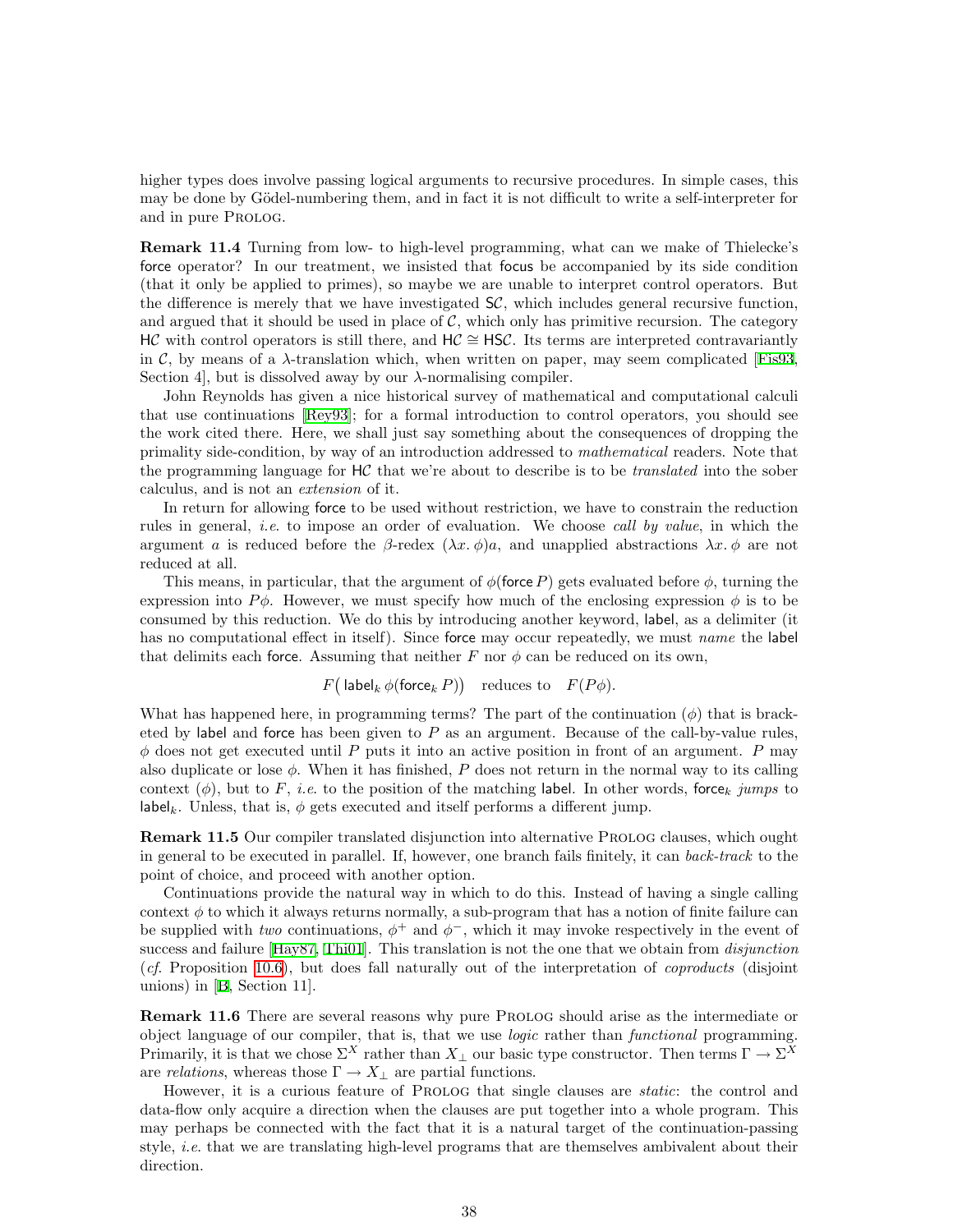# References

- <span id="page-38-7"></span>[AGV64] Michael Artin, Alexander Grothendieck, and Jean-Louis Verdier, editors. Séminaire de Géometrie Algébrique, IV: Théorie des Topos, number 269–270 in Lecture Notes in Mathematics. Springer-Verlag, 1964. Second edition, 1972.
- [App92] Andrew Appel. Compiling with Continuations. Cambridge University Press, 1992.
- <span id="page-38-4"></span><span id="page-38-2"></span>[Bou66] Nicolas Bourbaki. Topologie Générale. Hermann, 1966. Chapter I, "Structures" Topologiques". English translation, "General Topology", distrubuted by Springer-Verlag, 1989.
- <span id="page-38-5"></span>[BW85] Michael Barr and Charles Wells. Toposes, Triples, and Theories. Springer-Verlag, 1985.
- <span id="page-38-19"></span>[CPR91] Aurelio Carboni, Maria-Cristina Pedicchio, and Giuseppe Rosolini, editors. Proceedings of the 1990 Como Category Conference, number 1488 in Lecture Notes in Mathematics. Springer-Verlag, 1991.
- [Dij76] Edsger Dijkstra. A Discipline of Programming. Prentice–Hall, 1976.
- <span id="page-38-6"></span><span id="page-38-0"></span>[Eck69] Beno Eckmann, editor. Seminar on Triples and Categorical Homology Theory, number 80 in Lecture Notes in Mathematics. Springer-Verlag, 1969.
- <span id="page-38-17"></span>[Fis93] Michael Fischer. Lambda-calculus schemata. Lisp and Symbolic Computation, 6:259–288, 1993.
- <span id="page-38-10"></span>[Fox45] Ralph Fox. On topologies for function-spaces. Bulletin of the American Mathematical Society, 51:429–32, 1945.
- <span id="page-38-16"></span>[Fre93] Gottlob Frege. Grundgesetze der Arithmetik. 1893. English translation, The Basic Laws of Arithmetic, by Montgomery Furth, University of California Press, 1964.
- <span id="page-38-13"></span>[FS90] Peter Freyd and Andre Scedrov. Categories, Allegories. Number 39 in Mathematical Library. North-Holland, 1990.
- <span id="page-38-3"></span>[Füh99] Carsten Führmann. Direct models of the computational lambda-calculus. In Mathematical Foundations of Programming Semantics 15, number 20 in Electronic Notes in Theoretical Computer Science, 1999.
- <span id="page-38-14"></span>[Füh02] Carsten Führmann. Varieties of effects. In *Proceedings FOSSACS 2002*, number 2303 in Lecture Notes in Computer Science, pages 144–158. Springer-Verlag, 2002.
- <span id="page-38-8"></span>[GD71] Alexander Grothendieck and Jean Alexandre Dieudonné. Eléments de Géometrie Algébrique, tome I: le Langage des Schémas. Number 166 in Grundlehren der mathematische Wissenschaften. Springer-Verlag, 1971. Originally published by IHES in 1960.
- <span id="page-38-15"></span>[GG00] Ivor Grattan-Guinness, editor. The Search for Mathematical Roots, 1870–1940. Princeton University Press, 2000.
- <span id="page-38-12"></span>[GHK<sup>+</sup>80] Gerhard Gierz, Karl Heinrich Hoffmann, Klaus Keimel, Jimmie Lawson, Michael Mislove, and Dana Scott. A Compendium of Continuous Lattices. Springer-Verlag, 1980.
- <span id="page-38-9"></span>[Hak72] Monique Hakim. *Topos Annelés et Schémas Relatifs*. Number 64 in Ergebnisse der Mathematik und ihre Grenzgebiete. Springer-Verlag, 1972.
- <span id="page-38-1"></span>[Hau14] Felix Hausdorff. Grundzüge der Mengenlehre. 1914. Chapters 7–9 of the first edition contain the material on topology, which was removed from later editions. Reprinted by Chelsea, 1949 and 1965; there is apparently no English translation.
- <span id="page-38-18"></span>[Hay87] Christopher Haynes. Logic continuations. Journal of Logic Programming, 4:157–176, 1987.
- <span id="page-38-11"></span>[HM81] Karl Hofmann and Michael Mislove. Local compactness and continuous lattices. In Bernhard Banaschewski and Rudolf-Eberhard Hoffmann, editors, Continuous Lattices, number 871 in Lecture Notes in Mathematics, pages 209–248. Springer-Verlag, 1981.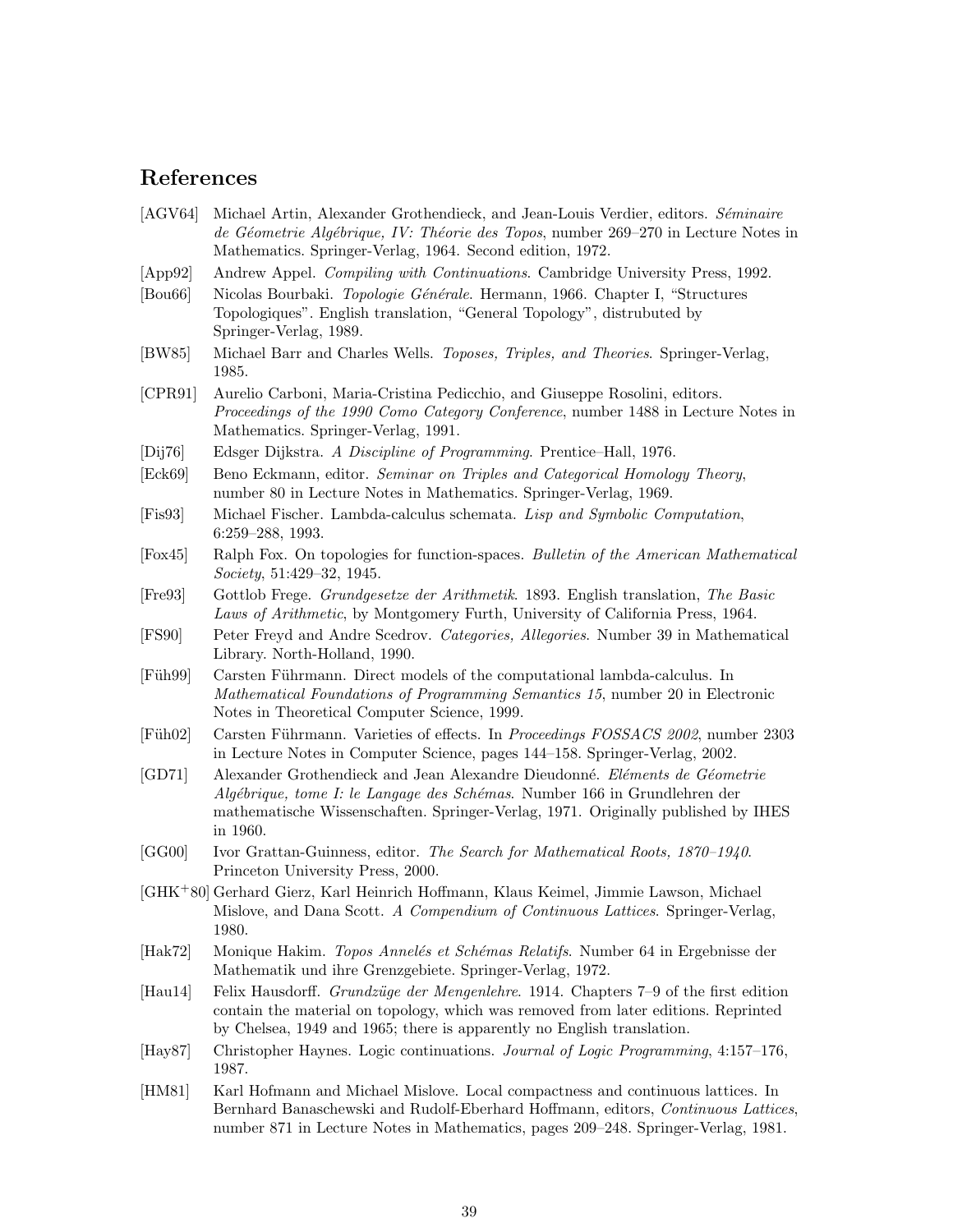- <span id="page-39-2"></span>[Hyl91] Martin Hyland. First steps in synthetic domain theory. In Carboni et al.[[CPR91](#page-38-19)], pages 131–156.
- [Isb75] John Isbell. Function spaces and adjoints. Math Scand, 36:317–39, 1975.
- <span id="page-39-13"></span><span id="page-39-8"></span>[Joh82] Peter Johnstone. Stone Spaces. Number 3 in Cambridge Studies in Advanced Mathematics. Cambridge University Press, 1982.
- [Kel55] John Kelley. General Topology. Van Nostrand, 1955. Reprinted by Springer-Verlag, Graduate Texts in Mathematics, 27, 1975.
- <span id="page-39-11"></span>[KP93] Max Kelly and John Power. Adjunctions whose counits are coequalisers. Journal of Pure and Applied Algebra, 89:163–179, 1993.
- <span id="page-39-20"></span>[Lan64] Peter Landin. The mechanical evaluation of expressions. Computer Journal, 6, 1964.
- <span id="page-39-6"></span>[Lin69] Fred Linton. An outline of functorial semantics. In Eckmann [\[Eck69](#page-38-6)], pages 7–52.
- [LR73] Joachim Lambek and Basil Rattray. Localizations at injective objects in complete categories. Proceedings of the American Mathematical Society, 41:1–9, 1973.
- [LR75] Joachim Lambek and Basil Rattray. Localizations and sheaf reflectors. Transactions of the American Mathematical Society, 210:279–293, 1975.
- <span id="page-39-17"></span>[LS86] Joachim Lambek and Philip Scott. Introduction to Higher Order Categorical Logic. Number 7 in Cambridge Studies in Advanced Mathematics. Cambridge University Press, 1986.
- <span id="page-39-7"></span>[Mac71] Saunders Mac Lane. Categories for the Working Mathematician. Number 5 in Graduate Texts in Mathematics. Springer-Verlag, 1971.
- <span id="page-39-10"></span>[Mog88] Eugenio Moggi. Computational lambda-calculus and monads. Technical report, LFCS, University of Edinburgh, 1988.
- <span id="page-39-5"></span>[Mog91] Eugenio Moggi. Notions of computation and monads. Information and Computation, 93:55–92, 1991.
- <span id="page-39-19"></span>[Pea97] Giuseppe Peano. Studii di logica matematica. Atti Reale della Accademia degli Scienze di Torino, 32:565–583, 1897. Reprinted in Opere Scelte, ed. Unione Matematica Italiana, Cremonese, Rome, 1957–9, vol. 2, pp. 201–217. English translation in Selected Works of Giuseppe Peano by Hubert Kennedy, Allen and Unwin, 1973, pp. 190–205.
- <span id="page-39-4"></span>[Plo75] Gordon Plotkin. Call-by-name, call-by-value and the lambda calculus. Theoretical Computer Science, 1:125–159, 1975.
- <span id="page-39-0"></span>[Plo77] Gordon Plotkin. LCF considered as a programming language. Theoretical Computer Science, 5:223–255, 1977.
- <span id="page-39-16"></span>[Pow02] John Power. Premonoidal categories as categories with algebraic structure. Theoretical Computer Science, 278:303–321, 2002.
- <span id="page-39-15"></span>[PR97] John Power and Edmund Robinson. Premonoidal categories and notions of computation. Mathematical Structures in Computer Science, 7:453–468, 1997.
- <span id="page-39-21"></span>[Rey93] John Reynolds. The discoveries of continuations. Lisp and Symbolic Computation, 6:233–247, 1993.
- <span id="page-39-18"></span>[RW13] Bertrand Russell and Alfred North Whitehead. Principia Mathematica. Cambridge University Press, 1910–13. Second edition, 1927; paperback edition to ∗56, 1962.
- <span id="page-39-12"></span>[Sco72] Dana Scott. Continuous lattices. In Bill Lawvere, editor, Toposes, Algebraic Geometry and Logic, number 274 in Lecture Notes in Mathematics, pages 97–137. Springer-Verlag, 1972.
- [Sco76] Dana Scott. Data types as lattices. SIAM Journal on Computing, 5:522–587, 1976.
- <span id="page-39-14"></span><span id="page-39-3"></span>[Sel01] Peter Selinger. Control categories and duality. Mathematical Structures in Computer Science, 11:207–260, 2001.
- [Sim82] Harold Simmons. A couple of triples. Topology and its Applications, 13:201–23, 1982.
- <span id="page-39-9"></span><span id="page-39-1"></span>[Smy94] Michael Smyth. Topology. In Samson Abramsky et al., editors, Handbook of Logic in Computer Science, volume 1, pages 641–761. Oxford University Press, 1994.